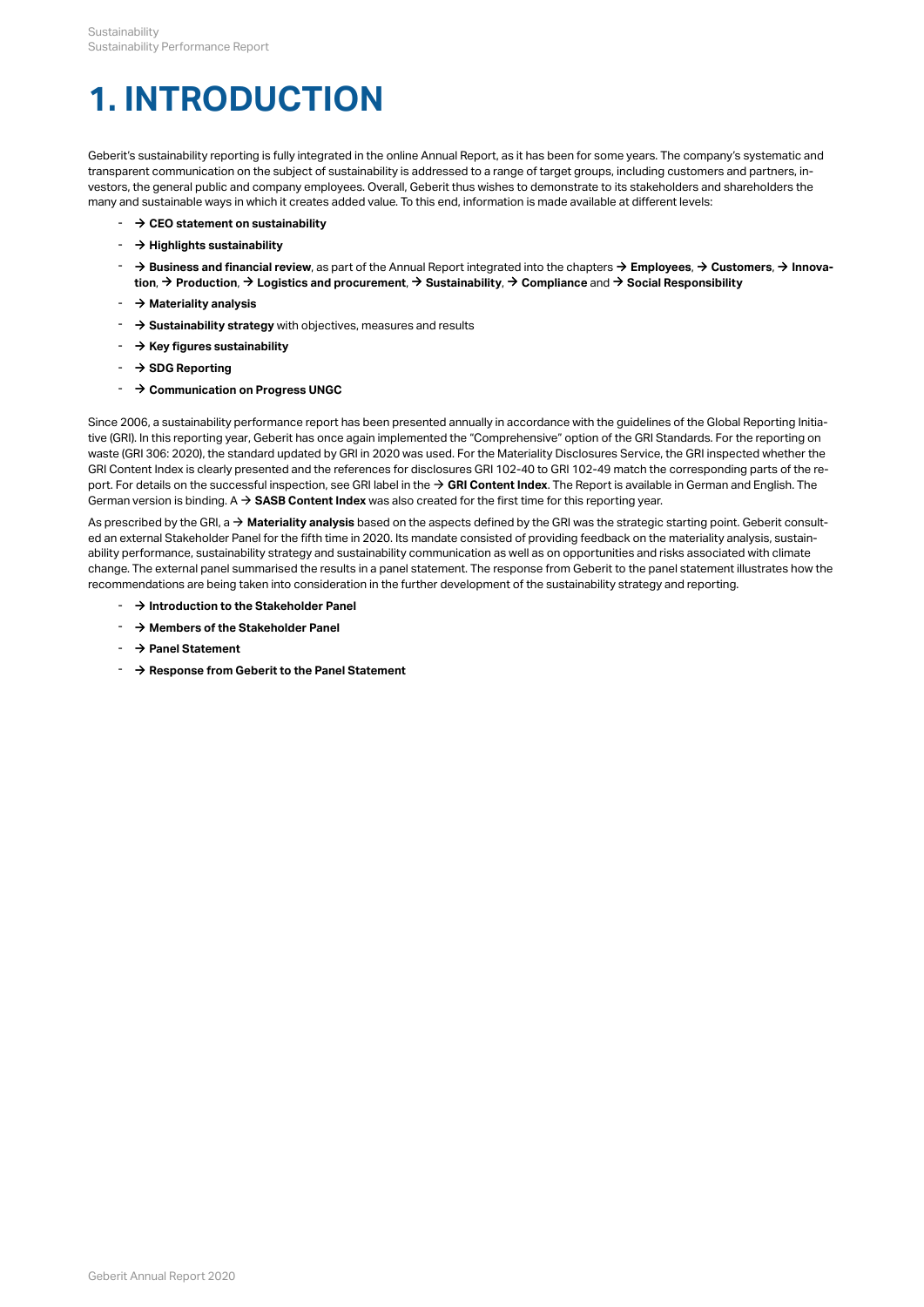# **TABLE OF CONTENTS**

| 1. | <b>INTRODUCTION</b>       |                                                                                                                                                             |                                  |  |
|----|---------------------------|-------------------------------------------------------------------------------------------------------------------------------------------------------------|----------------------------------|--|
| 2. |                           | <b>STRATEGY AND ANALYSIS</b>                                                                                                                                | $\mathbf{1}$                     |  |
|    |                           | GRI 102-14 CEO STATEMENT ON SUSTAINABILITY                                                                                                                  | $\mathbf{1}$                     |  |
|    |                           | GRI 102-15 KEY IMPACTS, RISKS AND OPPORTUNITIES                                                                                                             | $\mathbf{1}$                     |  |
| З. |                           | <b>ORGANISATIONAL PROFILE</b>                                                                                                                               | $\overline{\mathbf{2}}$          |  |
|    | GRI 102-1                 | NAME OF THE ORGANISATION                                                                                                                                    | $\overline{2}$                   |  |
|    |                           | GRI 102-2 ACTIVITIES, BRANDS, PRODUCTS AND SERVICES                                                                                                         | $\overline{2}$                   |  |
|    | GRI 102-3                 | LOCATION OF HEADQUARTERS                                                                                                                                    | $\overline{2}$                   |  |
|    | GRI 102-4                 | LOCATION OF OPERATIONS<br>GRI 102-5 OWNERSHIP AND LEGAL FORM                                                                                                | $\overline{2}$<br>$\overline{2}$ |  |
|    |                           | GRI 102-6 MARKETS SERVED                                                                                                                                    | $\overline{2}$                   |  |
|    |                           | GRI 102-7 SCALE OF THE REPORTING ORGANISATION                                                                                                               | $\overline{2}$                   |  |
|    |                           | GRI 102-8 COMPOSITION OF THE WORKFORCE                                                                                                                      | $\overline{2}$                   |  |
|    |                           | GRI 102-10 STRUCTURAL CHANGES                                                                                                                               | $\overline{2}$                   |  |
|    |                           | GRI 102-11 CONSIDERATION OF THE PRECAUTIONARY APPROACH                                                                                                      | 3                                |  |
|    |                           | GRI 102-12 EXTERNAL INITIATIVES                                                                                                                             | $\ensuremath{\mathsf{3}}$        |  |
|    |                           | GRI 102-13 MEMBERSHIP OF ASSOCIATIONS                                                                                                                       | 3                                |  |
| 4. |                           | <b>ETHICS AND INTEGRITY</b>                                                                                                                                 | 4                                |  |
|    |                           | GRI 102-16 VALUES, DIRECTIVES, STANDARDS AND CODES OF CONDUCT                                                                                               | 4                                |  |
|    |                           | GRI 102-17 ETHICAL ADVICE AND CONCERNS                                                                                                                      | 4                                |  |
| 5. | <b>GOVERNANCE</b>         |                                                                                                                                                             | 5                                |  |
|    |                           | GRI 102-18 GOVERNANCE STRUCTURE                                                                                                                             | $\overline{5}$                   |  |
|    |                           | GRI 102-19 DELEGATION OF AUTHORITY ON ECONOMIC, ENVIRONMENTAL AND SOCIAL MATTERS                                                                            | 5                                |  |
|    |                           | GRI 102-20 RESPONSIBILITY FOR ECONOMIC, ENVIRONMENTAL AND SOCIAL MATTERS                                                                                    | 5                                |  |
|    |                           | GRI 102-21 CONSULTATION PROCESS BETWEEN STAKEHOLDERS AND THE BOARD OF DIRECTORS                                                                             | 5                                |  |
|    |                           | GRI 102-22 COMPOSITION OF THE HIGHEST GOVERNANCE BODY AND ITS COMMITTEES<br>GRI 102-23 SEPARATION OF CHAIR OF BOARD OF DIRECTORS AND EXECUTIVE MANAGEMENT   | $\mathbf 5$<br>5                 |  |
|    |                           | GRI 102-24 NOMINATION AND SELECTION PROCESS OF THE BOARD OF DIRECTORS                                                                                       | 6                                |  |
|    |                           | GRI 102-25 PROCESSES IN PLACE FOR THE BOARD OF DIRECTORS TO AVOID CONFLICTS OF INTEREST                                                                     | 6                                |  |
|    |                           | GRI 102-26 ROLE OF TOP MANAGEMENT AND BOARD OF DIRECTORS IN DEVELOPMENT OF GUIDING PRINCIPLES AND<br><b>STRATEGIES</b>                                      | 6                                |  |
|    |                           | GRI 102-27 ENHANCEMENT OF TOP MANAGEMENT'S AND BOARD OF DIRECTORS' RELATED KNOW-HOW ON ECONOMIC,<br>ENVIRONMENTAL AND SOCIAL ISSUES                         | 6                                |  |
|    |                           | GRI 102-28 PROCESSES FOR EVALUATION OF THE SUSTAINABILITY PERFORMANCE OF THE BOARD OF DIRECTORS                                                             | 6                                |  |
|    |                           | GRI 102-29 BOARD LEVEL PROCEDURES FOR OVERSEEING SUSTAINABILITY PERFORMANCE                                                                                 | 6                                |  |
|    |                           | GRI 102-30 EFFECTIVENESS OF THE RISK MANAGEMENT PROCESS<br>GRI 102-31 FREQUENCY OF REVIEW OF IMPACTS, RISKS AND OPPORTUNITIES IN THE AREA OF SUSTAINABILITY | 6<br>$\overline{7}$              |  |
|    |                           | GRI 102-32 REVIEW AND APPROVAL OF SUSTAINABILITY REPORTING                                                                                                  | $\overline{7}$                   |  |
|    |                           | GRI 102-33 PROCEDURES FOR COMMUNICATING CRITICAL CONCERNS TO THE BOARD                                                                                      | $\overline{7}$                   |  |
|    |                           | GRI 102-34 NATURE AND TOTAL NUMBER OF CRITICAL CONCERNS COMMUNICATED TO THE BOARD                                                                           | $\overline{7}$                   |  |
|    |                           | GRI 102-35 REMUNERATION POLICIES FOR THE GOVERNANCE BODIES                                                                                                  | $\overline{7}$                   |  |
|    |                           | GRI 102-36 PROCESSES FOR DETERMINING REMUNERATION                                                                                                           | $7^{\circ}$                      |  |
|    |                           | GRI 102-37 STAKEHOLDERS' INVOLVEMENT IN DECISIONS REGARDING REMUNERATION                                                                                    | $\overline{7}$                   |  |
|    |                           | GRI 102-38 RATIO OF ANNUAL REMUNERATION PAID                                                                                                                | $\overline{7}$                   |  |
|    |                           | GRI 102-39 RATIO OF PERCENTAGE INCREASE IN ANNUAL REMUNERATION PAID                                                                                         | $\overline{7}$                   |  |
| 6. |                           | <b>STAKEHOLDER ENGAGEMENT</b>                                                                                                                               | 8                                |  |
|    |                           | GRI 102-40 RELEVANT STAKEHOLDER GROUPS<br>GRI 102-41 COLLECTIVE BARGAINING AGREEMENTS                                                                       | 8<br>8                           |  |
|    |                           | GRI 102-42 IDENTIFICATION AND SELECTION OF STAKEHOLDERS                                                                                                     | 8                                |  |
|    |                           | GRI 102-43 APPROACHES TO STAKEHOLDER ENGAGEMENT                                                                                                             | 8                                |  |
|    |                           | GRI 102-44 RESPONSE TO AND DEALING WITH KEY TOPICS AND CONCERNS OF STAKEHOLDERS                                                                             | 9                                |  |
| 7. | <b>REPORTING PRACTICE</b> |                                                                                                                                                             | 10                               |  |
|    |                           | GRI 102-45 BASIS OF CONSOLIDATION                                                                                                                           | 10                               |  |
|    |                           | GRI 102-46 REPORT CONTENT AND TOPIC BOUNDARIES                                                                                                              | 10                               |  |
|    |                           | GRI 102-47 LIST OF MATERIAL TOPICS                                                                                                                          | 10                               |  |
|    |                           | GRI 102-48 RESTATEMENTS OF INFORMATION                                                                                                                      | 10                               |  |
|    |                           | GRI 102-49 CHANGES IN REPORTING                                                                                                                             | 11                               |  |
|    |                           | GRI 102-50 REPORTING PERIOD                                                                                                                                 | 11                               |  |
|    |                           | GRI 102-51 DATE OF MOST RECENT REPORT<br>GRI 102-52 REPORTING CYCLE                                                                                         | 11<br>11                         |  |
|    |                           | GRI 102-53 CONTACT POINT FOR QUESTIONS REGARDING THE REPORT                                                                                                 | 11                               |  |
|    |                           | GRI 102-54 COMPLIANCE WITH GRI STANDARDS                                                                                                                    | 11                               |  |
|    |                           | GRI 102-56 EXTERNAL ASSURANCE                                                                                                                               | 11                               |  |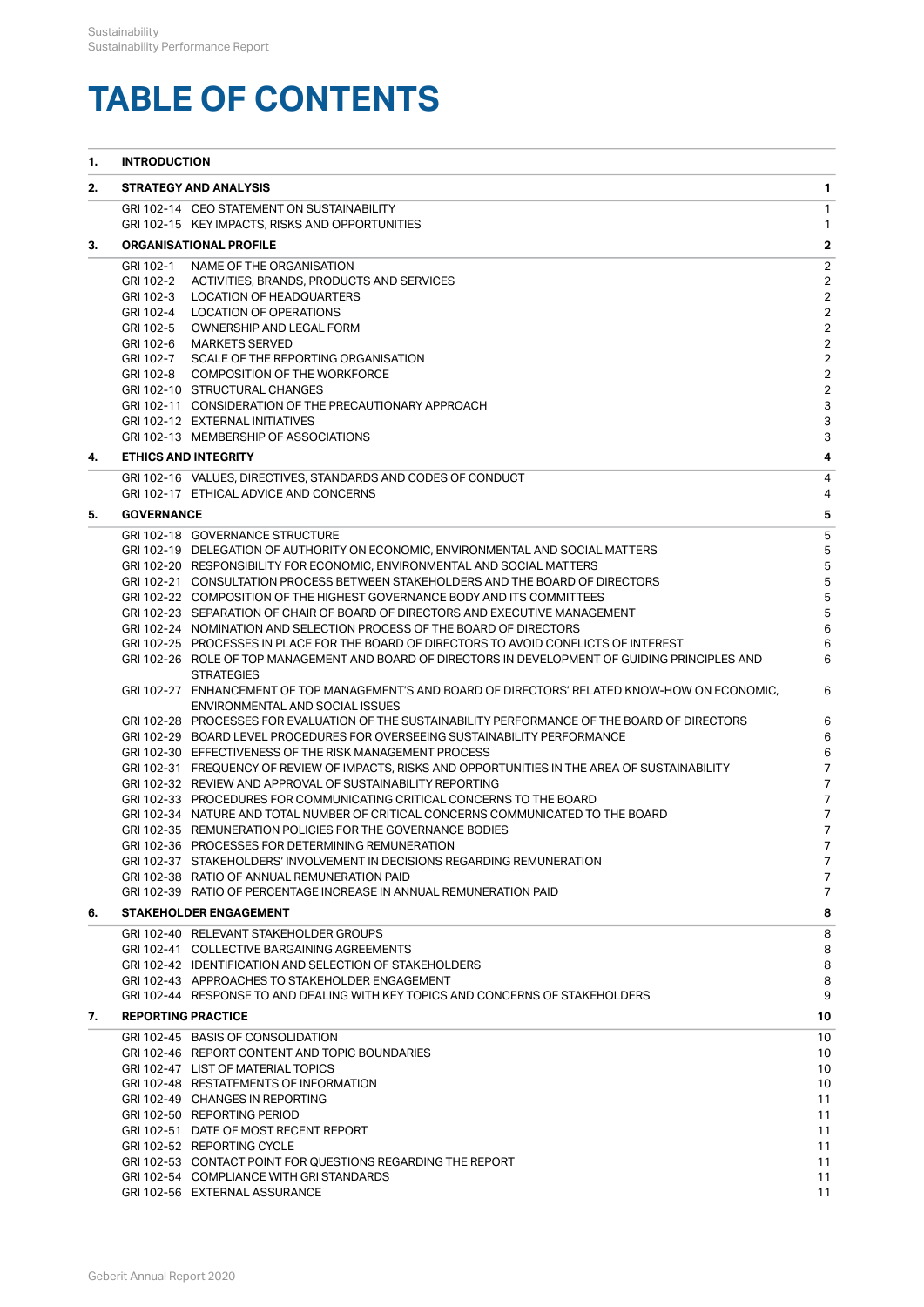#### **[8.](#page-14-0) [PEOPLE](#page-14-0) [12](#page-14-0)**

| 8.1  | <b>EMPLOYEES</b>                                                           | 12       |
|------|----------------------------------------------------------------------------|----------|
|      | EMPLOYMENT (GRI 401)                                                       | 12       |
|      | OCCUPATIONAL HEALTH AND SAFETY (GRI 403)                                   | 12       |
|      | WORK-RELATED ILLNESS (GRI 403-10)                                          | 14       |
|      | TRAINING AND EDUCATION (GRI 404)                                           | 15       |
|      | DIVERSITY AND EQUAL OPPORTUNITY (GRI 405)<br>NON-DISCRIMINATION (GRI 406)  | 15<br>16 |
|      | FREEDOM OF ASSOCIATION (GRI 407)                                           | 16       |
| 8.2  | <b>SOCIETY</b>                                                             | 17       |
|      | ANTI-CORRUPTION (GRI 205)                                                  | 17       |
|      | ANTI-COMPETITIVE BEHAVIOUR (GRI 206)                                       | 17       |
|      | REGIONAL EMPLOYER (GRI 202)                                                | 17       |
|      | INDIRECT ECONOMIC IMPACTS (GRI 203)                                        | 18       |
|      | CHILD LABOUR (GRI 408)                                                     | 18       |
|      | FORCED OR COMPULSORY LABOUR (GRI 409)<br>HUMAN RIGHTS ASSESSMENT (GRI 412) | 18<br>18 |
|      | <b>SOCIAL RESPONSIBILITY</b>                                               | 19       |
| 9.   | <b>PLANET</b>                                                              | 20       |
|      | RESOURCES AND CIRCULAR ECONOMY (GRI 301)                                   | 20       |
|      | ENERGY (GRI 302)                                                           | 21       |
|      | WATER AND WASTE WATER (GRI 303)                                            | 23       |
|      | CO <sub>2</sub> AND OTHER EMISSIONS (GRI 305)<br>WASTE (GRI 306)           | 24<br>25 |
|      | ENVIRONMENTAL COMPLIANCE (GRI 307)                                         | 26       |
| 10.  | <b>PROFIT</b>                                                              | 27       |
| 10.1 | <b>PRODUCTS AND INNOVATION</b>                                             | 27       |
|      | PRODUCT MANAGEMENT AND INNOVATION                                          | 27       |
|      | <b>QUALITY</b>                                                             | 27       |
|      | PRODUCT COMPLIANCE                                                         | 27       |
| 10.2 | <b>OPERATIONS</b>                                                          | 28       |
|      | PROCUREMENT                                                                | 28       |
|      | <b>PRODUCTION</b>                                                          | 28       |
| 10.3 | <b>LOGISTICS</b><br><b>ECONOMIC PERFORMANCE</b>                            | 29<br>29 |
|      |                                                                            |          |
|      | ECONOMIC PERFORMANCE (GRI 201)<br>SOCIOECONOMIC COMPLIANCE (GRI 419)       | 29<br>30 |
| 10.4 | <b>CUSTOMERS</b>                                                           | 31       |
|      | <b>CUSTOMER RELATIONS</b>                                                  | 31       |
|      | <b>CUSTOMER HEALTH AND SAFETY (GRI 416)</b>                                | 31       |
|      | MARKETING AND PRODUCT LABELLING (GRI 417)                                  | 31       |
|      | DIGITALISATION/BIM                                                         | 32       |
|      | DATA PROTECTION (GRI 418)<br><b>KEY FIGURES ENVIRONMENT</b>                | 33<br>34 |
|      |                                                                            |          |
|      | <b>KEY FIGURES EMPLOYEES AND SOCIETY</b>                                   | 37       |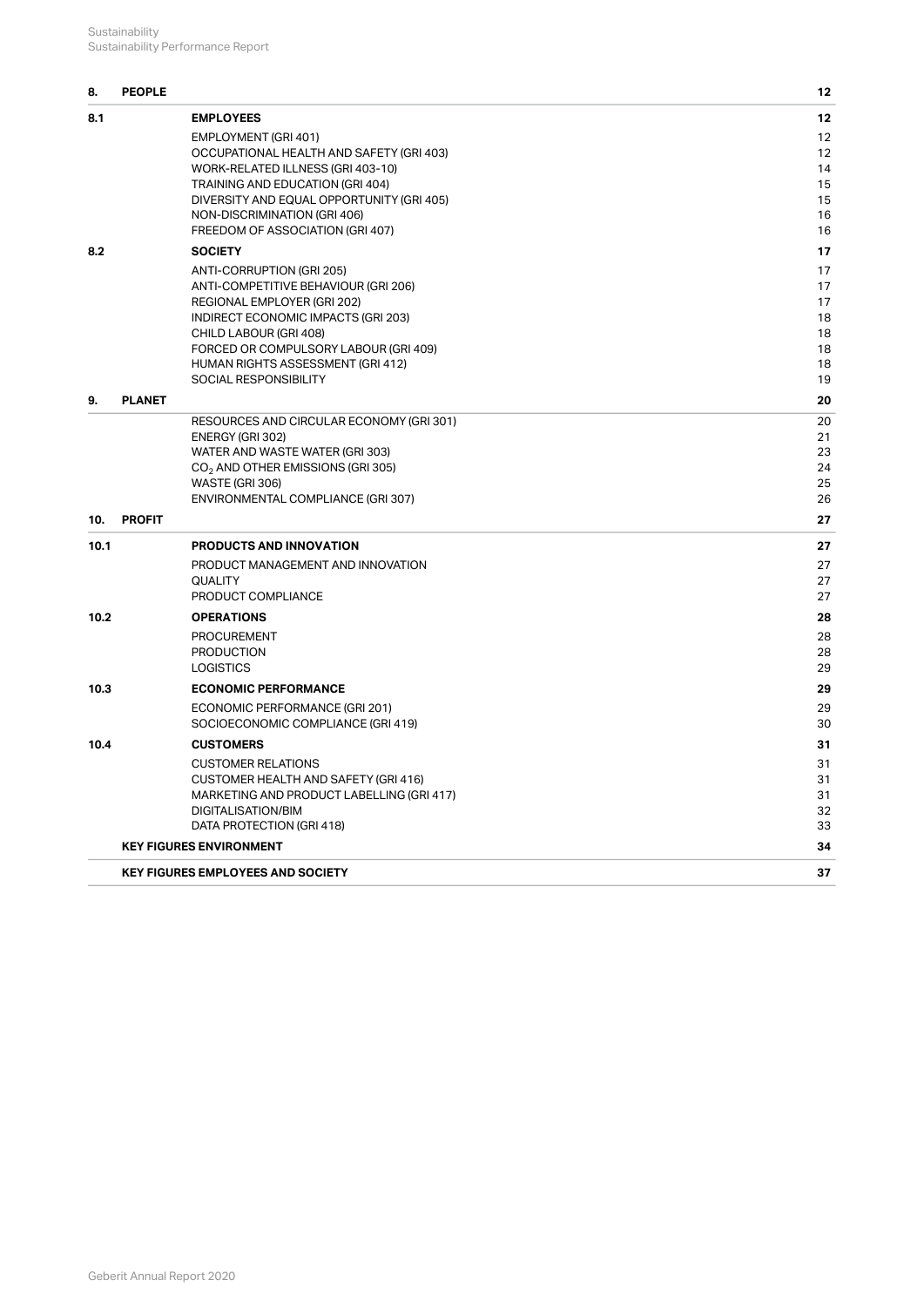# <span id="page-3-0"></span>**2. STRATEGY AND ANALYSIS**

# <span id="page-3-1"></span>**GRI 102-14 CEO STATEMENT ON SUSTAINABILITY**

For the statement of Christian Buhl (CEO), see  $\rightarrow$  [CEO statement on sustainability](http://annualreport.geberit.com/reports/geberit/annual/2020/gb/English/3020/ceo-statement-on-sustainability.html).

## <span id="page-3-2"></span>**GRI 102-15 KEY IMPACTS, RISKS AND OPPORTUNITIES**

For Geberit, sustainability means bringing about a sustained improvement in the quality of people's lives through innovative sanitary products and thereby generating long-term added value for customers, society and investors. This means striking a balance in decision-making processes between economic, environmental and social aspects. One focal point of Geberit involves identifying important technological and social trends in good time in dialogue with stakeholders and developing suitable products and services for customers that also generate added value for other stakeholders. The long-term orientation minimises risks for business development that are not only of a purely financial nature but arise from social developments and environmental challenges, such as climate change and water scarcity.

Geberit has a long commitment to sustainability and has thus followed a long-term environmental and sustainability strategy since 1990 that includes both ongoing and future projects, initiatives and activities. Each module in the strategy contains clear responsibilities with measurable objectives, derived measures and quantifiable key figures for effective monitoring. It thus sets standards for customers, employees, suppliers and other partners. Various awards and rankings serve to confirm Geberit's role as a leader in sustainability in various stakeholder groups' perceptions. For example, as a supplier Geberit attained Platinum status on the EcoVadis platform for sustainable supply chains.

The  $\rightarrow$  [Materiality analysis](http://annualreport.geberit.com/reports/geberit/annual/2020/gb/English/3030/materiality-analysis.html), which is used as a basis for the established  $\rightarrow$  [Sustainability strategy](http://annualreport.geberit.com/reports/geberit/annual/2020/gb/English/3040/sustainability-strategy-2021-2023.html) and is based on the GRI Standards, prioritises the key topics for Geberit and simultaneously highlights the areas in which added value for stakeholders is created. These are as follows: resource-efficient and sustainable sanitary systems for water management in buildings, water-saving and sustainable products, environmentally friendly and resource-efficient production, a supply chain and logistics which satisfy high environmental and ethical standards as well as good and safe working conditions for the 11,569 employees worldwide. Social responsibility is realised among other things within the scope of global social projects relating to the core competencies of water and sanitary facilities, and is intensified with partnerships such as with the Swiss development organisation Helvetas.

The UN Sustainable Development Goals (SDGs) define concrete targets for 17 different themes, which the states are required to implement by 2030. Integration of the economy plays a pivotal role in implementing these targets and indicators. As a result, major opportunities with growth potential are also arising for companies geared towards sustainable products and services – such as Geberit. In accordance with the feedback of the  $\rightarrow$  [external Stakeholder Panel](http://annualreport.geberit.com/geberit/annual/2020/gb/layout/../English/pdf/stakeholder_panel_2020.pdf), which was conducted for the fifth time in September 2020, Geberit sees its contribution above all in four UN Sustainable Development Goals. The contributions to goal number 6 "Ensure the availability and sustainable management of water and sanitation for all", number 8 "Promote sustainable economic growth, employment and decent work for all", number 9 "Build resilient infrastructure, promote sustainable industrialisation and foster innovation" and number 11 "Make cities safe, resilient and sustainable" are included in the  $\rightarrow$  [SDG Reporting](http://annualreport.geberit.com/geberit/annual/2020/gb/layout/../English/pdf/SDG_Reporting_2020_en.pdf) from Geberit. The major economic, environmental and social effects of Geberit's operations also lie in these four areas.

Geberit combats risks posed by increasing regulation and changing framework conditions with an effective  $\rightarrow$  [compliance system](http://annualreport.geberit.com/reports/geberit/annual/2020/gb/English/10502070/compliance.html) that focuses on compliance in the six key topic areas of antitrust legislation, corruption, product liability, data protection, employee rights and environmental protection.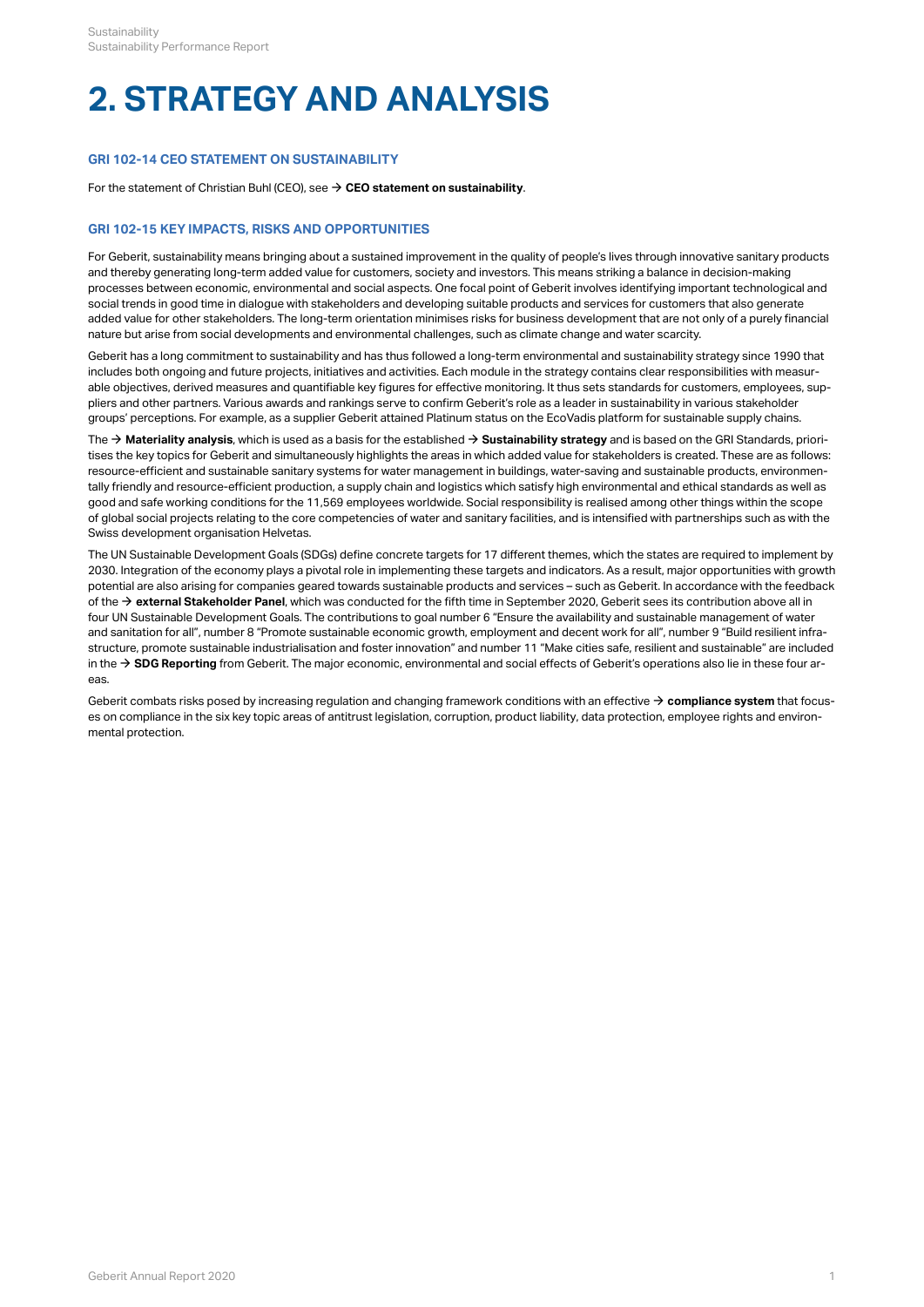# <span id="page-4-0"></span>**3. ORGANISATIONAL PROFILE**

# <span id="page-4-1"></span>**GRI 102-1 NAME OF THE ORGANISATION**

Geberit Group

# <span id="page-4-2"></span>**GRI 102-2 ACTIVITIES, BRANDS, PRODUCTS AND SERVICES**

Geberit offers customers high-quality sanitary products for applications in private residential construction and public buildings. The products are used in both renovation projects and new buildings.

The product area Installation and Flushing Systems comprises all sanitary installation technology plus a broad range of flushing systems for toilets including cisterns and fittings. The product area Piping Systems includes building drainage and supply systems and comprises all piping technology found in buildings for drinking water, heating, gas and other media. The Bathroom Systems product area comprises virtually all relevant furnishings in a bathroom such as bathroom ceramics, furniture, showers, bathtubs, taps and controls and shower toilets.

For further information on the product range, see  $\rightarrow$  [www.geberit.com > Products > Product range](https://www.geberit.com/products/product-range/).

For net sales by product areas in 2020, see  $\rightarrow$  [Business Report > Business and financial review > Financial Year 2020 > Net sales](http://annualreport.geberit.com/reports/geberit/annual/2020/gb/English/10502020/net-sales.html).

#### <span id="page-4-3"></span>**GRI 102-3 LOCATION OF HEADQUARTERS**

The Geberit Group has its headquarters in Rapperswil-Jona (CH).

#### <span id="page-4-4"></span>**GRI 102-4 LOCATION OF OPERATIONS**

Geberit has its own representatives in 50 countries. The products are sold in 119 countries throughout the world. The company has 29 specialised production companies in 14 different countries close to the most important sales markets and a central logistics centre in Pfullendorf (DE), as well as a network of 13 European distribution sites for the ceramics business.

For a list of the countries in which Geberit operates, see → [Financials > Consolidated financial statements Geberit Group > Notes >](http://annualreport.geberit.com/reports/geberit/annual/2020/gb/English/20405032/32_-group-companies-as-of-31-december-2020.html) **[Note 32](http://annualreport.geberit.com/reports/geberit/annual/2020/gb/English/20405032/32_-group-companies-as-of-31-december-2020.html)** .

#### <span id="page-4-5"></span>**GRI 102-5 OWNERSHIP AND LEGAL FORM**

Geberit AG, the parent company of the Geberit Group, is a stock corporation (AG) under Swiss law.

#### <span id="page-4-6"></span>**GRI 102-6 MARKETS SERVED**

In terms of market cultivation, Geberit relies on a three-stage distribution channel. The vast majority of products are distributed via the wholesale trade. Dealerships then sell them to plumbers and present them at exhibitions and other events where end customers can gain information. At the same time, Geberit provides plumbers and sanitary engineers with intensive support through training and advice. This leads to increased demand for Geberit products from wholesalers.

For net sales by markets/regions as well as by product areas, see **[Business Report > Business and financial review > Financial Year 2020](http://annualreport.geberit.com/reports/geberit/annual/2020/gb/English/10502020/net-sales.html)**  [\\$](http://annualreport.geberit.com/reports/geberit/annual/2020/gb/English/10502020/net-sales.html) **[> Net sales](http://annualreport.geberit.com/reports/geberit/annual/2020/gb/English/10502020/net-sales.html)** .

#### <span id="page-4-7"></span>**GRI 102-7 SCALE OF THE REPORTING ORGANISATION**

The Geberit Group's market capitalisation reached CHF 20.5 billion at the end of 2020 (previous year CHF 20.1 billion). For the consolidated balance sheet with details of current assets, non-current assets, equity and liabilities, see  $\rightarrow$  **[Financials > Consolidated financial statements](http://annualreport.geberit.com/reports/geberit/annual/2020/gb/English/204010/consolidated-balance-sheets.html) [Geberit Group > Balance Sheet](http://annualreport.geberit.com/reports/geberit/annual/2020/gb/English/204010/consolidated-balance-sheets.html)** . In 2020, net sales amounted to CHF 2,986 million (previous year CHF 3,083 million).

At the end of 2020, the Group had 11,569 employees. For the number of business sites, see  $\rightarrow$  [GRI 102-4](#page-4-4).

#### <span id="page-4-8"></span>**GRI 102-8 COMPOSITION OF THE WORKFORCE**

At the end of 2020, the Geberit Group employed 11,569 staff worldwide (previous year 11,619 employees), equivalent to a small decline of 50 employees or 0.4% compared to the previous year. Above all, this reduction was due to the lower number of temporary staff and natural fluctuations seen in production and logistics. In contrast, there was an increase in employees in IT, marketing and development. The additional employees were mainly employed in digitalisation projects.

For key figures on the workforce by employment type, employment contract, region and gender, see → **[Key figures sustainability > Employ](#page-39-1)[ees and society](#page-39-1)** .

# <span id="page-4-9"></span>**GRI 102-10 STRUCTURAL CHANGES**

There were no major changes in the reporting year to the Group structure, see also  $\to$  **[Financials > Consolidated financial statements](http://annualreport.geberit.com/reports/geberit/annual/2020/gb/English/20405002/2_-changes-in-group-structure.html) [Geberit Group > Notes > Note 2](http://annualreport.geberit.com/reports/geberit/annual/2020/gb/English/20405002/2_-changes-in-group-structure.html)** .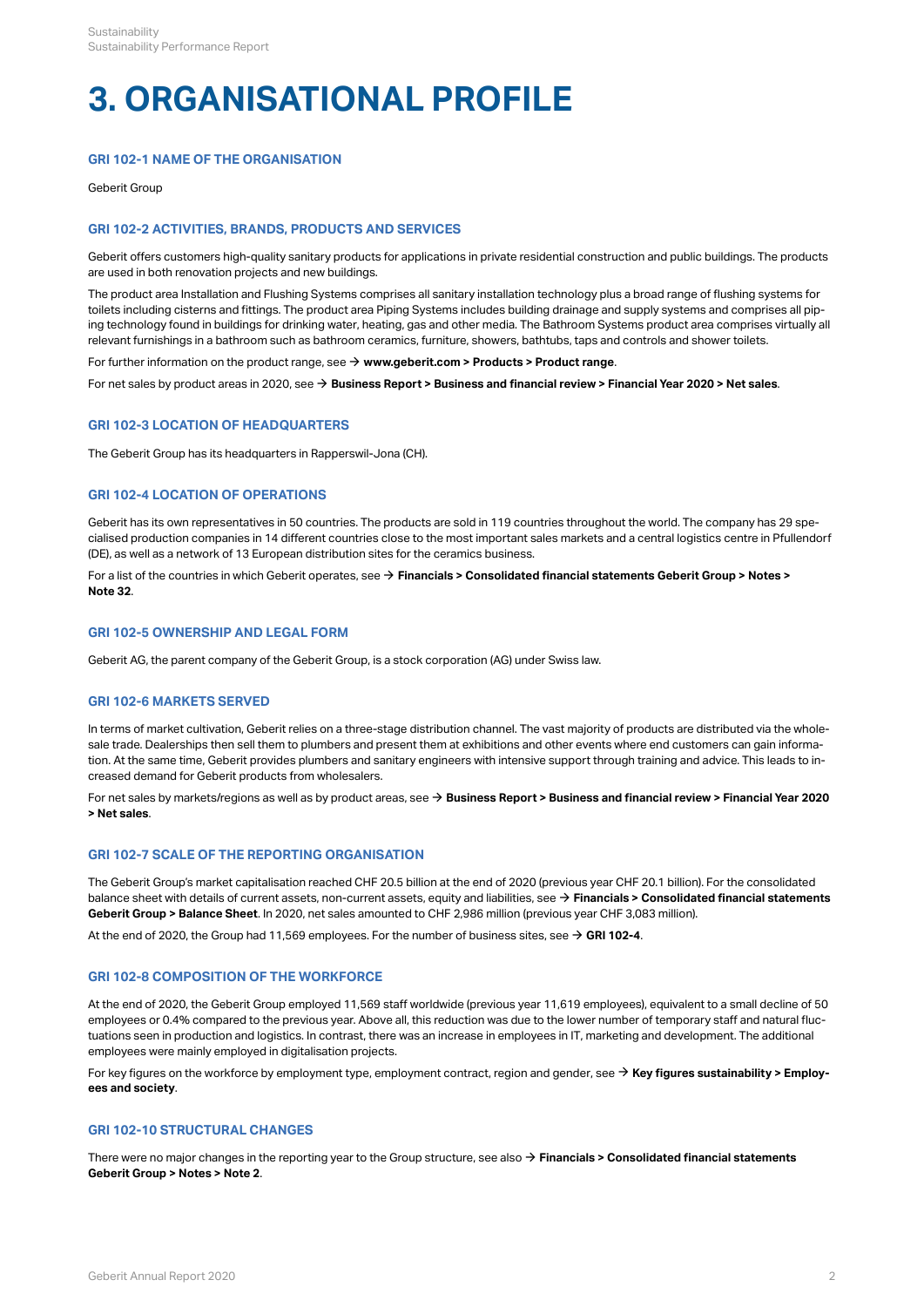### <span id="page-5-0"></span>**GRI 102-11 CONSIDERATION OF THE PRECAUTIONARY APPROACH**

The precautionary approach plays an important role for Geberit as a production company. This approach is described in the  $\to$  [Geberit Code](http://annualreport.geberit.com/geberit/annual/2020/gb/layout/../English/pdf/geberit_code_of_conduct_en.pdf) **[of Conduct](http://annualreport.geberit.com/geberit/annual/2020/gb/layout/../English/pdf/geberit_code_of_conduct_en.pdf)** .

The Geberit Group has a → [Group certificate](https://www.geberit.com/files/diverses/iso-certificate-9001-and-14001-en.pdf) in accordance with ISO 9001 (quality), ISO 14001 (environment) and ISO 45001 (occupational health and safety) that is valid until 2021. All 29 production plants, central logistics, and the management company incorporating all Group functions at headquarters in Rapperswil-Jona (CH) are certified in accordance with these three standards. In addition, five German plants are certified in accordance with ISO 50001 (energy) and ten sales companies in accordance with ISO 9001 (quality). In 2020, an audit tool was developed (implementation in 2021), which enables the digital management of internal and external audits and provides an overview of the measures and their implementation status as part of the process improvement. The Group-wide availability of the platform makes it easier to share best practices.

In the environmental area, the company remains committed to its ambitious goals of improving the relative environmental impact and relative CO $_2$  emissions by 5% annually. Furthermore, back in 2016, Geberit adopted the guidelines set out by the Science Based Targets Initiative in  $\,$ order to define a long-term reduction pathway and to reduce absolute CO $_2$  emissions (Scopes 1 and 2) to below 240,000 tonnes by 2021 as an interim goal. Geberit already reached this goal ahead of schedule by the end of 2018. The current CO $_2$  strategy expires in 2021 and is currently being revised. In the area of occupational safety, the aim is to halve the frequency and severity of accidents by 2025 based on the reference year 2015.

The Geberit Production System (GPS) is implemented at all plants. Best-practice standards in production are uniformly implemented using methods such as SMED (Single Minute Exchange of Dies), TPM (Total Production Maintenance), 5S (Workplace Organisation Methodology) and CIP (Continuous Improvement Process).

An extensive system for the control and management of all risks involved in business activities is in place throughout the Group. For further information, see **[Business Report > Corporate Governance > Board of Directors > Information and control instruments vis-à-vis the](http://annualreport.geberit.com/reports/geberit/annual/2020/gb/English/106030/3_-board-of-directors.html?anchor=106030_Control-struments#106030_Control-struments)**  [\\$](http://annualreport.geberit.com/reports/geberit/annual/2020/gb/English/106030/3_-board-of-directors.html?anchor=106030_Control-struments#106030_Control-struments) **[Group Executive Board](http://annualreport.geberit.com/reports/geberit/annual/2020/gb/English/106030/3_-board-of-directors.html?anchor=106030_Control-struments#106030_Control-struments)** .

#### <span id="page-5-1"></span>**GRI 102-12 EXTERNAL INITIATIVES**

In 2017, Geberit contributed to the establishment of a new platform for the European sanitary industry – the European Bathroom Forum (EBF). One of the first tasks was the launch of a new European water label as a voluntary and flexible instrument to support customers in the selection of resource-efficient products. This aims to help achieve the EU targets for resource efficiency. Furthermore, Geberit joined the Operation Clean Sweep initiative in 2020 with the aim of preventing pollution of the environment with plastic pellets from production.

#### <span id="page-5-2"></span>**GRI 102-13 MEMBERSHIP OF ASSOCIATIONS**

Geberit is involved in various associations and organisations that make a contribution toward sustainability. In addition, various Geberit companies are members of national associations on topics such as green building, environmentally friendly production, energy, waste management and employee protection.

The company has been a member of the Transparency International organisation since June 2000 and supports its objectives for combating corruption. Since 2000, Geberit has also been an active member of TEPPFA, the European organisation for plastic pipes and fittings, where the topics of sustainability and circular economy are central. Since 2006, Geberit has voluntarily applied the comprehensive guidelines of the Global Reporting Initiative (GRI) for sustainability reporting and has thereby made an active contribution towards ensuring transparency and comparability in this reporting. Geberit has also been a formal member of the UN Global Compact since October 2008 and was a founding member of the local Swiss network in 2011. Geberit has been a member of the non-profit organisation Swiss Water Partnership since 2012. This platform seeks to bring together all those involved in the topic of water supply (from academic, economic as well as public and private spheres) to collectively address future challenges and promote international dialogue on water.

For major commitments, see  $\rightarrow$  [www.geberit.com > Company > Sustainability > UN Global Compact and Memberships](https://www.geberit.com/company/sustainability/un-global-compact-and-memberships.html).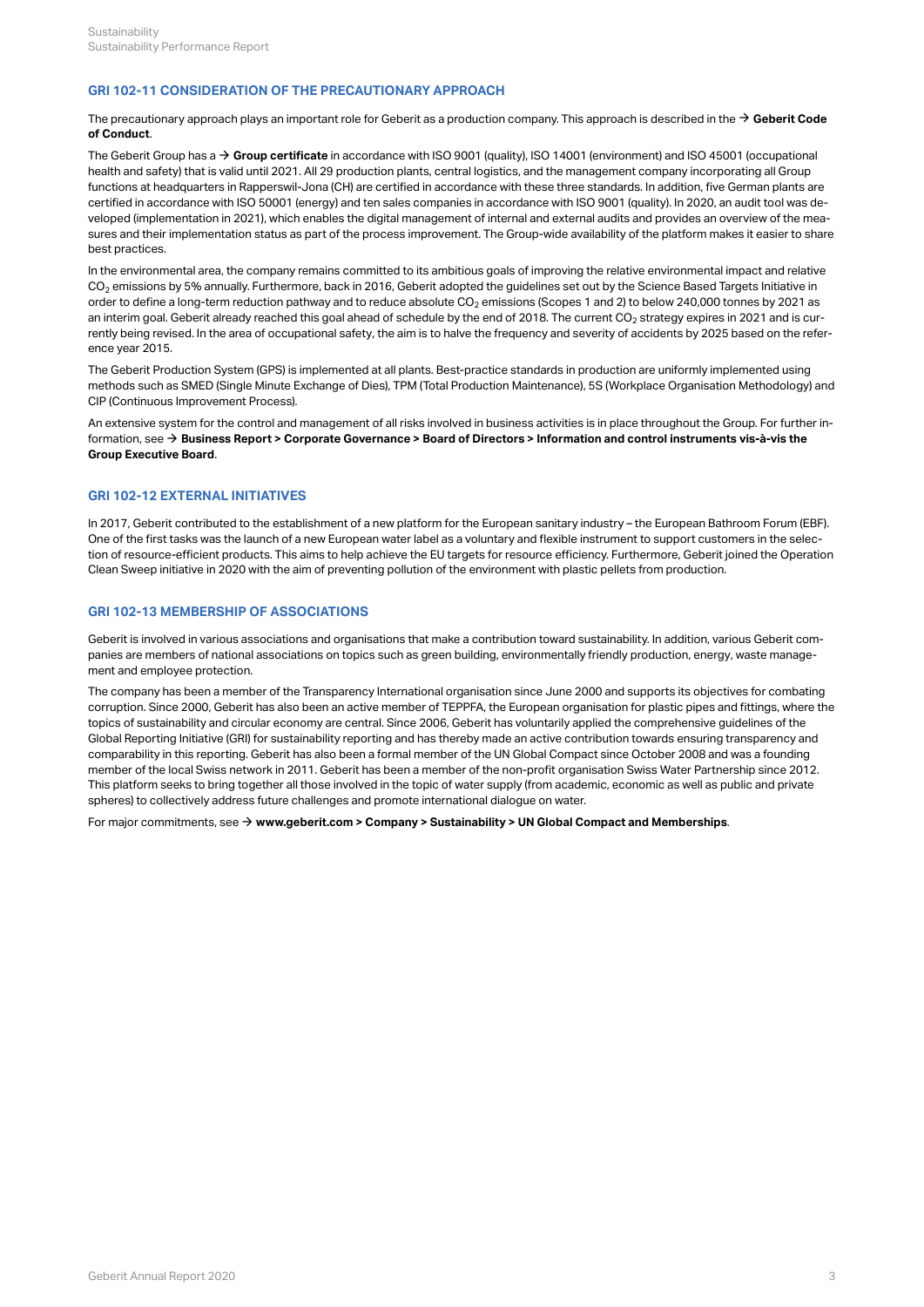# <span id="page-6-0"></span>**4. ETHICS AND INTEGRITY**

# <span id="page-6-1"></span>**GRI 102-16 VALUES, DIRECTIVES, STANDARDS AND CODES OF CONDUCT**

[Geberit](http://annualreport.geberit.com/geberit/annual/2020/gb/layout/../English/pdf/geberit_compass.pdf) aims to act as a role model for ethically unimpeachable, environmentally friendly and socially responsible operations. The → Geberit [Compass](http://annualreport.geberit.com/geberit/annual/2020/gb/layout/../English/pdf/geberit_compass.pdf) (what we do, what motivates us, how we work together, what is responsible for our success) and the → Geberit Code of Conduct **[for Employees](http://annualreport.geberit.com/geberit/annual/2020/gb/layout/../English/pdf/geberit_code_of_conduct_en.pdf)** serve as the applicable guidelines. The compliance system also includes the topic of data protection on the basis of the EU's General Data Protection Regulation (GDPR), see → [GRI 418](#page-35-0).

Other specific guidelines that are important to Geberit are:

- <sup>-</sup> → [Geberit policy on occupational health and safety, environment and energy](http://annualreport.geberit.com/geberit/annual/2020/gb/layout/../English/pdf/geberit_policy_health_safety_environment_energy.pdf)
- [\\$](http://annualreport.geberit.com/geberit/annual/2020/gb/layout/../English/pdf/supplier_code_of_conduct.pdf) **[Geberit Code of Conduct for Suppliers](http://annualreport.geberit.com/geberit/annual/2020/gb/layout/../English/pdf/supplier_code_of_conduct.pdf)**
- [\\$](http://annualreport.geberit.com/geberit/annual/2020/gb/layout/../English/pdf/business_partners_code_of_conduct.pdf) **[Geberit Code of Conduct for Business Partners](http://annualreport.geberit.com/geberit/annual/2020/gb/layout/../English/pdf/business_partners_code_of_conduct.pdf)**
- Geberit antitrust legislation guidelines
- $\rightarrow$  **[Geberit compliance commitment for contractors](http://annualreport.geberit.com/geberit/annual/2020/gb/layout/../English/pdf/compliance_commitment_building_projects.pdf)**
- UN Guiding Principles on Business and Human Rights

# <span id="page-6-2"></span>**GRI 102-17 ETHICAL ADVICE AND CONCERNS**

Geberit has established an effective compliance system to ensure that its conduct is both ethical and legally compliant. Compliance measures focus on the following six key topics: antitrust legislation, corruption, product liability, data protection, employee rights and environmental protection, see → **[Business Report > Business and financial review > Financial year 2020 > Compliance.](http://annualreport.geberit.com/reports/geberit/annual/2020/gb/English/10502070/compliance.html)** 

It is of utmost importance to Geberit that the Geberit Code of Conduct is adhered to. Non-compliance will be systematically sanctioned. A comprehensive review on compliance with the Code of Conduct takes place as part of the annual reporting. All companies receive over 60 questions on the above-mentioned key topics. In addition, on-site audits are performed by the Internal Audit Department and corrective measures taken in the event of misconduct. The audits also comprise special interviews with the managing directors of the individual companies on the topics mentioned in the Code of Conduct. The respective information is verified. The findings from the survey and audits form the basis for the annual Compliance Report submitted to the Board of Directors and Group Executive Board and are published in accordance with the guidelines of the GRI in this report.

Employees who openly address irregularities which represent breaches of applicable law, ethical standards or the Code of Conduct are acting correctly and in accordance with the Geberit Code of Conduct. As a general rule, employees should seek a personal meeting with their supervisor. The Geberit Integrity Line is available to all employees as a whistleblower hotline in the corresponding language. The service is intended to enable employees to anonymously report misconduct in all compliance-relevant cases. The Integrity Line is operated by an external company with experience in this area, and is available around the clock seven days a week. One case of workplace bullying was recorded by the Integrity Line for employees in the reporting year, which was investigated. The accused person has since left the company. Since 2017, an Integrity Line has also been available to suppliers for anonymously reporting irregularities in the procurement process or non-compliance with the Code of Conduct for Suppliers. There were no reports from suppliers in the reporting year.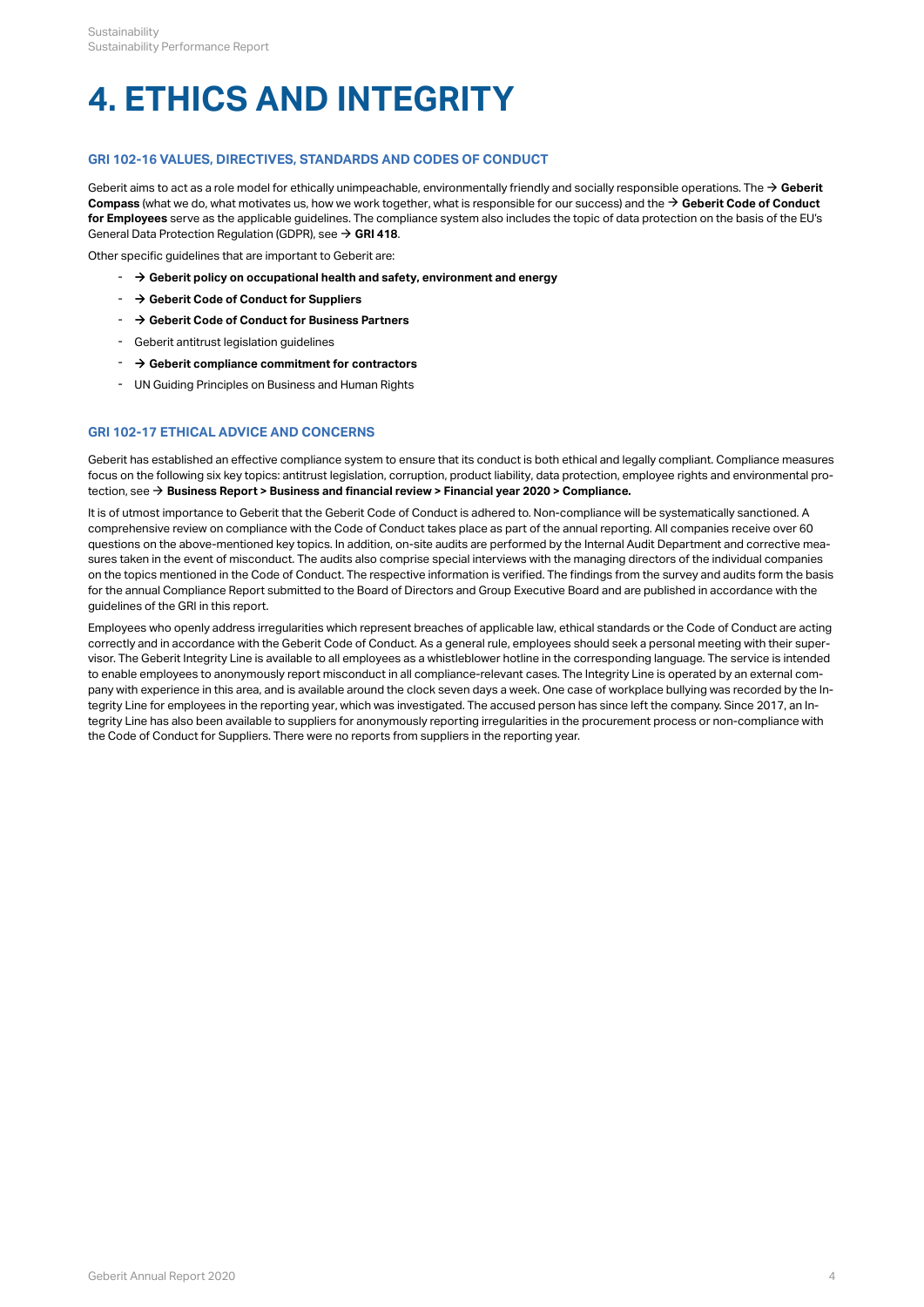# <span id="page-7-0"></span>**5. GOVERNANCE**

# <span id="page-7-1"></span>**GRI 102-18 GOVERNANCE STRUCTURE**

The Board of Directors determines the strategic objectives and the general resources for achieving these, and decides on major business transactions. For details about the internal organisation of the Board of Directors and its committees, see  $\to$  **[Business Report > Corporate](http://annualreport.geberit.com/reports/geberit/annual/2020/gb/English/106030/3_-board-of-directors.html?anchor=106030_Interal-organisation#106030_Interal-organisation) [Governance > Board of Directors > Internal organisational structure](http://annualreport.geberit.com/reports/geberit/annual/2020/gb/English/106030/3_-board-of-directors.html?anchor=106030_Interal-organisation#106030_Interal-organisation)** .

The operating management structure of Geberit is broken down into six Group Executive Areas:

- 
- Sales Europe
- Sales International
- Marketing & Brands
- Products & Operations
- Finance

The assignment of clearly distinguished responsibilities minimises the number of interfaces. For more details about the organisational structure, see → **Business Report > Management structure**.

#### <span id="page-7-2"></span>**GRI 102-19 DELEGATION OF AUTHORITY ON ECONOMIC, ENVIRONMENTAL AND SOCIAL MATTERS**

The Board of Directors determines the strategy. This includes the corporate strategy, see → **[Business Report > Business and financial re](http://annualreport.geberit.com/reports/geberit/annual/2020/gb/English/10501010/strategy.html)view > Strategy and goals > Strategy** and the  $\rightarrow$  **[Sustainability strategy](http://annualreport.geberit.com/reports/geberit/annual/2020/gb/English/3040/sustainability-strategy-2021-2023.html)**. To the extent legally permissible and in accordance with the Organisational Regulations, the Board of Directors has assigned the operational management and the implementation of the strategy to the Chief Executive Officer. Within the operational management structure, responsibility for specific economic, environmental and social issues is delegated further, see  $\rightarrow$  **[Business Report > Management structure](http://annualreport.geberit.com/reports/geberit/annual/2020/gb/English/1040/management-structure.html)**.

At every meeting, the members of the Group Executive Board inform the Board of Directors of current business developments and major business transactions of the Group or Group companies. Between meetings, the Board of Directors is comprehensively informed in writing about current business developments and the company's financial situation on a monthly basis.

#### <span id="page-7-3"></span>**GRI 102-20 RESPONSIBILITY FOR ECONOMIC, ENVIRONMENTAL AND SOCIAL MATTERS**

The Board of Directors determines the strategic objectives and the general resources for achieving these, and decides on major business transactions. Within the operational management structure, responsibility is determined for specific economic, environmental and social issues, see  $\rightarrow$  GRI 102-18. The responsible individuals report either directly to the CEO (including Corporate Human Resources, Corporate Communications and Investor Relations, Strategic Planning), or to other members of the Group Executive Board.

The way in which the topic of sustainability is approached has been further developed regularly within the company. For over 25 years, Geberit has had an Environment and Sustainability department, which has been reporting directly to the CEO for more than 15 years. Since 2020, this department has also been responsible for Group-wide process management as well as ISO certification. Among other things, it coordinates the further development of the sustainability strategy and related activities, although the responsibility for planning and implementation lies within the individual areas themselves.

# <span id="page-7-4"></span>**GRI 102-21 CONSULTATION PROCESS BETWEEN STAKEHOLDERS AND THE BOARD OF DIRECTORS**

For the participatory rights of the shareholders, see **[Business Report > Corporate Governance > Participatory rights of the sharehold-](http://annualreport.geberit.com/reports/geberit/annual/2020/gb/English/106060/6_-participatory-rights-of-shareholders.html)**\$ **[ers](http://annualreport.geberit.com/reports/geberit/annual/2020/gb/English/106060/6_-participatory-rights-of-shareholders.html)**

.There is no employee representative on the Board of Directors. The employee representatives of the European sites meet regularly with a member of the Group Executive Board and the Head Corporate Human Resources. Selected concerns can be addressed to the Board of Directors through this channel.

#### <span id="page-7-5"></span>**GRI 102-22 COMPOSITION OF THE HIGHEST GOVERNANCE BODY AND ITS COMMITTEES**

At the end of 2020, the Board of Directors was composed of six non-executive, independent members. In April 2020, Werner Karlen became the latest person to join the Board of Directors. The composition of the Board of Directors should reflect strategic requirements, the company's targets, geographical presence and corporate culture. The Board of Directors should be diverse in every respect, i.e. in terms of gender, nationality, geographical/regional experience and business experience. With two women on the Board of Directors, the proportion of females is more than 30%. Albert M. Baehny is Chairman of the Board of Directors. All of the committees formed by the Board of Directors are comprised exclusively of independent members. For further details, see  $\rightarrow$  [Business Report > Corporate Governance > Board of Directors](http://annualreport.geberit.com/reports/geberit/annual/2020/gb/English/106030/3_-board-of-directors.html). - CEO Division<br>
- Sales Europe<br>
- Sales International<br>
- Marketing & Brands<br>
- Marketing & Brands<br>
- France<br>
- Sales International<br>
- France<br>
- France<br>
- France<br>
essignment of clearly distinguished responsibilities<br>
ee  $\$ 

#### <span id="page-7-6"></span>**GRI 102-23 SEPARATION OF CHAIR OF BOARD OF DIRECTORS AND EXECUTIVE MANAGEMENT**

Christian Buhl is Chief Executive Officer (CEO) and Chairman of the Board of Directors is Albert M. Baehny. For further details, see **[Business](http://annualreport.geberit.com/reports/geberit/annual/2020/gb/English/106030/3_-board-of-directors.html)**  [\\$](http://annualreport.geberit.com/reports/geberit/annual/2020/gb/English/106030/3_-board-of-directors.html) **Report > Corporate Governance > Board of Directors**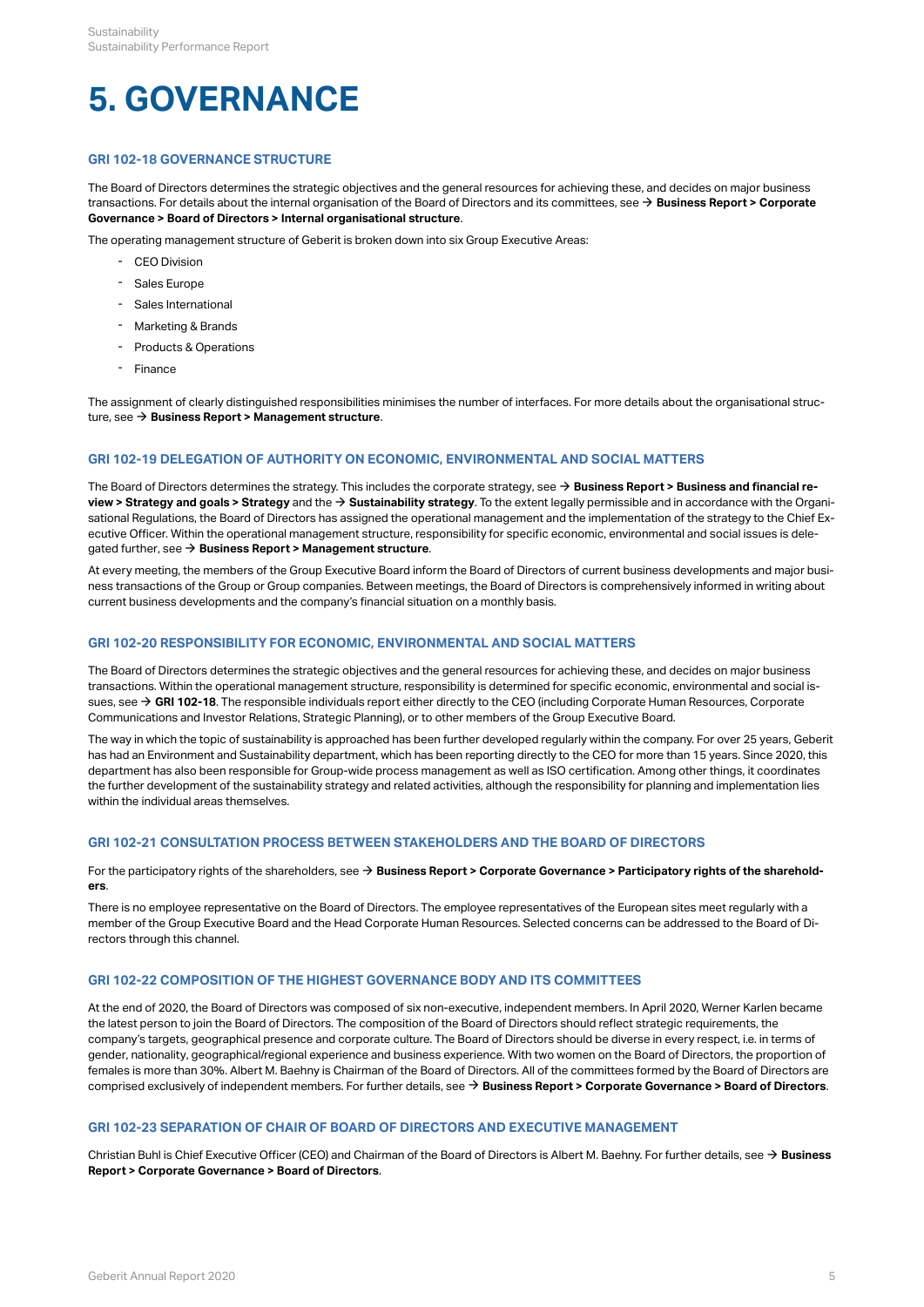#### <span id="page-8-0"></span>**GRI 102-24 NOMINATION AND SELECTION PROCESS OF THE BOARD OF DIRECTORS**

With regard to the election and terms of office of members of the Board of Directors, see → **Business Report > Corporate Governance > [Board of Directors > Elections and terms of office](http://annualreport.geberit.com/reports/geberit/annual/2020/gb/English/106030/3_-board-of-directors.html?anchor=106030_Elections#106030_Elections)** .

#### <span id="page-8-1"></span>**GRI 102-25 PROCESSES IN PLACE FOR THE BOARD OF DIRECTORS TO AVOID CONFLICTS OF INTEREST**

Detailed information on all members of the Board of Directors, including their memberships in other organisations, can be found in **[Busi-](http://annualreport.geberit.com/reports/geberit/annual/2020/gb/English/106030/3_-board-of-directors.html)**[\\$](http://annualreport.geberit.com/reports/geberit/annual/2020/gb/English/106030/3_-board-of-directors.html) **[ness Report > Corporate Governance > Board of Directors](http://annualreport.geberit.com/reports/geberit/annual/2020/gb/English/106030/3_-board-of-directors.html)** .

The Articles of Incorporation and  $\rightarrow$  [Organisational Regulations of the Board of Directors](http://annualreport.geberit.com/geberit/annual/2020/gb/layout/../English/pdf/organizational_regulations_BoD.pdf) stipulate how conflicts of interest of members of the Board of Directors are avoided. The members of the Board of Directors are obliged to refrain from involvement in the handling of matters affecting either their personal interests or those of a company with which they have an affiliation. This obligation to refrain from involvement has no influence on the requirements for a quorum when passing resolutions. Business dealings between the company and governing bodies or related parties are subject to the principle of conclusion at conditions as with independent third parties.

# <span id="page-8-2"></span>**GRI 102-26 ROLE OF TOP MANAGEMENT AND BOARD OF DIRECTORS IN DEVELOPMENT OF GUIDING PRINCIPLES AND STRATEGIES**

Geberit's long-standing success is based on the fact that the Board of Directors and the Group Executive Board pursue a long-term perspective. The Board of Directors and Group Executive Board have defined and adopted key mission statements and principles such as the Geberit Compass and the Geberit Code of Conduct, see → [GRI 102-16](#page-6-1). The Board of Directors determines the corporate strategy. The sustainability strategy is examined and approved by the Board of Directors and the Group Executive Board, see  $\rightarrow$  [GRI 102-29](#page-8-5).

#### <span id="page-8-3"></span>**GRI 102-27 ENHANCEMENT OF TOP MANAGEMENT'S AND BOARD OF DIRECTORS' RELATED KNOW-HOW ON**

# **ECONOMIC, ENVIRONMENTAL AND SOCIAL ISSUES**

Internal business processes are designed to ensure continuous improvement and innovation. These values are closely associated with the Geberit brand. At the same time, stakeholder concerns are taken seriously, and the Group Executive Board and Board of Directors receive feedback and input for the continued development of the sustainability strategy from the external Stakeholder Panel, for example.

Every year, the Board of Directors undertakes at least one assessment of the way in which it works together. This includes an assessment of how well-informed the members of the Board of Directors are about the Group and its business performance, see **[Organisational Regula-](http://annualreport.geberit.com/geberit/annual/2020/gb/layout/../English/pdf/organizational_regulations_BoD.pdf)**[\\$](http://annualreport.geberit.com/geberit/annual/2020/gb/layout/../English/pdf/organizational_regulations_BoD.pdf) **[tions of the Board of Directors](http://annualreport.geberit.com/geberit/annual/2020/gb/layout/../English/pdf/organizational_regulations_BoD.pdf)** .

#### <span id="page-8-4"></span>**GRI 102-28 PROCESSES FOR EVALUATION OF THE SUSTAINABILITY PERFORMANCE OF THE BOARD OF DIRECTORS**

Geberit's long-standing success is based on the fact that the Board of Directors and the Group Executive Board pursue a long-term perspective, thus enabling the company to demonstrate its performance clearly in areas including sustainability. There is no formal procedure for assessing the performance of the Board of Directors from an integrated sustainability perspective. As part of the annual review of the sustainability strategy, findings are discussed and areas where action is needed are determined, see  $\rightarrow$  [GRI 102-29](#page-8-5).

Geberit's remuneration policy states that remuneration programmes must be balanced between the reward of short-term success and longterm value creation. For information about the remuneration of the management bodies, see  $\rightarrow$  [Business Report > Remuneration Report](http://annualreport.geberit.com/reports/geberit/annual/2020/gb/English/1070/remune_ration-report.html).

#### <span id="page-8-5"></span>**GRI 102-29 BOARD LEVEL PROCEDURES FOR OVERSEEING SUSTAINABILITY PERFORMANCE**

The  $\rightarrow$  [Sustainability strategy](http://annualreport.geberit.com/reports/geberit/annual/2020/gb/English/3040/sustainability-strategy-2021-2023.html) is examined and approved by the Board of Directors and the Group Executive Board. Results and the achievement of objectives are submitted to the Board of Directors and to the Group Executive Board for verification at least once annually. This also comprises the  $\rightarrow$  [Communication on Progress UN Global Compact](http://annualreport.geberit.com/geberit/annual/2020/gb/layout/../English/pdf/cop_ungc_2020_en.pdf) and the Geberit Compliance Report, including the audit results with respect to the Code of Conduct. Key figures on occupational safety are presented quarterly to the Group Executive Board and on a regular basis to the Board of Directors.

In 2020, Geberit consulted an  $\rightarrow$  [external Stakeholder Panel](http://annualreport.geberit.com/geberit/annual/2020/gb/layout/../English/pdf/stakeholder_panel_2020.pdf) for the fifth time. Its mandate consisted of providing feedback on the materiality analysis, sustainability performance, sustainability strategy and sustainability communication as well as on opportunities and risks associated with climate change. This input is used for the strategic review and continued development of the company. The next stakeholder panel is planned for 2022.

# <span id="page-8-6"></span>**GRI 102-30 EFFECTIVENESS OF THE RISK MANAGEMENT PROCESS**

Based on the Organisational Regulations of the Board of Directors, the Audit Committee has implemented a comprehensive system for monitoring and controlling the risks linked to the business activities. This process includes risk identification, analysis, control and reporting.

Operationally, the Group Executive Board is responsible for controlling risk management. In addition, responsible persons are designated in the company for significant individual risks. These responsible parties decide on specific actions for risk mitigation and monitor their implementation. Every other year, the Internal Audit Department issues a risk report for the attention of the Board of Directors. Significant risks are also constantly discussed in the meetings of the Board of Directors and Group Executive Board, which take place on a regular basis. In the reporting year, the risk management process was reviewed and approved by an external auditing company.

For an overview of the Geberit compliance topics, see **[Business Report > Business and financial review > Financial Year 2020 > Compli-](http://annualreport.geberit.com/reports/geberit/annual/2020/gb/English/10502070/compliance.html)**[\\$](http://annualreport.geberit.com/reports/geberit/annual/2020/gb/English/10502070/compliance.html) **[ance](http://annualreport.geberit.com/reports/geberit/annual/2020/gb/English/10502070/compliance.html)** .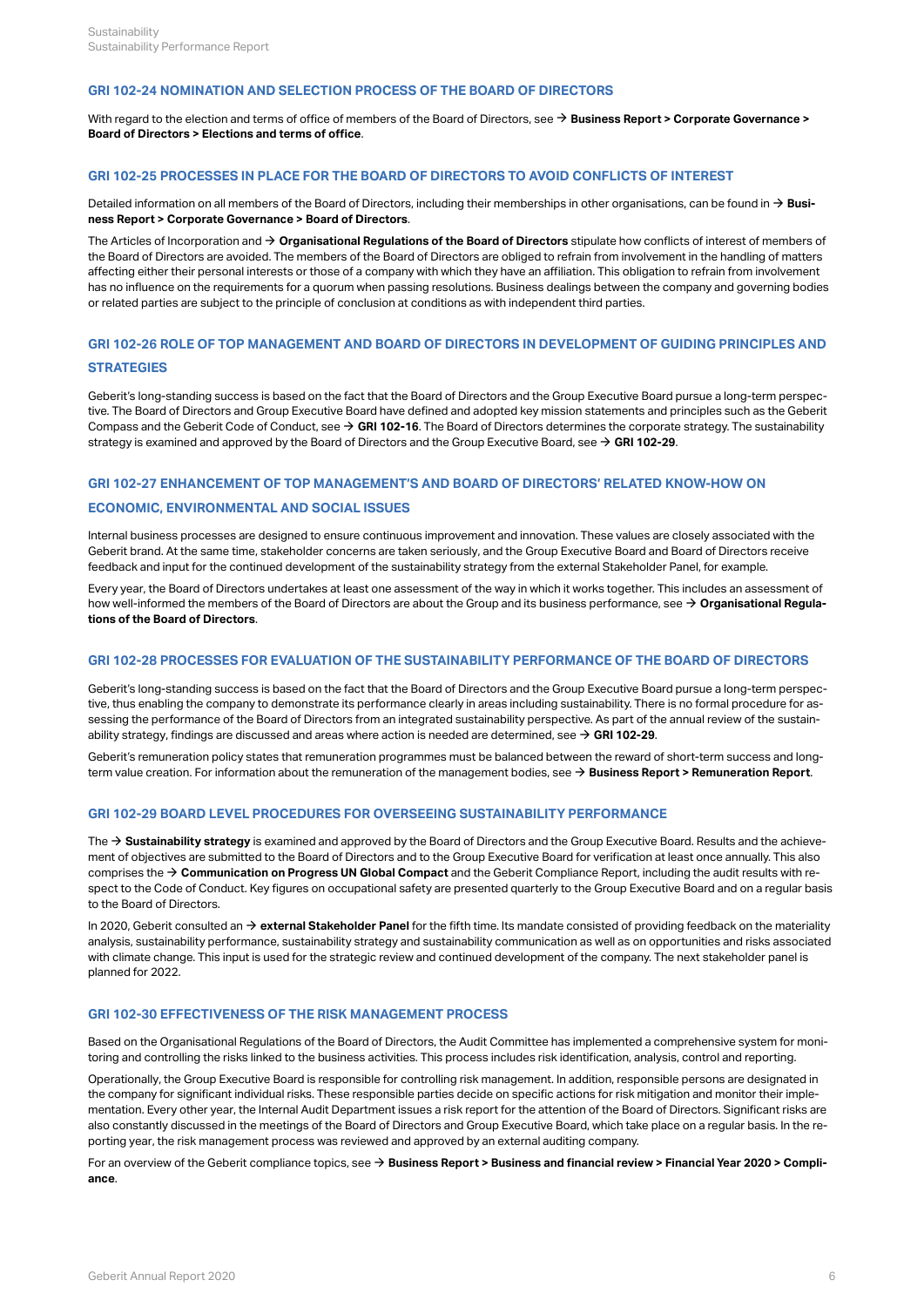#### <span id="page-9-0"></span>**GRI 102-31 FREQUENCY OF REVIEW OF IMPACTS, RISKS AND OPPORTUNITIES IN THE AREA OF SUSTAINABILITY**

The impacts, risks and opportunities are discussed and reviewed by the Board of Directors and the Group Executive Board annually in connection with the sustainability reporting and the sustainability strategy.

#### <span id="page-9-1"></span>**GRI 102-32 REVIEW AND APPROVAL OF SUSTAINABILITY REPORTING**

Sustainability reporting is examined and approved by the Board of Directors and Group Executive Board as part of the integrated annual report. In doing so, attention is paid that all material aspects are covered.

#### <span id="page-9-2"></span>**GRI 102-33 PROCEDURES FOR COMMUNICATING CRITICAL CONCERNS TO THE BOARD**

The Board of Directors is available at any time to address the concerns of stakeholders and shareholders.

#### <span id="page-9-3"></span>**GRI 102-34 NATURE AND TOTAL NUMBER OF CRITICAL CONCERNS COMMUNICATED TO THE BOARD**

Matters brought forward by shareholders within the context of the General Meeting are dealt with in accordance with the Articles of Incorporation. No matters were submitted directly to the Board of Directors outside the General Meeting in 2020.

#### <span id="page-9-4"></span>**GRI 102-35 REMUNERATION POLICIES FOR THE GOVERNANCE BODIES**

Geberit publishes a detailed annual Remuneration Report, which discloses the precise points of its remuneration policy, see  $\rightarrow$  **[Business Re](http://annualreport.geberit.com/reports/geberit/annual/2020/gb/English/1070/remune_ration-report.html)[port > Remuneration Report](http://annualreport.geberit.com/reports/geberit/annual/2020/gb/English/1070/remune_ration-report.html)**. Geberit has undertaken to integrate targets and measures concerning environmental protection, social responsibility and good corporate governance, also known as "Environmental, Social and Governance" (ESG) criteria, into the remuneration of the Group Executive Board from 2022.

### <span id="page-9-5"></span>**GRI 102-36 PROCESSES FOR DETERMINING REMUNERATION**

Geberit publishes a detailed annual Remuneration Report, which discloses the precise points of remuneration paid to the Board of Directors and Group Executive Board, see → [Business Report > Remuneration Report](http://annualreport.geberit.com/reports/geberit/annual/2020/gb/English/1070/remune_ration-report.html).

#### <span id="page-9-6"></span>**GRI 102-37 STAKEHOLDERS' INVOLVEMENT IN DECISIONS REGARDING REMUNERATION**

The remuneration to the Board of Directors and Group Executive Board disclosed in the detailed remuneration report addresses the concerns of stakeholders and shareholders, see  $\rightarrow$  [Business Report > Remuneration Report](http://annualreport.geberit.com/reports/geberit/annual/2020/gb/English/1070/remune_ration-report.html).

### <span id="page-9-7"></span>**GRI 102-38 RATIO OF ANNUAL REMUNERATION PAID**

The ratio of the annual remuneration paid to the highest-paid employee to the average annual remuneration of all employees (excluding the highest-paid employee) was 26.1 in Switzerland, 5.6 in Germany, 3.5 in Austria and 4.8 in Italy.

#### <span id="page-9-8"></span>**GRI 102-39 RATIO OF PERCENTAGE INCREASE IN ANNUAL REMUNERATION PAID**

The ratio of the percentage increase in annual remuneration paid to the highest-paid employee to the level of the percentage increase in annual remuneration for all employees (excluding the highest-paid employee) for 2020 cannot be reproduced as a figure. This is because the salaries of the highest-paid employees partly decreased whereas the annual remuneration paid to the rest of the workforce slightly increased.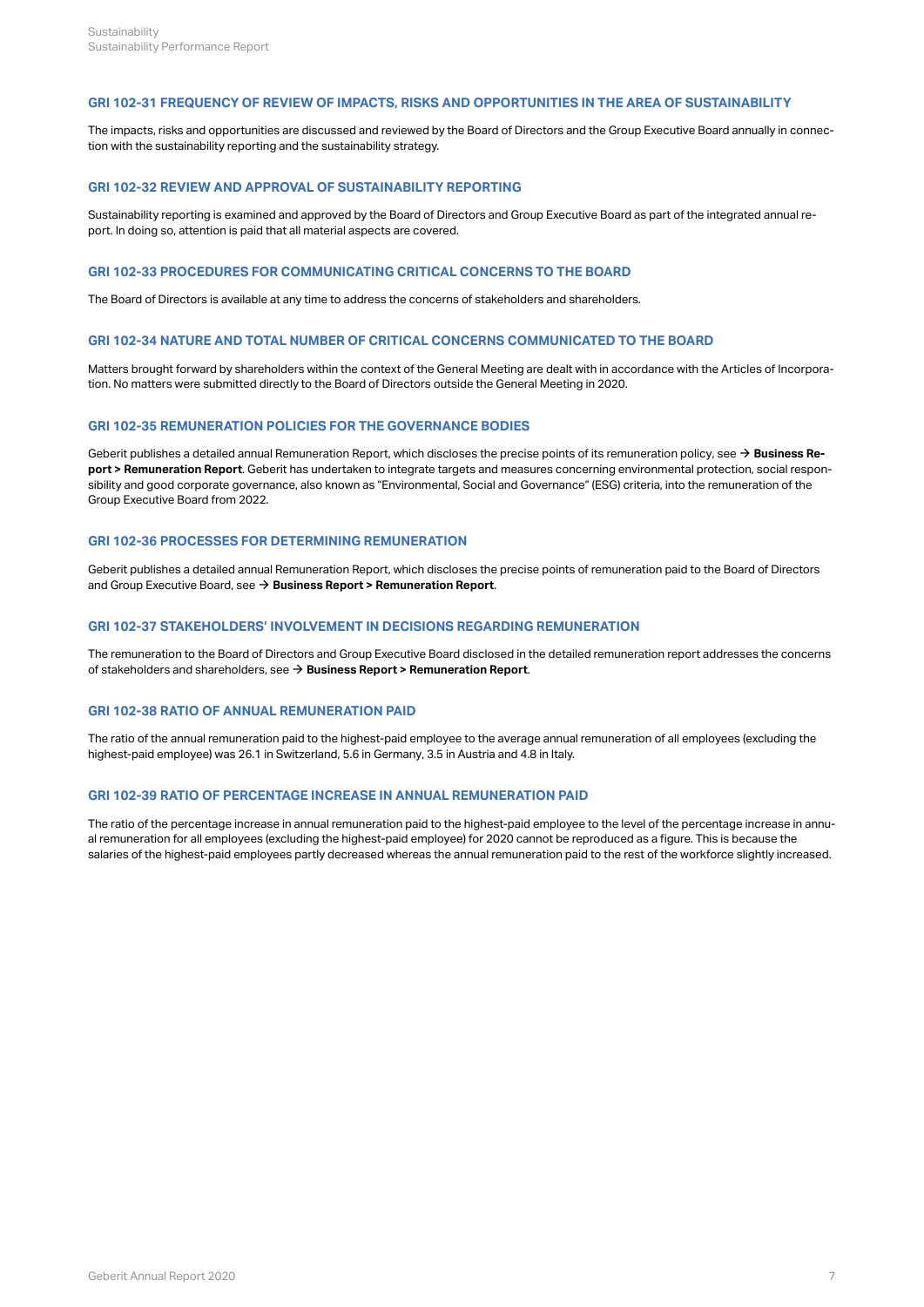# <span id="page-10-0"></span>**6. STAKEHOLDER ENGAGEMENT**

### <span id="page-10-1"></span>**GRI 102-40 RELEVANT STAKEHOLDER GROUPS**

Significant stakeholder groups for Geberit are customers, shareholders and analysts, the media, employees and trade unions, neighbours, municipalities and authorities, research institutes, suppliers, transport companies, associations, non-government organisations and the gen-eral public. For details on stakeholder engagement, see → [GRI 102-42](#page-10-3).

# <span id="page-10-2"></span>**GRI 102-41 COLLECTIVE BARGAINING AGREEMENTS**

There are currently 8,483 employees (corresponding to 71% of the workforce) who are covered by collective agreements (e.g. collective labour agreements, wage agreements). In Germany, Austria, Switzerland, France, Italy, Finland, Sweden, Poland and Ukraine, over 90% of employees are subject to a collective labour or wage agreement. There are no collective agreements with employees in place in the USA and in China.

#### <span id="page-10-3"></span>**GRI 102-42 IDENTIFICATION AND SELECTION OF STAKEHOLDERS**

A systematic guided dialogue with stakeholders helps Geberit to identify possible conflict issues and opportunities for further development and to respond to these in good time. On national and international levels, the Geberit Group and its local companies maintain relations with organisations and institutions in the respective countries that direct requests and suggestions to the company. The stakeholders listed under  $\rightarrow$  [GRI 102-40](#page-10-1) have been identified as important for systematic stakeholder dialogue as they fulfil at least one of two criteria: either the stakeholder group exerts a strong influence on the economic, environmental or social performance of Geberit and/or the stakeholder group is strongly affected by the economic, environmental or social performance of Geberit. An  $\rightarrow$  [external Stakeholder Panel](http://annualreport.geberit.com/geberit/annual/2020/gb/layout/../English/pdf/introduction_stakeholderpanel_2020.pdf) helps Geberit to review its assessment of important stakeholder groups and their concerns.

# <span id="page-10-4"></span>**GRI 102-43 APPROACHES TO STAKEHOLDER ENGAGEMENT**

Geberit consulted an  $\rightarrow$  [external Stakeholder Panel](http://annualreport.geberit.com/geberit/annual/2020/gb/layout/../English/pdf/introduction_stakeholderpanel_2020.pdf) for the fifth time in 2020. Its mandate consisted of providing feedback on the materiality analysis, sustainability performance, sustainability strategy and sustainability communication as well as on opportunities and risks associated with climate change. The results are presented in the  $\rightarrow$  [Panel Statement](http://annualreport.geberit.com/geberit/annual/2020/gb/layout/../English/pdf/panel_statement_2020_en.pdf). The external review and the recommendations contained therein are dealt with in detail in the  $\rightarrow$  [Response from Geberit to the Panel Statement](http://annualreport.geberit.com/geberit/annual/2020/gb/layout/../English/pdf/response_geberit_panel_statement_2020.pdf). The next stakeholder panel is planned for 2022.

Based on the stakeholder analysis, Geberit identifies both potential for conflict and opportunities, and pursues a cooperative approach when it comes to discussing and further developing possible measures with the stakeholders concerned.

Engagement of stakeholders according to stakeholder group:

#### **CUSTOMERS:**

- Technical advisors working in the field who are in daily contact with plumbers, sanitary engineers and architects.
- During the reporting year, around 22,000 professionals (previous year 35,000) were provided with training on products, tools, software tools and installation skills at the 29 Geberit Information Centres in Europe and overseas. This decline was compensated for by a wide range of webinars and alternative training formats with 52,000 people (previous year 2,000) taking part. -
- Virtual 360° visits to booths at trade fairs that were cancelled because of the COVID-19 pandemic, as well as increased contacts over the phone and digital visit and meeting formats. -
- Live transmission of the first virtual showrooms, which provide a good overview of the wide range of products and market-specific innovations in the form of short videos, graphics and links. -
- Continuation of the end user campaign in a further twelve European markets under the title "Better bathrooms, better lives", see  $\rightarrow$  **[Business Report > Business and financial review > Financial Year 2020 > Customers](http://annualreport.geberit.com/reports/geberit/annual/2020/gb/English/10502045/customers.html).** -

#### **SHAREHOLDERS AND ANALYSTS:**

- For the participatory rights of the shareholders, see → [Business Report > Corporate Governance > Participatory rights of share](http://annualreport.geberit.com/reports/geberit/annual/2020/gb/English/106060/6_-participatory-rights-of-shareholders.html)**[holders](http://annualreport.geberit.com/reports/geberit/annual/2020/gb/English/106060/6_-participatory-rights-of-shareholders.html)** .
- Regular telephone conferences, bilateral meetings, conferences and roadshows with the CEO, CFO and Head Corporate Communications and Investor Relations. -

#### **MEDIA:**

- Regular conference calls, bilateral meetings and interviews with the relevant media for Geberit.
- Sustainability topics and in particular Geberit's performance in this area play an important role in the media activities of Geberit.

#### **EMPLOYEES AND TRADE UNIONS:**

- Geberit Europe Forum with employee representatives from most European countries, during which a member of the Group Executive Board and the Head Corporate Human Resources meet with the delegates.
- Training and feedback opportunities on topics regarding the Code of Conduct.
- Group-wide Geberit Integrity Line to enable all employees across the world to report irregularities anonymously in the corresponding language -
- Regular employee survey of all employees of the Geberit Group.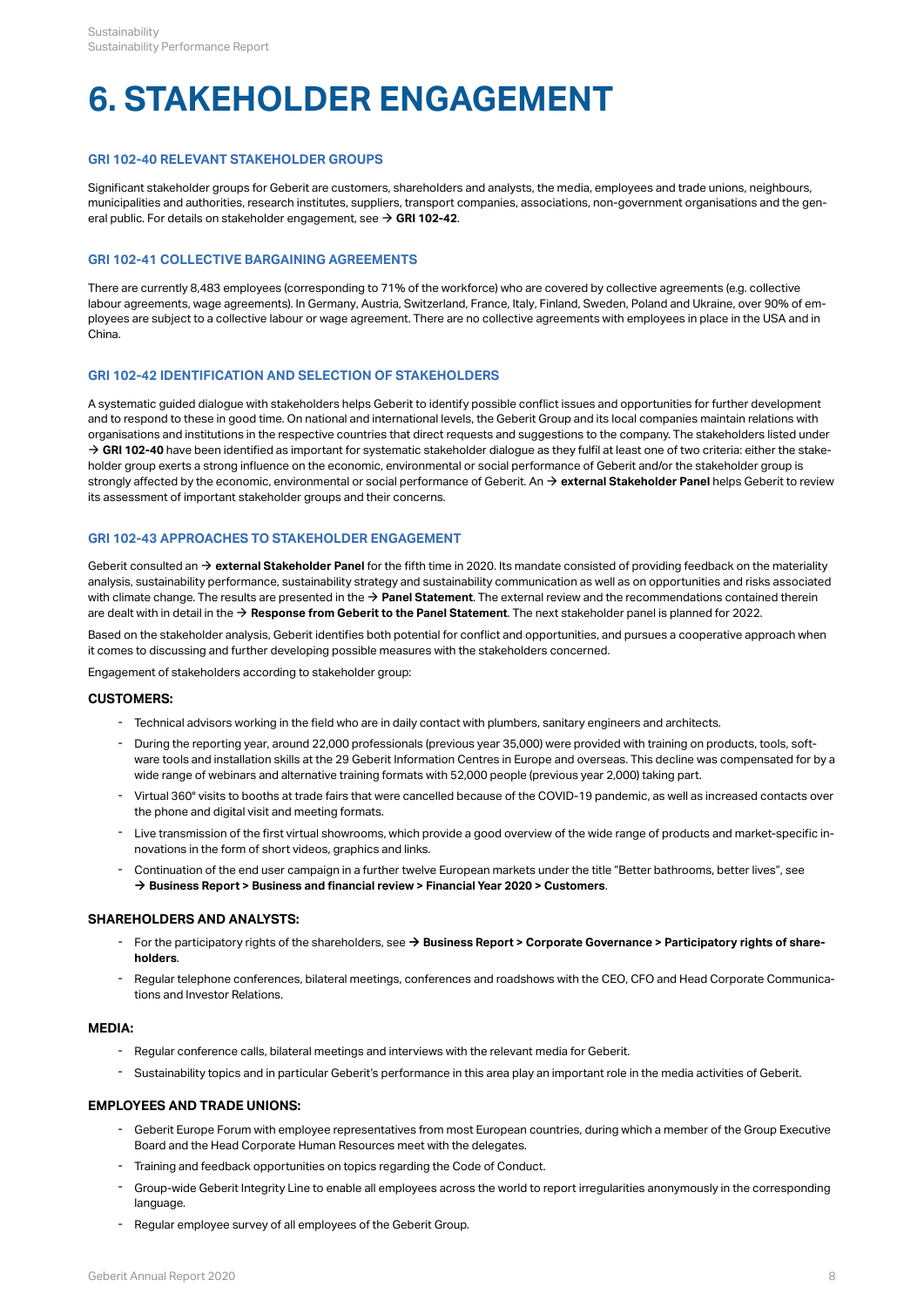## **NEIGHBOURS, MUNICIPALITIES AND AUTHORITIES:**

- Consultation with and inclusion of the neighbours of production plants in larger construction projects.

#### **RESEARCH INSTITUTES:**

- Partner of the → **[research platform NEST](https://www.empa.ch/en/web/nest/)** (Next Evolution in Sustainable Building Technologies) at EAWAG and Empa in Dübendorf (CH). In the Water Hub, systems are tested that use water and waste water as efficiently and diversely as possible.
- Cooperation on technological trends and developments directly related to sanitary technology with EAWAG and Empa Dübendorf, University of Applied Sciences OST Rapperswil, University of Zurich (CH), Technical University Dresden (DE) and others. -
- Exchange with the University of Antwerp (BE) on the subject of eco-design and plastic in the circular economy.

#### **SUPPLIERS:**

- Initial contact within the scope of the assessment procedure and implementation of the Code of Conduct for Suppliers, see → [Chap](#page-30-1)**[ter 10.2 Operations > Procurement](#page-30-1)** .
- Regular discussions between buyers and suppliers on site.
- On-site audits (quality, environment, occupational health and safety) carried out by Geberit and external partners.
- Since 2017, Integrity Line for suppliers for anonymously reporting irregularities in the procurement process or non-compliance with the Code of Conduct for Suppliers. -

#### **TRANSPORT COMPANIES:**

- Discussions with transport service providers based on the results of environmental monitoring.

#### **ASSOCIATIONS:**

- Participation in the founding of a new platform for the European sanitary industry the European Bathroom Forum (EBF) and launch of a new European water label for sanitary products. -
- Involvement in various associations and organisations with participation in corresponding management bodies and programmes, see  $\rightarrow$  [GRI 102-13](#page-5-2). -

#### **NON-GOVERNMENT ORGANISATIONS AND THE GENERAL PUBLIC:**

- Partnership with the Swiss development organisation Helvetas.
- Membership of the charitable organisation Swiss Water Partnership.

Feedback from stakeholder dialogues is incorporated into the  $\rightarrow$  [Materiality analysis](http://annualreport.geberit.com/reports/geberit/annual/2020/gb/English/3030/materiality-analysis.html) and into the  $\rightarrow$  [Sustainability strategy](http://annualreport.geberit.com/reports/geberit/annual/2020/gb/English/3040/sustainability-strategy-2021-2023.html).

# <span id="page-11-0"></span>**GRI 102-44 RESPONSE TO AND DEALING WITH KEY TOPICS AND CONCERNS OF STAKEHOLDERS**

The topics introduced by the  $\rightarrow$  [external Stakeholder Panel](http://annualreport.geberit.com/geberit/annual/2020/gb/layout/../English/pdf/introduction_stakeholderpanel_2020.pdf) have been integrated into the updated sustainability strategy and reporting by Geberit, see  $\rightarrow$  [Panel Statement](http://annualreport.geberit.com/geberit/annual/2020/gb/layout/../English/pdf/panel_statement_2020_en.pdf) and the  $\rightarrow$  [Response from Geberit to the Panel Statement](http://annualreport.geberit.com/geberit/annual/2020/gb/layout/../English/pdf/response_geberit_panel_statement_2020.pdf).

Some examples of important current topics that were introduced by stakeholders and have been implemented by Geberit include:

- Education and further training of employees as an important success factor, see → [Business Report > Business and financial re](http://annualreport.geberit.com/reports/geberit/annual/2020/gb/English/10502040/employees.html)**[view > Financial Year 2020 > Employees](http://annualreport.geberit.com/reports/geberit/annual/2020/gb/English/10502040/employees.html)** .
- Best-in-class approach to occupational health and safety, see  $\rightarrow$  [GRI 403](#page-14-3).
- Transparency in the remuneration system, see [\\$](http://annualreport.geberit.com/reports/geberit/annual/2020/gb/English/1070/remune_ration-report.html) **[Business Report > Remuneration Report](http://annualreport.geberit.com/reports/geberit/annual/2020/gb/English/1070/remune_ration-report.html)**.
- Customer training, see → [Business Report > Business and financial review > Financial Year 2020 > Customers](http://annualreport.geberit.com/reports/geberit/annual/2020/gb/English/10502045/customers.html).
- Holistic solutions for products and systems in front of and behind the wall, see  $\rightarrow$  Business Report > Business and financial review **[> Financial Year 2020 > Innovation](http://annualreport.geberit.com/reports/geberit/annual/2020/gb/English/10502050/innovation.html)** . -
- Expansion of the portfolio of water-saving products, see  $\rightarrow$  [Water footprint](http://annualreport.geberit.com/reports/geberit/annual/2020/gb/English/10502065/sustainability.html?anchor=10502065_Water-footprint#10502065_Water-footprint).
- Eco-design approach for decoupling resource consumption and economic growth, as well as implementing circular economy ap-proaches in production and product development, see → [GRI 301](#page-22-1), → [Chapter 10.1 Products and innovation](#page-29-0). -
- Reduction of the amount of packaging while taking the optimum protection of the products into account, see  $\rightarrow$  [GRI 306](#page-27-0).
- $\,$  CO $_2$  strategy compatible with the two-degree target set out in the Paris Agreement and the Science Based Targets Initiative, see → [Management approach CO](#page-26-0)<sub>[2](#page-26-0)</sub> [and other emissions](#page-26-0).
- Reporting on the opportunities and risks associated with climate change, see  $\rightarrow$  [GRI 201-2](#page-32-1).
- Implementation of social projects, see → [Business Report > Business and financial review > Financial Year 2020 > Social Respon](http://annualreport.geberit.com/reports/geberit/annual/2020/gb/English/10502075/social-responsibility.html)**[sibility](http://annualreport.geberit.com/reports/geberit/annual/2020/gb/English/10502075/social-responsibility.html)** . -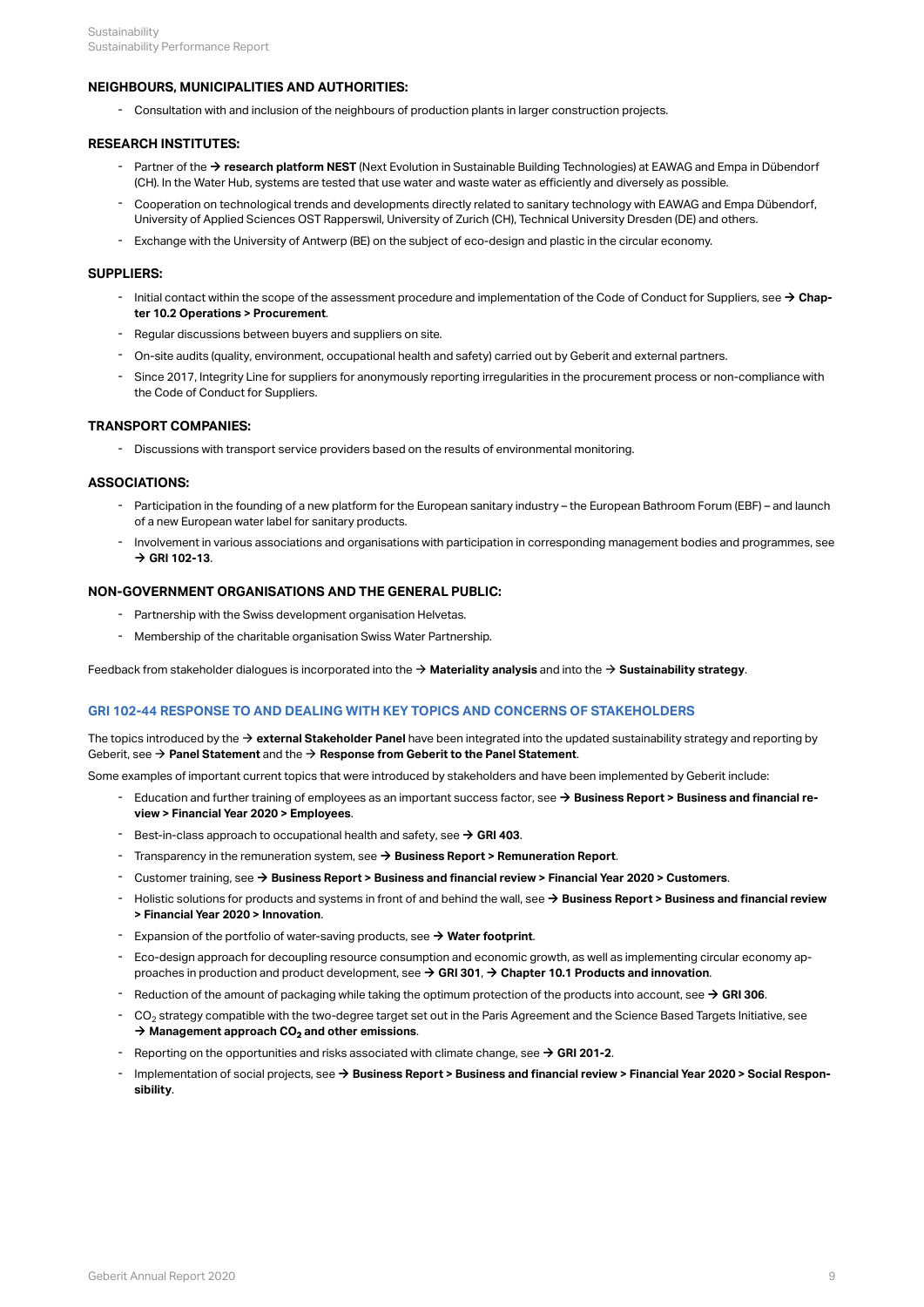# <span id="page-12-0"></span>**7. REPORTING PRACTICE**

### <span id="page-12-1"></span>**GRI 102-45 BASIS OF CONSOLIDATION**

In general, the report covers the entire Geberit Group and the 2020 financial year. If only part of the company is meant as an example or due to the availability of data, this is clearly indicated.

For the reporting limits in the consolidated financial statements, see  $\rightarrow$  **[Financials > Consolidated financial statements Geberit Group >](http://annualreport.geberit.com/reports/geberit/annual/2020/gb/English/20405032/32_-group-companies-as-of-31-december-2020.html) [Notes > Note 32](http://annualreport.geberit.com/reports/geberit/annual/2020/gb/English/20405032/32_-group-companies-as-of-31-december-2020.html)** .

#### <span id="page-12-2"></span>**GRI 102-46 REPORT CONTENT AND TOPIC BOUNDARIES**

Since 2006, Geberit has been reporting in accordance with the guidelines of the Global Reporting Initiative (GRI). In the present report, Geberit implements the GRI Standards. The starting point is a comprehensive  $\rightarrow$  [Materiality analysis](http://annualreport.geberit.com/reports/geberit/annual/2020/gb/English/3030/materiality-analysis.html) based on the procedure described in the GRI Standards and the topics dealt with in the GRI Standards.

Material sustainability topics and related measures are presented in compact form within the  $\rightarrow$  [Sustainability strategy](http://annualreport.geberit.com/reports/geberit/annual/2020/gb/English/3040/sustainability-strategy-2021-2023.html). Also of a material nature are the principles of the UN Global Compact that Geberit has committed itself to uphold and that are presented in the  $\to$  Communication **[on Progress UN Global Compact](http://annualreport.geberit.com/geberit/annual/2020/gb/layout/../English/pdf/cop_ungc_2020_en.pdf)** .

An initial internal materiality analysis was developed in 2014 as part of workshops with individual members of the Group Executive Board and later approved by the Group Executive Board. The results were then reviewed and amended slightly by an external stakeholder panel. As part of the integration of Sanitec, a further review was carried out in 2015. There were no major changes in the material topics. Another review was carried out as part of the switchover to the GRI Standards. Some topics were aggregated (as required by the GRI Standards) and new relevant topics added. This enabled a high degree of consensus on the selection of material topics with the key approaches in the corporate and sustainability strategy to be achieved. The updated materiality analysis was again examined by an external stakeholder panel in 2020. It became clear that a high degree of consensus existed between the internal standpoint of the company and the assessment of the stakeholder panel, see → **[Panel Statement](http://annualreport.geberit.com/geberit/annual/2020/gb/layout/../English/pdf/panel_statement_2020_en.pdf)** and → **[Response from Geberit to the Panel Statement](http://annualreport.geberit.com/geberit/annual/2020/gb/layout/../English/pdf/response_geberit_panel_statement_2020.pdf)**.

#### <span id="page-12-3"></span>**GRI 102-47 LIST OF MATERIAL TOPICS**

Material aspects are deemed material if they are significant for Geberit from the internal perspective of the company and/or the external perspective of stakeholders and/or have significant economic, environmental or social effects. A differentiated assessment according to these different dimensions was not carried out. Instead, it was determined which topics were ultimately judged to be material following consultation with stakeholders, experts and management. The topics that Geberit identified as material in the economic, environmental and social dimensions can be seen in  $a \rightarrow$  **[dynamic chart](http://annualreport.geberit.com/reports/geberit/annual/2020/gb/English/3030/materiality-analysis.html)**.

The following topics were identified as not material or as not requiring any action:

| <b>GRI aspects that are not</b><br>material or not requiring any<br>action             | Reason                                                                                                                                                                                                                                                                                                                                                                                                                                      |
|----------------------------------------------------------------------------------------|---------------------------------------------------------------------------------------------------------------------------------------------------------------------------------------------------------------------------------------------------------------------------------------------------------------------------------------------------------------------------------------------------------------------------------------------|
| Procurement practices (in the<br>narrower sense in connection<br>with local suppliers) | Collaboration with local suppliers has no strategic significance for Geberit. Criteria such as reliability and price,<br>quality and sustainability etc. are material, whereas the supplier's proximity to the production site is not (except in a<br>handful of individual cases). As a result, there is no preferential treatment of local suppliers or special criteria for<br>them.                                                     |
| <b>Taxes</b>                                                                           | As part of its reporting, Geberit provides information on income taxes, see $\rightarrow$ Financials > Consolidated financial<br>statements Geberit Group > Notes > Note 25. Further discussion on the topic of taxes is not considered as<br>material.                                                                                                                                                                                     |
| Biodiversity                                                                           | Geberit production sites do not endanger biodiversity in protected areas. Biodiversity plays a role when procuring<br>mineral raw materials for ceramic production. This subject was addressed and examined as part of supplier audits.<br>During these audits, it was found that the suppliers in this sector actively address the topic of biodiversity and take<br>appropriate measures within the context of their licence to operate.  |
| Labour/management relations<br>(in the narrower sense of formal<br>notice periods)     | Geberit cultivates transparent internal communication and a close dialogue between management and employees.<br>There are no formally binding agreements on communication in case of severe measures.                                                                                                                                                                                                                                       |
| Security practices                                                                     | Geberit is not active in any countries where special security precautions have to be taken.                                                                                                                                                                                                                                                                                                                                                 |
| Indigenous rights                                                                      | Geberit is not active in any countries or regions where the rights of indigenous people are endangered.                                                                                                                                                                                                                                                                                                                                     |
| Local communities                                                                      | The production sites do not entail special risks for local communities or adverse effects on the neighbourhood.<br>Geberit attaches great importance to maintaining good relations with its neighbours in the vicinity of its production<br>sites. Continuous exchanges with authorities and the local community are part of this process. Social commitment<br>which also benefits local communities is described in the relevant chapter. |
| <b>Politics</b>                                                                        | No support is given to political parties or politicians. Participation in the political process is confined to membership<br>in certain associations and is therefore limited.                                                                                                                                                                                                                                                              |

#### <span id="page-12-4"></span>**GRI 102-48 RESTATEMENTS OF INFORMATION**

If, in individual cases, a new form of presentation, calculation method or optimised data collection has led to other results for the previous years, then this is noted under the respective statements.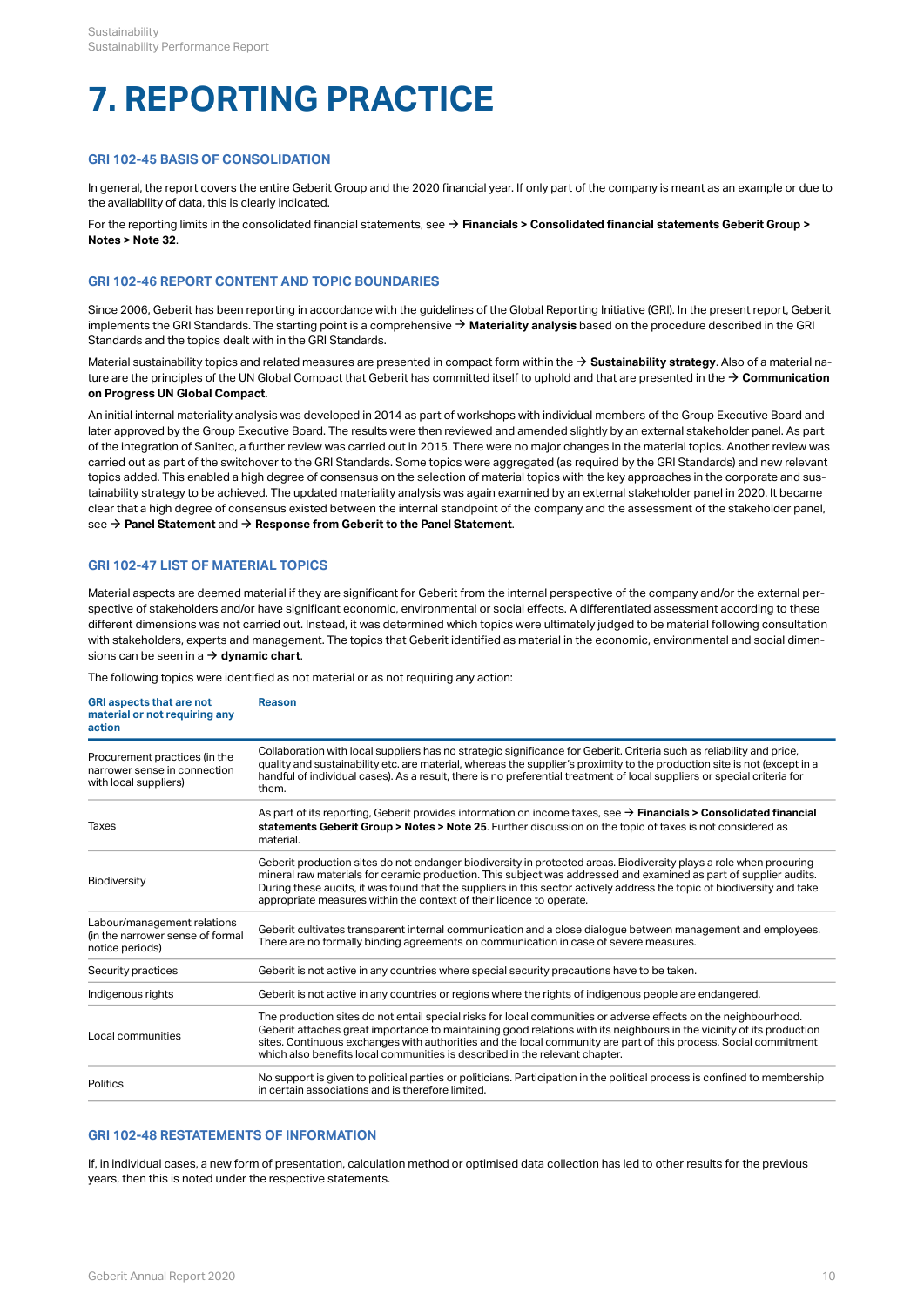#### <span id="page-13-0"></span>**GRI 102-49 CHANGES IN REPORTING**

Geberit published extensive, magazine-like Sustainability Reports in 2004, 2007 and 2010. The annual sustainability reports were based on the GRI G3 guidelines for the 2006 to 2013 financial years and on the GRI G4 guidelines from 2014 to 2017, and were switched to the GRI Standards as of 2018. In this way, Geberit has developed a consistent reporting system in which individual statements are further developed each year. In the present report, the updated GRI standard for Waste (GRI 306: 2020) was used.

There were no significant changes during the reporting period for topics identified as material. If, in individual cases, a new measuring method is used, this is noted under the respective statement.

#### <span id="page-13-1"></span>**GRI 102-50 REPORTING PERIOD**

The reporting year is 2020.

#### <span id="page-13-2"></span>**GRI 102-51 DATE OF MOST RECENT REPORT**

The → **[last report](https://geschaeftsbericht.geberit.com/reports/geberit/annual/2019/gb/English/0/home.html)** for 2019 has been available online since 10 March 2020. For reports from previous years, see → **[www.geberit.com > Me](https://www.geberit.com/media/downloads/publications/)[dia > Downloads > Publications](https://www.geberit.com/media/downloads/publications/)** .

#### <span id="page-13-3"></span>**GRI 102-52 REPORTING CYCLE**

Annually as part of the integrated online reporting for a given financial year.

#### <span id="page-13-4"></span>**GRI 102-53 CONTACT POINT FOR QUESTIONS REGARDING THE REPORT**

Should you have any questions concerning sustainability at Geberit, please contact:

Roland Högger Head Corporate Sustainability and Process Management Geberit International AG Schachenstrasse 77, CH-8645 Jona Tel: +41 55 221 63 56 sustainability@geberit.com

# <span id="page-13-5"></span>**GRI 102-54 COMPLIANCE WITH GRI STANDARDS**

This report has been compiled in compliance with GRI Standards: option "Comprehensive", see → [GRI Content Index](http://annualreport.geberit.com/geberit/annual/2020/gb/layout/../English/pdf/gri_content_index_2020.pdf).

#### <span id="page-13-6"></span>**GRI 102-56 EXTERNAL ASSURANCE**

There is no external review of the sustainability reporting in its entirety. Instead, individual processes, results and statements are inspected in detail by external parties:

- The stakeholder panel once again examined the selection of material aspects (see **→ [GRI 102-46](#page-12-2)** and **→ [GRI 102-47](#page-12-3)**) in 2020, see → [Panel Statement](http://annualreport.geberit.com/geberit/annual/2020/gb/layout/../English/pdf/panel_statement_2020_en.pdf) and → [Response from Geberit to the Panel Statement](http://annualreport.geberit.com/geberit/annual/2020/gb/layout/../English/pdf/response_geberit_panel_statement_2020.pdf).
- Financial reporting is audited by an external auditor, see  $\rightarrow$  Financials > Financial statements Geberit AG > Report of the statutory **[auditor](http://annualreport.geberit.com/reports/geberit/annual/2020/gb/English/204060/report-of-the-statutory-auditor.html)** . -
- Reporting on the energy and greenhouse gas balance sheet is submitted as part of the Carbon Disclosure Project (CDP) and reviewed and assessed as part of the usual evaluation. -
- Since 2016, Geberit has also been publishing its detailed water balance as part of the CDP Water Program.
- The Geberit Group has a **→ [Group certificate](https://www.geberit.com/files/diverses/iso-certificate-9001-and-14001-en.pdf)** in accordance with ISO 9001 (quality), ISO 14001 (environment) and ISO 45001 (occupational health and safety) that is valid until 2021. All 29 production plants, central logistics, and the management company incorporating all Group functions at headquarters in Rapperswil-Jona (CH) are certified in accordance with these three standards. In addition, five German plants are certified in accordance with ISO 50001 (energy) and ten sales companies in accordance with ISO 9001 (quality).
- In 2015, all Geberit companies implemented the European Energy Efficiency Directive 2012/27/EU. There were no deviations in the last review in 2019.
- On-site audits (quality, environment, occupational health and safety) of suppliers are carried out by Geberit as well as certified thirdparty specialists. In 2020, five external audits were carried out, see  $\rightarrow$  [Chapter 10.2 Operations > Procurement](#page-30-1). -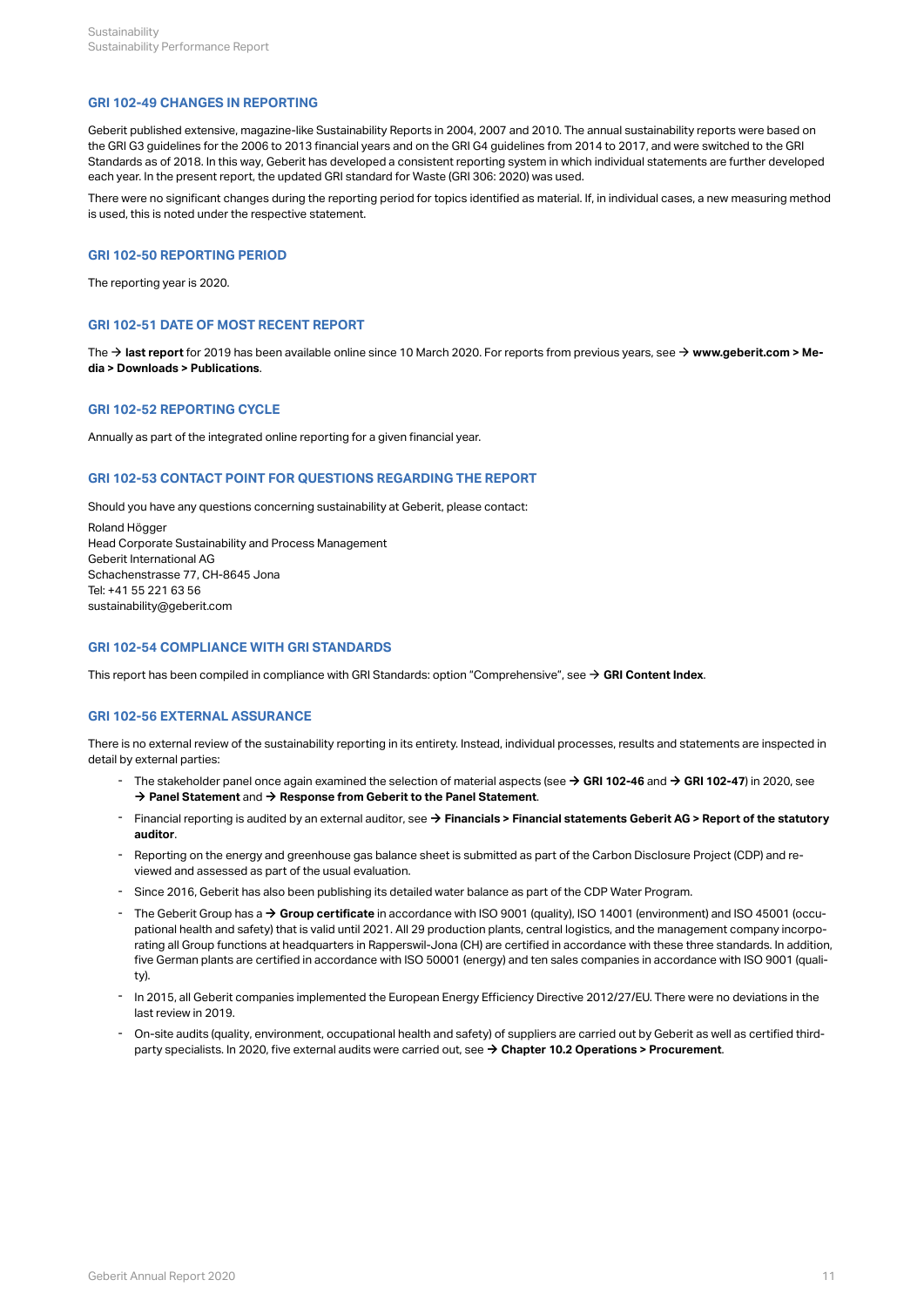# <span id="page-14-0"></span>**8. PEOPLE**

# <span id="page-14-1"></span>**8.1 EMPLOYEES**

Geberit aims to position itself as an attractive employer, and strives to offer jobs of the highest quality. The corporate culture at Geberit is characterised by a simple, functional organisation as well as a high degree of personal responsibility. In this way, Geberit motivates every employee in exploiting their potential to the full and contributing to the success of the company.

Geberit's most important ambassadors are its employees. They represent Geberit in their day-to-day contact with customers and many other stakeholders. To do so, they need to be aware of what their company stands for and what its objectives are. Geberit's central corporate and brand values are defined in the  $\rightarrow$  [Geberit Compass](http://annualreport.geberit.com/geberit/annual/2020/gb/layout/../English/pdf/geberit_compass.pdf). Geberit aims to act as a role model for ethically unimpeachable, environmentally friendly and socially responsible operations. The  $\rightarrow$  [Geberit Code of Conduct](http://annualreport.geberit.com/geberit/annual/2020/gb/layout/../English/pdf/geberit_code_of_conduct_en.pdf) fills this objective with tangible content and offers an authoritative source of guidance.

Committed, well-trained employees with comprehensive know-how are decisive to the company's future success. Geberit positions itself on the job market as an employer with an open corporate culture and international development opportunities at the interface between craft, engineering and sales. Potential employees are increasingly being addressed via digital channels. Whilst classic job advertisements are still used, employee portraits and success stories are also utilised. Here, employees detail their everyday tasks and explain why they consider Geberit to be a good employer. This is increasingly taking place via short films. In 2020, the corresponding activities were also expanded to include IT specialists in addition to engineers and sales staff.

Campus recruitment activities were also continued in 2020 with appearances at trade fairs and an increased digital presence. There was a special focus here on universities of applied sciences who offer education and further training in the field of ceramics manufacturing.

Furthermore, a mobile app for the Geberit Intranet (GIN) was launched in the reporting year. This means that information is now available via smartphone or tablet to all employees all over the world at any time – whether those working on PCs, others in production and logistics, or sales representatives.

The responsibility for all material aspects of the GRI Standards with respect to labour practices at the Geberit Group lies with the Head Corporate Human Resources, who reports directly to the CEO.

# <span id="page-14-2"></span>**EMPLOYMENT (GRI 401)**

# **MANAGEMENT APPROACH EMPLOYMENT**

Geberit's prime objective is to acquire and retain the right employees for the company. Geberit sees itself as an attractive employer with an open corporate culture that offers international development opportunities at the interface between the craft, engineering and sales sectors, see  $\rightarrow$  [www.geberit.com > Career > What we offer](https://www.geberit.com/career/what-we-offer/exciting-jobs/).

Working conditions, such as the maximum number of working hours, are governed in accordance with legal requirements on a country-specific basis and are complied with by Geberit. Employees enjoy attractive employment conditions. In 2020, salaries and social benefits amounted to CHF 750 million (previous year CHF 752 million). The employees can also participate in share participation plans at attractive conditions, see  $\rightarrow$  [Financials > Consolidated financial statements Geberit Group > Notes > Note 17](http://annualreport.geberit.com/reports/geberit/annual/2020/gb/English/20405017/17_-participation-plans.html) and  $\rightarrow$  [Remuneration report](http://annualreport.geberit.com/reports/geberit/annual/2020/gb/English/1070/remune_ration-report.html).

# **EMPLOYEE FLUCTUATION (GRI 401-1)**

The average fluctuation rate (in terms of employees with permanent contracts, without natural departures and long-term leaves of absence) was 5.2% (previous year 6.5%). Including natural departures, it was 6.8% (previous year 8.4%). For key figures on fluctuation by age group, gender and region, see  $\rightarrow$  [Key figures sustainability > Employees and society](#page-40-0).

# **BENEFITS PROVIDED TO FULL-TIME EMPLOYEES (GRI 401-2)**

Geberit essentially grants the same benefits to full-time and part-time employees. However, employees with temporary contracts are not always entitled to the same benefits as permanent employees. For example, employees in Switzerland with temporary employment contracts of less than three months are not insured in the pension fund. Geberit bases its employee benefits on country-specific standards.

# **PARENTAL LEAVE (GRI 401-3)**

Geberit implements the currently applicable legal framework conditions. It also attempts in individual cases to find solutions that are as suitable as possible for the affected person and their team.

100% of all permanently employed women are entitled to paid maternity leave, and 5.8% or 133 permanently employed women made use of this in 2020. Of these, 82 women or around 62% returned to Geberit following their parental leave.

99% of all permanently employed men are entitled to paid paternity leave, and 3.0% or 222 permanently employed men made use of this in 2020. Of these, 217 men or around 98% returned to Geberit following their parental leave.

# <span id="page-14-3"></span>**OCCUPATIONAL HEALTH AND SAFETY (GRI 403)**

#### **MANAGEMENT APPROACH OCCUPATIONAL HEALTH AND SAFETY**

The occupational health and safety of employees are of major importance. Geberit wants to gradually get nearer to the target of having healthy employees within an accident-free company and has therefore established a high level of health and safety for its employees. There was a focus on the health and safety of employees during the COVID-19 pandemic, with hygiene and social distancing measures introduced at an early stage. Other measures, such as the obligation to wear masks, directives for business trips, rapid tests or carrying out meetings, were also adapted according to local regulations and in line with the corresponding stages of the pandemic. In order to contain the pandemic further and protect the workforce, employees were also given the possibility of working from home if their work and circumstances permitted.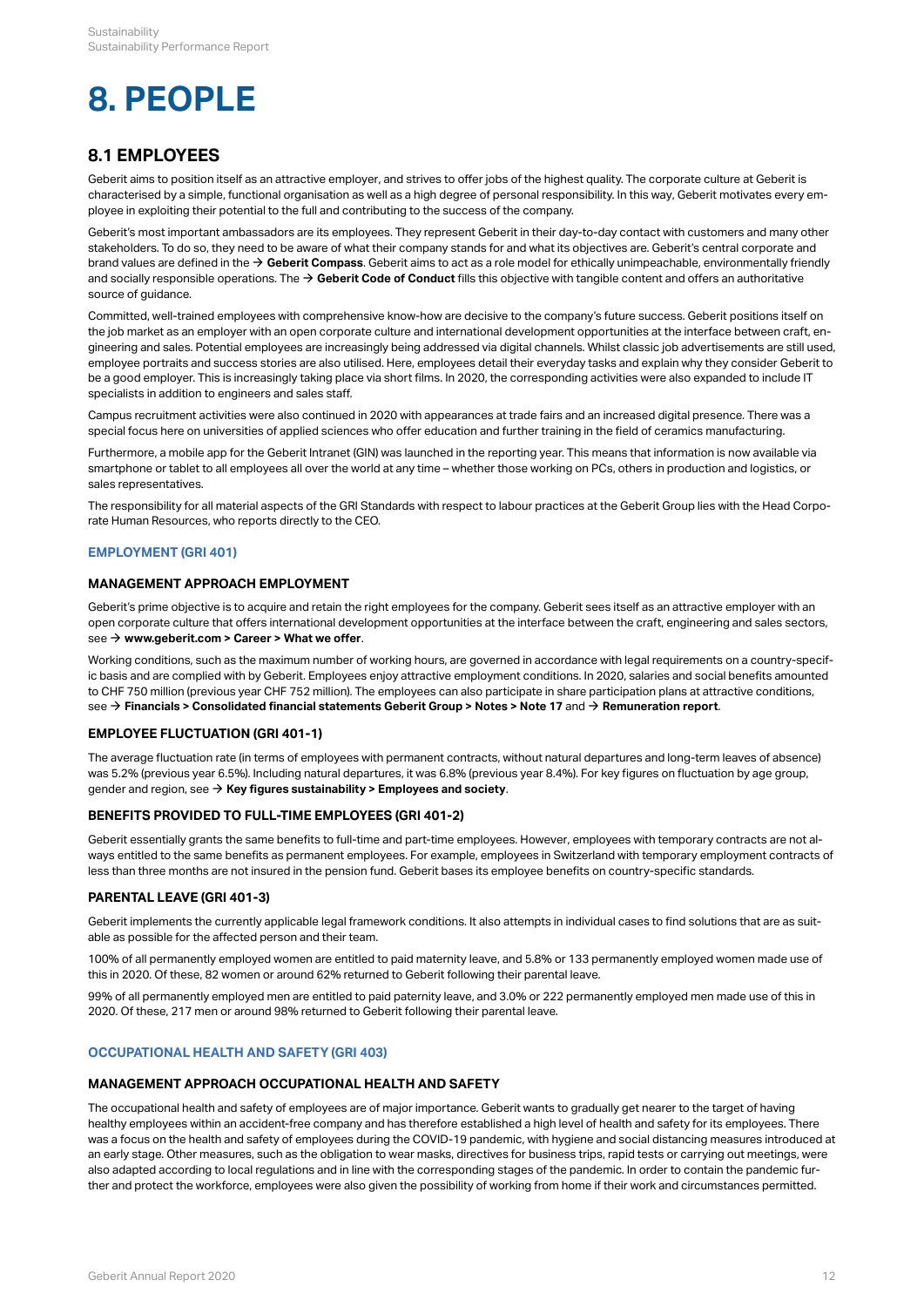Geberit cooperates with authorities, trade unions and employers' liability insurance associations on a country-specific basis. Most companies have written agreements with the trade unions. These normally cover topics such as personal protective equipment, complaints procedures, regular inspections, education and further training and the right to refuse unsafe work.

Using 2015 as the reference year, the aim is to halve the frequency and severity of accidents by 2025. In terms of the AFR (Accident Frequency Rate) the target is 5.5 (number of accidents per million working hours), and in terms of the ASR (Accident Severity Rate) the target is 90 (number of days lost per million working hours). These key figures are reviewed regularly at the plant cockpits and are part of the annual appraisal of plant managers. The Group Executive Board is also provided with a compact report on a quarterly basis and a comprehensive report is created for the management at the end of the year.

For objectives and measures concerning occupational health and safety, see also  $\rightarrow$  [Sustainability strategy](http://annualreport.geberit.com/reports/geberit/annual/2020/gb/English/3040/sustainability-strategy-2021-2023.html?anchor=3040_Occupational-health-and-safety#3040_Occupational-health-and-safety).

#### **OCCUPATIONAL HEALTH AND SAFETY MANAGEMENT SYSTEM (GRI 403-1) AND ITS DEGREE OF COVERAGE (GRI 403-8)**

The topic of occupational health and safety falls under the remit of Sustainability and Process Management, which reports directly to the CEO. The responsibility for implementation lies with each company. All production plants and central logistics have a trained safety manager. The sites Rapperswil-Jona (CH) and Pfullendorf (DE) also have an appointed health manager. Since the beginning of 2017, the Geberit Safety Team – a team of experts from all production areas – has also been playing an active role in systematically developing occupational health and safety by defining key topics and highlighting examples of best practices.

The Geberit Safety System – which is valid in all production plants, in central logistics as well as in the management company incorporating all Group functions at headquarters in Rapperswil-Jona (CH) – defines processes that are applicable throughout the Group for promoting the continuous improvement of work processes and workplaces. Special attention is also paid to elements of changes in behaviour, as the majority of occupational accidents and time lost are still attributable to carelessness. Generally valid principles on health, occupational safety and prevention are part of the Geberit Code of Conduct and apply to all employees.

All 29 production plants and thus 100% of the production employees (employees with temporary and permanent contracts), central logistics, and the Geberit management company incorporating all Group functions at headquarters in Rapperswil-Jona (CH) are certified in accordance with the standard for occupational health and safety ISO 45001.

### **RISK ASSESSMENT AND INVESTIGATION OF ACCIDENTS (GRI 403-2)**

The risk assessment of workplaces and the systematic investigation of accidents are a central part of the Geberit Safety System and are standardised across the Group. The execution of the risk assessment takes place systematically for all relevant workplaces and is based on a standard method and evaluation matrix.

Every accident is reported, regardless of the employment relationship and severity. A standardised accident investigation also takes place for all accidents which result in the employee being absent for one working day and more. Based on these reports, effective measures are derived to eliminate deficits permanently and to avoid similar accidents happening again within the company. Where appropriate, the insights gained will be shared with other companies to avoid similar accidents in the Group. Launched in 2017, the software-based solution for capturing and systematically analysing accident data has been rolled out at 16 production plants to date. The aim is to create a sound, comprehensive process that can be integrated in the SAP environment.

#### **OCCUPATIONAL HEALTH SERVICES (GRI 403-3)**

Geberit takes various steps in order to avoid health risks at the workplace. At several production sites, legal requirements require a company physician to be on hand. Depending on the risk classification of the particular activity, various measures are implemented for health provision. For example, occupational medical examinations (including auscultation of the lung, lung checks and X-rays) are regularly carried out in the ceramics plants due to the presence of quartz dust. Noise pollution and ergonomics are further focal points of the company physicians and external specialists.

### **EMPLOYEE PARTICIPATION AND COMMUNICATION ON OCCUPATIONAL HEALTH AND SAFETY (GRI 403-4)**

93.7% of all employees worldwide are represented through an occupational health and safety panel or safety committee at their site, in which employer and employee representatives can discuss occupational health and safety issues. The occupational health and safety panels are created on behalf of the management and involve all levels of the organisation as well as various specialist roles and areas (including company physicians, works council, occupational safety specialists, representatives of occupational health and safety unions). In addition, employees are involved in relevant processes of the Geberit Safety System, such as the risk assessment of workplaces, the accident investigation or as part of behavioural inspections. Since the beginning of 2017, the Geberit Safety Team – a team of experts from all production areas – has also been playing an active role in systematically developing occupational health and safety by defining key topics and highlighting examples of best practices, among others.

#### **TRAINING ON OCCUPATIONAL HEALTH AND SAFETY (GRI 403-5)**

Training sessions on occupational health and safety take place regularly in most Geberit companies. At Welcome events, new employees are given information about the valid, local health and safety regulations and internal directives. At production and logistics sites, supervisors also hold workplace-specific training sessions on work-related hazards.

Geberit continues to use an eLearning programme aimed at employees in production and logistics which should, among other things, help to correctly identify danger areas in the workplace and rectify them consistently.

#### **PROMOTION OF EMPLOYEE HEALTH (GRI 403-6)**

Across the Group, Geberit carries out a wide range of activities and sets up programmes to promote employees' health and well-being, and also offers its employees precautionary healthcare opportunities through various offers and activities. These include, for example, sports facilities, anti-smoking seminars, health check-ups, massage services, dietary and health tips, presentations on health-related issues and workshops on targeted and correct relaxation. With this in mind, a diverse vitality programme is offered at 18 production and sales sites in the fields of exercise, mental fitness, nutrition and the working environment. The most comprehensive programme "Geberit Vital" can be accessed at six sites by around 40% of the Geberit workforce. The programme was adapted to the demands of the ceramics plants and will now be gradually rolled out.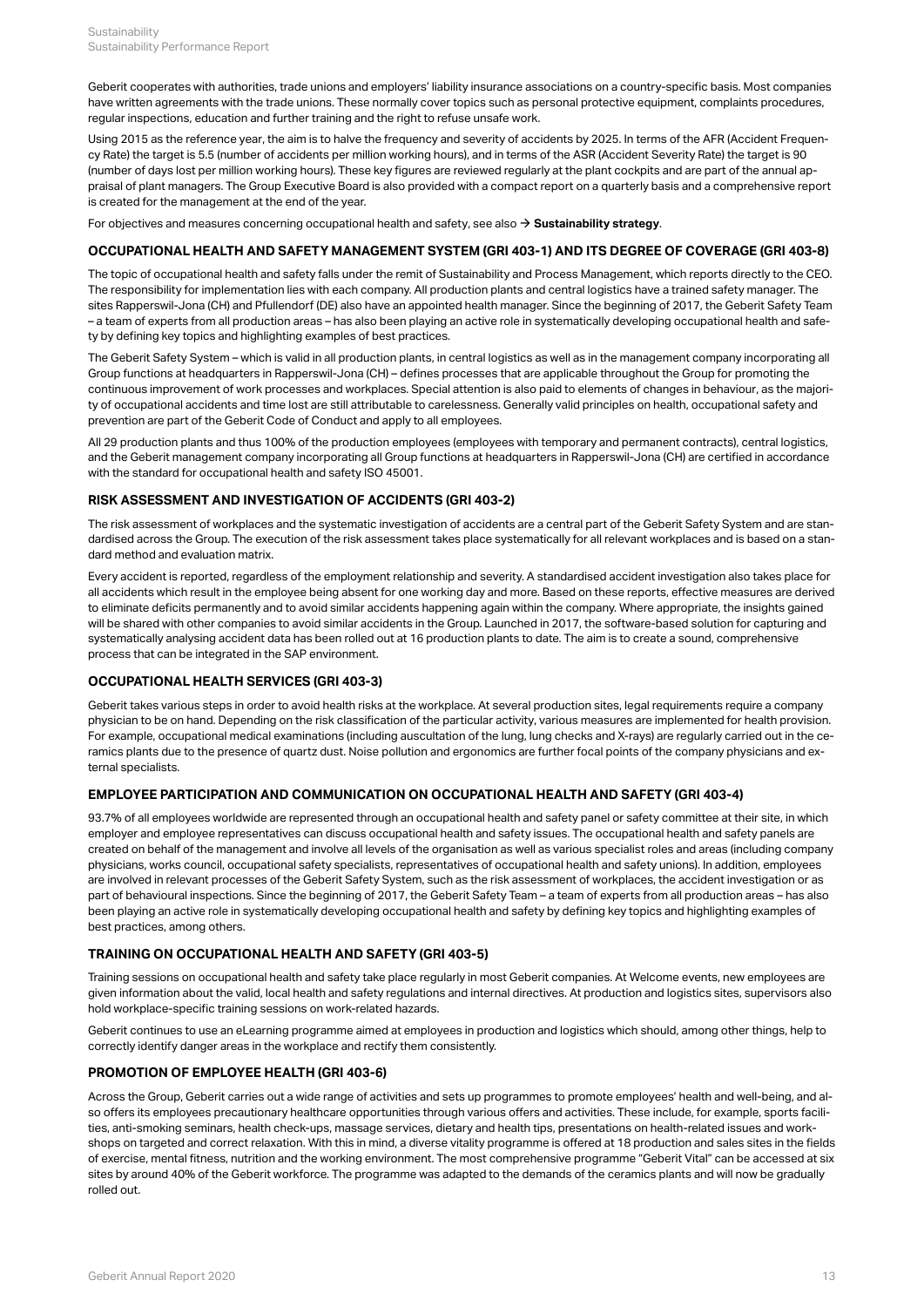Among others, there is a focus on the ergonomic organisation of the workplace, particularly in the ceramics plants. The automation of production processes is promoted in keeping with the idea of the "flowing factory". In Bromölla (SE), a conveyor system now ensures that, after firing, the ceramic parts are taken to the quality check and then on to subsequent process steps without any manual lifting and carrying. Using lifting aids further minimises the manual lifting and carrying of heavy ceramic parts. This can be seen in Carregado (PT), for example, where the lifting aids used during casting considerably reduce the physical burden on employees.

Further focal points are training courses for managerial staff in health-conscious management as well as reintegration counselling, with the aim of getting people back to work as soon as possible after a long-term absence due to illness. Examples of individual support include counselling in Rapperswil-Jona (CH) to assist with problems ranging from on-the-job pressure, partnership and family problems to debt issues, and the telephone helpline created in the USA to discuss problems at work in complete confidentiality. Geberit also promotes fitness in the community with its support of the Geberit sports club, for example. This club features eleven different sports sections and has around 620 members in Rapperswil-Jona (CH) who regularly meet up and exercise together.

## **AVOIDING AND MINIMISING DANGER FOR BUSINESS PARTNERS (GRI 403-7)**

Geberit sets great store by the occupational health and safety of business partners. For example, contractors who carry out work on the factory premises receive a safety briefing and are obliged to observe these rules. In the corresponding Code of Conduct, suppliers also undertake to ensure occupational safety and health-promoting working conditions in their company and supply chain. This is systematically examined as part of supplier audits, see also the chapter  $\rightarrow$  [Suppliers](#page-30-3).

In terms of customers, Geberit takes great care – including as part of the eco-design workshops – to ensure that all products are ergonomic and safe during installation and their final use. The assembly of Geberit products is easy and often tool-free. If special tools are needed, these have been optimised in terms of their ergonomics and safety, and their correct handling is trained accordingly. With the new Geberit FlowFit supply system, Geberit has gone one step further. The system was developed together with plumbers to make the installation process simpler, safer and more ergonomic. In the process, Geberit has succeeded in developing a pressing technology that makes it possible to fit the drinking water system of a multifamily house without the need for a single tool changeover.

#### **ACCIDENTS AND DAYS LOST (GRI 403-9)**

The manufacture of sanitary products can generally be said to have a low level of risks at the workplace. Nevertheless, there are still some individual activities which entail an increased risk of accidents. Typical workplace risks are the lifting and carrying of heavy loads, working at heights and in noisy environments, as well as handling hot surfaces and hazardous substances. As part of the Geberit Safety System, the workplace risks are assessed systematically and appropriate measures implemented to protect the employees.

Geberit continued to press ahead with the design of safe workplaces in the reporting year. This was carried out by further optimising and modernising the systems and processes (e.g. an appliance for deburring sharp sheet edges when manufacturing installation modules), the replacement of hazardous substances (e.g. substitution of the pickling process in the manufacture of metal fittings) and the reduction of dust and noise emissions (e.g. by using more efficient extraction devices and filters in ceramic production). Workstations are also being further optimised from an ergonomic point of view through the increasing use of robots or lifting aids.

Thanks to standardised reporting on occupational health and safety, it is ensured that the efforts made achieve their desired effect and that corrective measures can be initiated at an early stage. In the reporting year, a total of 170 accidents were recorded (previous year 193 accidents), equivalent to 3,294 lost working days due to occupational accidents (previous year 3,688 lost working days). The statistics show only those occupational accidents that occur during working hours or business travel and lead to lost working time of one working day or more. The most frequent injuries are cuts and stab wounds on hands and bruising to the body. There was one severe accident. There were no fatal accidents. In 2020, the Accident Frequency Rate AFR (number of accidents per million working hours) decreased by 9.2% to 8.9 (previous year 9.8) and the Accident Severity Rate ASR (number of days lost per million working hours) by 8.4% to 171.9 (previous year 187.6). In terms of the Group-wide absenteeism rate, work-related accidents account for just 2.4% of all absenteeism at 0.11% (previous year 0.12%).

In the reporting year, the Group-wide absenteeism rate due to accidents and absences due to illness based on regular working hours was 4.68% (previous year 4.64%). Illness-related absences accounted for 97.6% of this rate.

Further key figures can be found under  $\rightarrow$  [Key figures sustainability > Employees and society](#page-41-0).

# <span id="page-16-0"></span>**WORK-RELATED ILLNESS (GRI 403-10)**

There are certain operational activities at Geberit, particularly in ceramic production, involving an increased risk of work-related illness (silicosis / dust disease). The risks lie primarily in slip and glaze preparation, casting and glazing as well as in the processing of unfired and fired ceramic parts. Geberit has specified a standard threshold for dust emissions, which is lower than the legally prescribed levels at various sites. Dust measurements are taken in the plants on a regular basis with a uniform measurement and evaluation procedure. The results of the sitespecific measurements are used as the basis for local corrective measures. In the reporting year, a quartz dust working group was formed in collaboration with the Geberit Ceramic Network Center to develop best-practice solutions, identify optimisation potential in production processes and exchange knowledge. The topic is also systematically addressed as part of the Geberit Safety System and certification according to ISO 45001. Furthermore, Geberit participates in the NEPSI programme (The European Network on Silica) as a member of FECS, a suborganisation of Cerame-Unie (European Ceramic Industry Association). This includes monitoring the exposure of employees to quartz dust and the implementation of best practices.

Around 50% of employees in ceramic production are regularly exposed to increased levels of quartz dust. Technical, organisational and personal protection measures are implemented for the protection of these employees. In the area of personal protective equipment, as well as in hygiene and cleaning, minimum standards were defined and implemented. Geberit makes substantial efforts towards either avoiding the exposure of employees to these risks (e.g. through the installation of glazing robots) or minimising this exposure (e.g. through the use of special extraction devices and filters, dust masks or the provision of training in correct behaviour at the workplace). Furthermore, the employees regularly undergo occupational medical examinations (including auscultation of the lung, lung checks and X-rays).

Further key figures can be found under  $\rightarrow$  [Key figures sustainability > Employees and society](#page-41-0).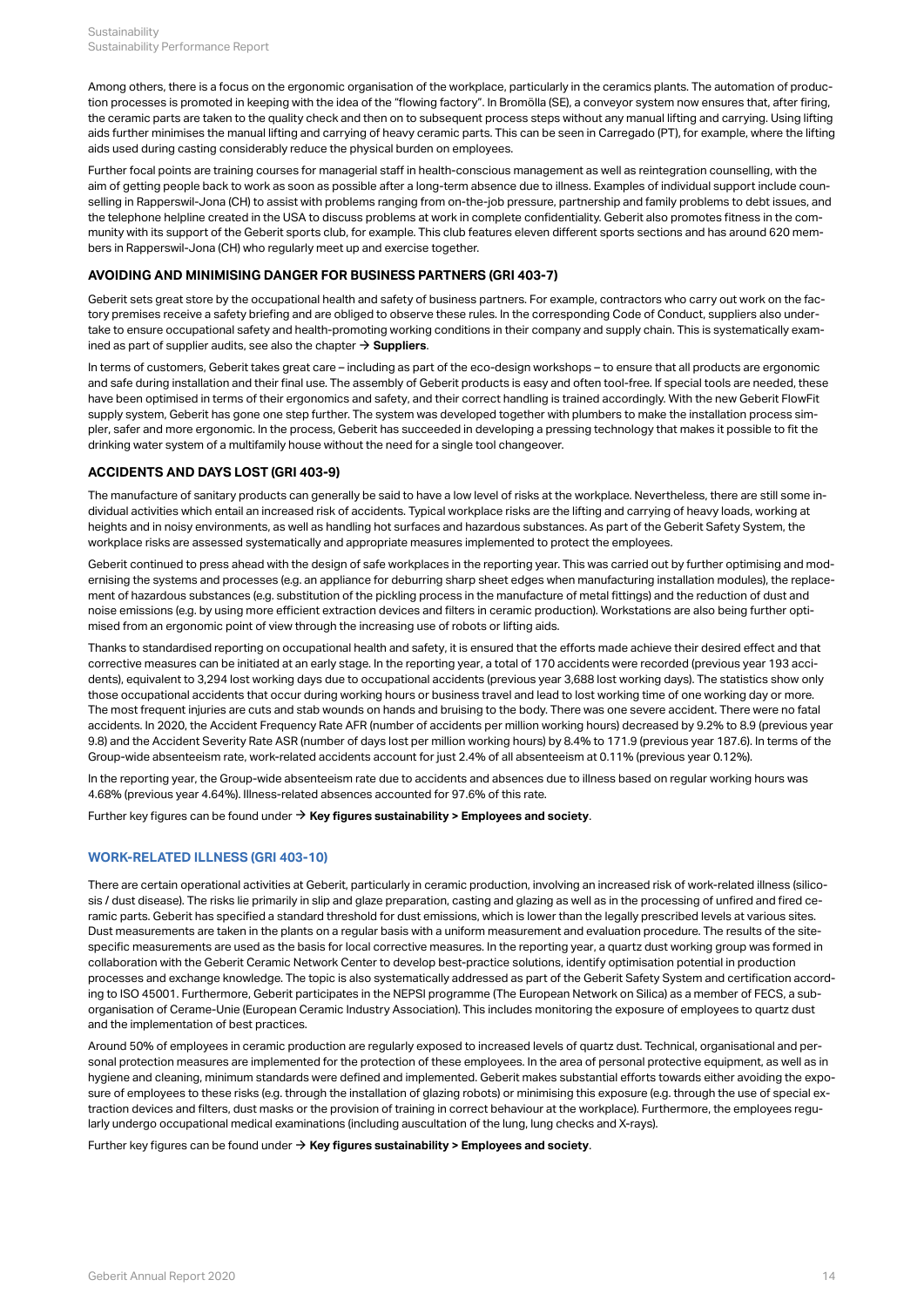## <span id="page-17-0"></span>**TRAINING AND EDUCATION (GRI 404)**

#### **MANAGEMENT APPROACH TRAINING AND EDUCATION**

Qualified and committed employees are essential for the future success of Geberit. The company therefore sets particular store on the solid education and further training of all employees and on equal opportunities.

New employees are introduced to the company and its products through various job orientation programmes on joining the company. These range from individually designed introduction talks in various departments to the one-week basic course that provides practical knowledge about Geberit in small groups.

A standard Performance assessment, Development and Compensation (PDC) process has been in place since 2012. Except for the employees who work directly in production at the plants, all employees have been incorporated into the PDC process. With valYOU, a new software tool for performance assessment, development and compensation was launched and the process further developed. A new, key element of valYOU is succession planning for each individual position. Furthermore, the further development of individual employees is also actively supported through systematic feedback discussions. At the end of 2019, management personnel from the participating pilot companies visited a two-day workshop and became familiar with the new processes, the associated managerial tasks and the new IT tool. The Group-wide roll-out of the revised performance management process for all white collar employees took place in 2020. In connection with this, all management personnel received training on the process and assessment tool. Additionally, a special, dedicated annual assessment process was developed for employees working in production and logistics, and was launched at selected companies in the reporting year. From the end of 2021, the valYOU process should be established for all employees across the Group.

Training apprentices is of great significance at Geberit. According to an apprentice ranking carried out in 2019, Geberit is one of the leading companies for apprentices in Switzerland and makes an important contribution to vocational training and to maintaining Switzerland's reputation as a centre for training and education. Since 1963, Geberit has trained more than 500 apprentices in Switzerland. Some 10% of the company's employees currently working in Switzerland completed their apprenticeship at Geberit. Young people can start their careers at Geberit with a commercial, industrial or technical apprenticeship. The aim is to impart all the skills that are required for apprentices to pursue their chosen careers in a professional, independent and responsible manner. For example, in Rapperswil-Jona (CH) there are currently in excess of 70 apprentices (22 new apprentices in 2020) being trained in eleven trades. State-of-the-art and in particular digital learning methods are used here. Since 2018, Geberit's leading position in this area has also been used in corresponding image films for apprentice recruitment.

All apprentices are essentially required to work at several sites during their training. As a global company, Geberit promotes the internationalisation of employees. Experience abroad and the transfer of know-how are an advantage for both employees and the company. Therefore, apprentices have the option of working abroad for a period of six months on completion of their apprenticeship. Geberit continues to offer its support in completing internships, plus Bachelor and Master theses. Furthermore, the collaboration with universities as well as active participation in the international UNITECH engineer network is relevant for Geberit to acquire talented prospects and gain new insights.

For further information, see  $\rightarrow$  [Business Report > Business and financial review > Financial Year 2020 > Employees](http://annualreport.geberit.com/reports/geberit/annual/2020/gb/English/10502040/employees.html).

#### **SCOPE OF TRAINING AND EDUCATION (GRI 404-1)**

In the reporting year, employees across the Group attended on average 15.7 hours of internal and external education and further training (previous year 13.8 hours). In connection with COVID-19, the range of in-house digital training courses was expanded and saw widespread use by employees. For key figures by gender and employee category, see  $\rightarrow$  [Key figures sustainability > Employees and society](#page-40-1).

# **PROGRAMMES FOR SKILLS MANAGEMENT AND LIFELONG LEARNING (GRI 404-2)**

A two-stage Potentials Management Programme aims to identify talents throughout the company and support them along their path to middle or senior management. The programme includes topics such as strategy, digitalisation and the management of change processes. Furthermore, the issues investigated as part of project work are geared towards strategic tasks of relevance to Geberit and provide the decisionmakers involved with concrete bases for action. Around 70 employees were nominated to take part in the programmes by their supervisors in the reporting year. The Potentials Management Programme is intended to help fill at least half of all vacant managerial positions with internal candidates. In 2020, this was achieved for 47% of all Group management vacancies (previous year 58%).

The Operations Development Programme was set up at the start of 2020. It is aimed at talented external and internal junior managers in the area of operations (production, logistics and purchasing). The aim is to recruit internationally mobile people with a technical background or who have studied engineering and who, in the medium term, should take up a managerial position at Geberit. The programme is divided into several phases. In the initial onboarding phase, candidates get to know the culture, philosophy and processes at Geberit. This is followed by a second and third phase in which the participants are assigned responsibility for exciting, international projects under close supervision by a member of senior management. Initially, this will take place at established Geberit sites, and later also at other sites that are not as established but have the corresponding need.

In 2020, 262 apprentices (previous year 264) were employed. The transfer rate to a permanent employment relationship was 86% (previous year 85%). Furthermore, 102 internships were made available and 27 Bachelor and Master theses supervised.

For information, see  $\rightarrow$  [Business Report > Business and financial review > Financial Year 2020 > Employees](http://annualreport.geberit.com/reports/geberit/annual/2020/gb/English/10502040/employees.html).

#### **PERFORMANCE EVALUATION AND CAREER PLANNING (GRI 404-3)**

In everyday working life, the personal and professional development of each individual employee is encouraged in a variety of ways. This covers all areas of work, functions and age groups. Around 85% of all employees took part in appraisal interviews in 2020 at which development opportunities were also identified and discussed. As part of the standardised global Performance assessment, Development and Compensation process, employees receive a performance assessment and/or agreement of objectives at least once a year.

# <span id="page-17-1"></span>**DIVERSITY AND EQUAL OPPORTUNITY (GRI 405)**

#### **MANAGEMENT APPROACH DIVERSITY AND EQUAL OPPORTUNITY**

Geberit offers all employees the same opportunities and strives towards finding the best candidate for every position. Geberit supports diversity and promotes equal opportunities irrespective of gender, ethnic origin, skin colour, age, religion and nationality. In its Code of Conduct, Geberit sets store on promoting diversity and creating a culture that enables all employees to develop their full potential in the company.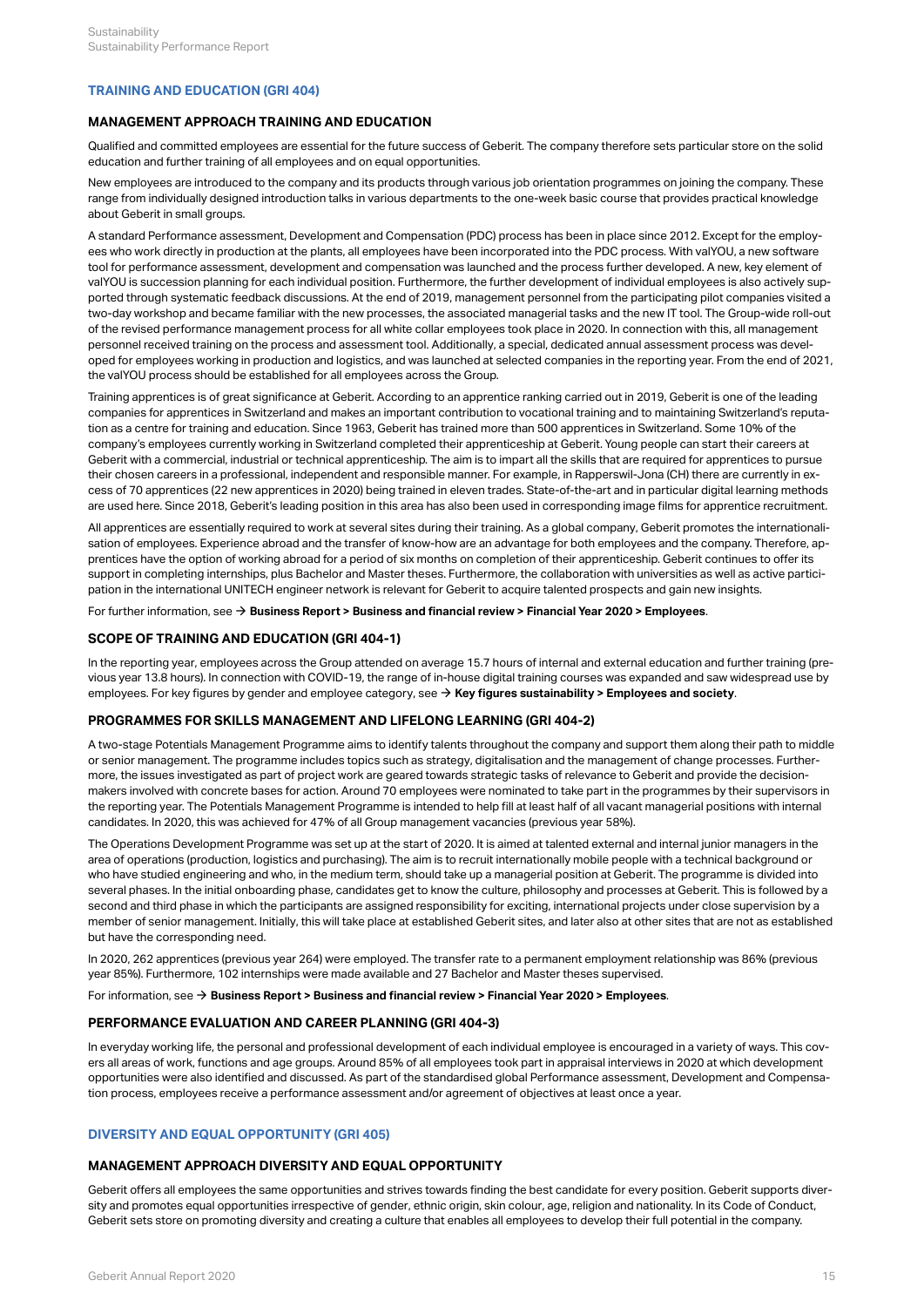Geberit pursues a fair and non-discriminatory employment practice in accordance with prevailing national and international law. Recruitment, training courses and promotions depend solely on individual achievements, skills and potential regarding the requirements of the position in question.

Protection of the principles of equality is anchored in the Geberit Code of Conduct. This includes the prohibition of discrimination against any employee on the basis of gender. Fair and equal pay for women and men is guaranteed as follows:

- Job assessment by function in accordance with the proven Hay method on the basis of know-how, thinking ability and accountability. All jobs are pooled in a Group-wide grading system. The resulting grade is the basis for determining an employee's pay. This guarantees gender-neutral, fair salary structures. -
- Binding wage agreements with set pay grades at many Geberit sites.

# **DIVERSITY OF GOVERNANCE BODIES AND EMPLOYEES (GRI 405-1)**

The proportion of female employees at the end of 2020 was 24% (previous year 24%), and for senior management this figure was 11% (previous year 11%). The six-member Board of Directors has two female members, which represents a share of more than 30%. In the reporting year, a woman took over as Managing Director of Geberit Vertriebs GmbH in Germany, which has the largest share of sales in the Group at 32%.

Geberit would welcome more women in managerial positions. However, as is typical for the industry, the number of women in management is only increasing slowly at present. The proportion of females in Geberit's most important customer target group – plumbers – is extremely low. For example, in Switzerland the proportion of female plumbers is lower than 3%.

Know-how and expertise play a major role at Geberit. As a result, employees with extensive experience are also an important part of the company. Around 20% of employees have worked at the company for periods in excess of 15 years.

For key figures on diversity in terms of gender and age structure, see → [Key figures sustainability > Employees and society](#page-39-2).

#### **RATIO OF REMUNERATION BETWEEN WOMEN AND MEN (GRI 405-2)**

According to the annual survey of all Geberit Group companies, no differences between the basic salaries of women and men exist anywhere within the Group.

# <span id="page-18-0"></span>**NON-DISCRIMINATION (GRI 406)**

#### **MANAGEMENT APPROACH NON-DISCRIMINATION**

The Geberit Code of Conduct forbids discrimination as defined in the ILO (ILO = International Labour Organization) core labour standards. Geberit does not tolerate either discrimination or workplace bullying on the basis of race, gender, religion, creed, nationality, age, sexual orientation, physical or mental handicap, marital status, political views or other characteristics protected by law. Geberit aims to ensure a safe working environment for its employees. All forms of workplace violence, including threats, threatening gestures, intimidation, attacks and similar forms of behaviour are forbidden. Compliance with the Code is verified annually as part of a Group-wide survey.

According to the Geberit Code of Conduct, employees who openly address irregularities which represent breaches of applicable law, ethical standards or the Code of Conduct are acting correctly. The Group Executive Board of Geberit must be informed of problems in the area of integrity in order to be able to manage these swiftly and reliably. By openly addressing such issues, Geberit employees are contributing to their own protection, that of their colleagues and the protection of Geberit's rights and interests.

If issues should occur, employees should seek a personal meeting with their supervisor. The Geberit Integrity Line is available to all employees as a whistleblower hotline in the corresponding language. The service is intended to enable employees to anonymously report cases such as sexual harassment or when a corrupt payment is being covered up. The Integrity Line is operated by an external company with experience in this area, and is available around the clock seven days a week.

#### **CASES OF DISCRIMINATION (GRI 406-1)**

According to the annual Group-wide survey, there were two cases of verbal sexual harassment revealed in 2020, and these were both investigated. In one case, the accused person received an official warning under applicable labour law; in the other, the accused person has since left the company. There was also one case of workplace bullying, which was investigated. The accused person has also since left the company.

#### <span id="page-18-1"></span>**FREEDOM OF ASSOCIATION (GRI 407)**

#### **MANAGEMENT APPROACH FREEDOM OF ASSOCIATION**

Employees are completely free to join trade unions, associations and similar organisations. No rights with respect to exercising freedom of association or collective bargaining as defined in the ILO core labour standards and the UN Global Compact are subject to restriction at the Geberit Group.

#### **NON-COMPLIANCE WITH THE RIGHT TO FREEDOM OF ASSOCIATION AND COLLECTIVE BARGAINING (GRI 407-1)**

According to the annual Group-wide survey, no infringements of the guarantee of freedom of association and collective bargaining were identified in 2020.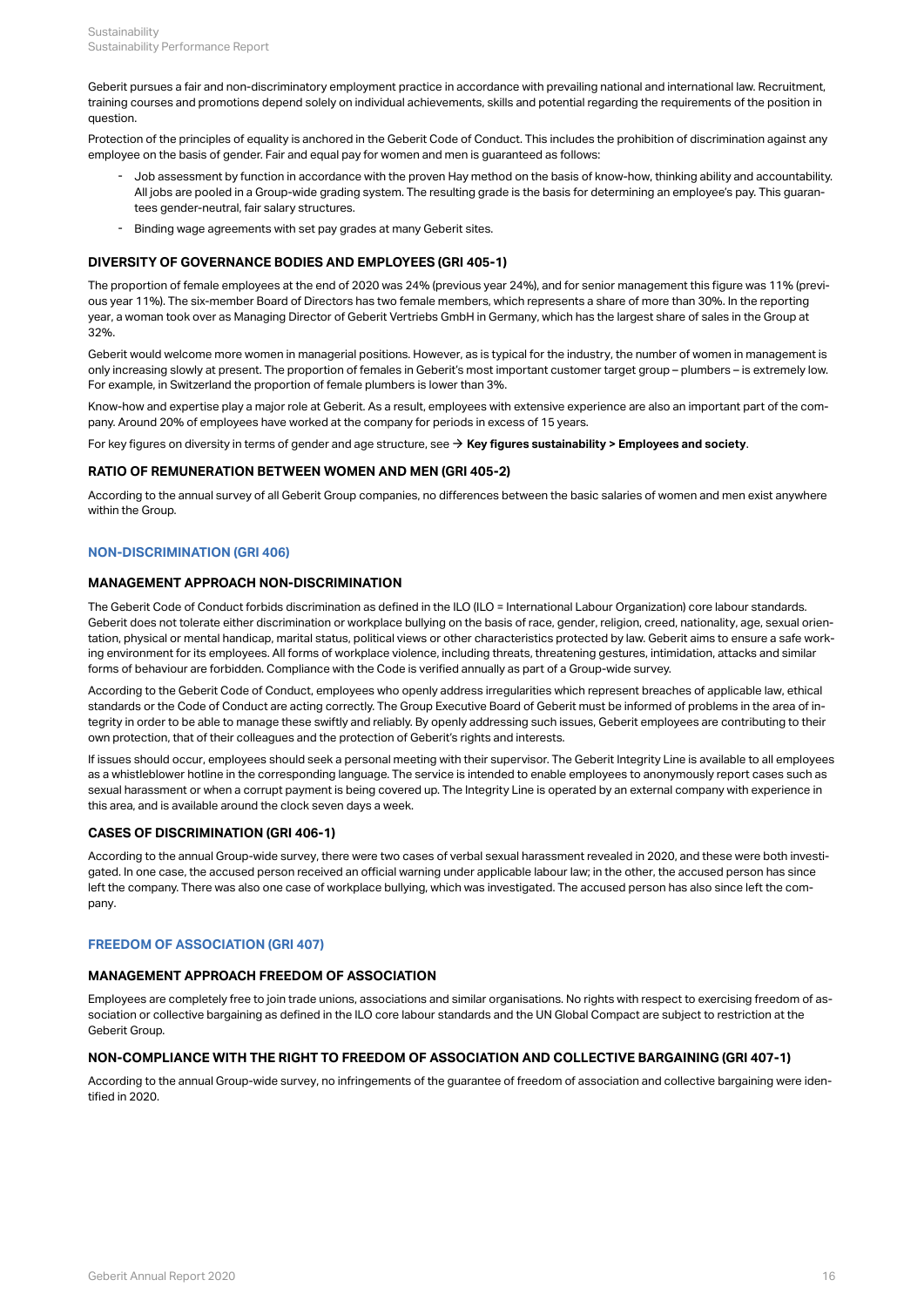# <span id="page-19-0"></span>**8.2 SOCIETY**

# <span id="page-19-1"></span>**ANTI-CORRUPTION (GRI 205)**

#### **MANAGEMENT APPROACH ANTI-CORRUPTION**

As a member of Transparency International Switzerland and the UN Global Compact, Geberit is committed to high standards in combating corruption. Corruption is categorically rejected. There are clear guidelines on prevention and employees receive training in this area. Compliance with the guidelines is monitored as part of an annual survey at all Geberit Group companies. The Internal Audit Department conducts additional on-site audits. In the case of misconduct, corrective measures are taken. For further information about the compliance system, see  $\rightarrow$  [GRI 419](#page-32-0).

#### **OPERATIONS SUBJECTED TO REVIEWS ON THE RISK OF CORRUPTION (GRI 205-1)**

An annual survey is carried out at all Geberit Group companies to identify incidents of corruption. The topic of corruption is also a component of the audit programme for the periodic inspections of the production plants, sales, logistics and management companies by the Internal Audit Department. The annual audit planning of the Internal Audit Department is oriented to risks. Each company is audited at least every five years, or considerably more frequently if it has a high risk profile. In 2020, the Internal Audit Department audited a total of 23 companies.

#### **COMMUNICATION AND TRAINING ON ANTI-CORRUPTION (GRI 205-2)**

All new employees at Geberit are trained on the Code of Conduct as part of the Welcome events, with specific training films on the topics of corruption, IT misuse, workplace bullying and sexual harassment deployed especially for this.

All employees are also provided with information via the intranet about what is permitted and what is not. Guidance on the correct handling of donations (i.e. anti-corruption guidelines) are being updated and made accessible to the relevant employees in Purchasing and Sales via the various communication channels.

#### **INCIDENTS OF CORRUPTION (GRI 205-3)**

According to the annual survey carried out at all Geberit Group companies and the audits conducted by the Internal Audit Department, there were no cases of corruption in 2020.

# <span id="page-19-2"></span>**ANTI-COMPETITIVE BEHAVIOUR (GRI 206)**

#### **MANAGEMENT APPROACH ANTI-COMPETITIVE BEHAVIOUR**

The prevention of anti-competitive behaviour is a matter of priority for Geberit. Cartels of any kind and other anti-competitive behaviour are categorically rejected. A further internal antitrust audit was carried out in 2020 to ensure compliance in this area and also to improve it.

eLearning programmes represent an efficient way to train staff on and raise their awareness of antitrust legislation, an issue that is particularly sensitive for Geberit. Training campaigns are carried out on a regular basis. In 2020, the eLearning programme on antitrust legislation was revised and rolled out for all European sales companies.

As part of enquiries from various Geberit markets, the Group's legal department dealt with the permissibility of bonus and discount systems, plus marketing and sales campaigns, under competition law. In this advisory role, the legal department is able to quickly eliminate any uncertainties and confusion. On the whole, the enquiries demonstrate a marked sensibility among the employees in the area of antitrust legislation.

#### **LEGAL PROCEEDINGS DUE TO ANTI-COMPETITIVE BEHAVIOUR (GRI 206-1)**

After a suspected case of conduct in violation of antitrust law, the company concerned reported the incident to the local antitrust authority on its own initiative. Internal investigation of the case is ongoing and Geberit is cooperating fully with the authorities.

# <span id="page-19-3"></span>**REGIONAL EMPLOYER (GRI 202)**

#### **MANAGEMENT APPROACH REGIONAL EMPLOYER**

Geberit has grown from a family-run firm into a listed global company that has proven its ability to adapt to a rapidly changing environment. Within its core strategy, Geberit's aim is to ensure that sales companies, production plants, logistics and management companies function well as units which enjoy a high degree of autonomy. The high level of acceptance among the local workforce is a fundamental part of this, thanks in part to an attractive pay structure and the involvement of local know-how at management level.

#### **RATIO OF STANDARD ENTRY LEVEL WAGE COMPARED TO LOCAL MINIMUM WAGE (GRI 202-1)**

Geberit pays market-rate wages, taking into account local circumstances and laws. When hiring employees and determining their assignment in the company, Geberit attaches great importance to qualifications appropriate to the task description. In accordance with their qualifications, the majority of Geberit employees at the production sites and sales companies are paid well above the minimum wage range. Furthermore, stability and a high level of motivation among employees are important to Geberit.

#### **PROCEDURES FOR LOCAL HIRING OF MANAGEMENT (GRI 202-2)**

Geberit follows a personnel policy that does not provide for the preferential treatment of persons from the region in connection with the hiring of members of management boards for the respective country organisations. However, Geberit would like to establish organisations at its production and sales sites that function on a local basis, which is why it often integrates locally appointed managers.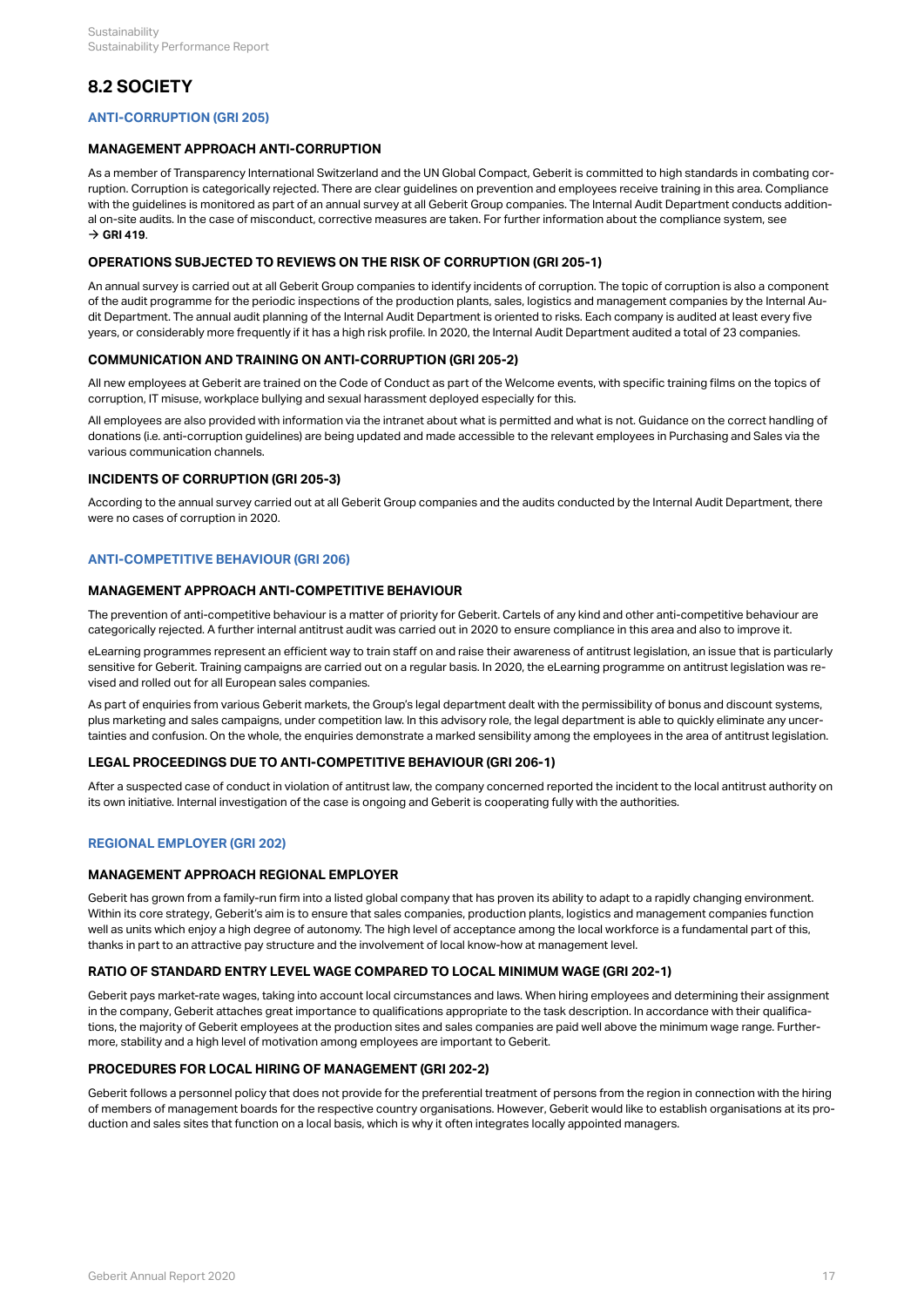### <span id="page-20-0"></span>**INDIRECT ECONOMIC IMPACTS (GRI 203)**

### **MANAGEMENT APPROACH INDIRECT ECONOMIC IMPACTS**

Indirect economic impacts arise primarily due to positive side effects from direct economic action. With its innovative solutions for sanitary products, Geberit aims to achieve sustained improvement in the quality of people's lives. The economy benefits from Geberit's leading role in the change towards a more sustainable sanitary industry: through the contribution to better sanitary standards, a durable, resource-efficient sanitary infrastructure, through know-how transfer in the sanitary industry, via impetus for the economy in regional economic areas, and through orders with suppliers. There is no management approach to indirect economic impacts in the narrower sense. Instead, the company works with the stakeholders concerned to identify the best solutions in each case.

For further information, see also  $\rightarrow$  [GRI 201](#page-32-1).

# **SIGNIFICANT INDIRECT ECONOMIC IMPACTS (GRI 203-2)**

Geberit forms part of the value chain in the construction industry. It has significant indirect economic impacts downstream on the customer side at sanitary engineers, plumbers and end users, as well as upstream at suppliers and transport companies. Continuous investment in the production plants in Europe, China, India and the USA, as well as the logistics centre in Germany, will strengthen these individual economic areas.

Geberit know-how and products significantly reduce the burden on water and waste water systems. According to one model calculation, all dual-flush and flush-stop cisterns installed since 1998 have so far saved around 34,620 million m $^3$  of water in comparison with traditional flushing systems. In 2020 alone, the water saved amounted to 3,350 million m $^3$ . This is more than half of the annual consumption of all German  $\,$ households.

Geberit is committed to sustainable sanitary systems which, as elements in construction, help to shape the infrastructure as a whole. For example, Geberit actively worked on adapting the applicable standard for the dimensioning of waste water piping to smaller diameters. This is important so that the full functionality of the drainage system is ensured even with lower quantities of waste water. Similar to its work in the field of waste water hydraulics, Geberit also played a major part in ensuring that sound insulation and fire protection, as well as hygiene in drinking water and sanitary facilities, have been developed to the benefit of the end user and laid down in standards and recommendations. In 2017, Geberit contributed to in the foundation of a new platform for the European sanitary industry – the European Bathroom Forum (EBF).

Geberit lends impetus to the sanitary industry with innovation and new products that are sold and installed worldwide by wholesalers, plumbers and sanitary engineers. During the reporting year, around 22,000 professionals were provided with training on Geberit products, tools, software tools and installation skills at 29 Geberit Information Centres in Europe and overseas, see → **Business Report > Business and [financial review > Financial Year 2020 > Customers](http://annualreport.geberit.com/reports/geberit/annual/2020/gb/English/10502045/customers.html)** .

At the end of 2020, Geberit employed 262 apprentices, thus supporting training in different countries, see also  $\rightarrow$  [GRI 404](#page-17-0).

The indirect economic impact on suppliers and transport companies is also significant. In 2020, Geberit had business relations with a total of 1,721 direct suppliers, corresponding to a cost of materials of CHF 798 million (previous year CHF 882 million). Geberit does not have its own transport fleet and therefore generates orders for external transport companies.

# <span id="page-20-1"></span>**CHILD LABOUR (GRI 408)**

# **MANAGEMENT APPROACH CHILD LABOUR**

Geberit's exposure with respect to child labour is considered low because of its industry, business model and the countries in which business activities are carried out, its high level of vertical integration as well as its high quality requirements in the supply chain. Geberit commits itself to the protection of human rights in its Code of Conduct. Child labour is categorically rejected. The basic principles set out in the Geberit Code of Conduct for Suppliers explicitly include compliance with the ILO core labour standards for the exclusion of child labour.

# **CASES OF CHILD LABOUR (GRI 408-1)**

According to the annual Group-wide survey there were no cases of child labour revealed in 2020. There were likewise no such cases uncovered during the audits carried out at suppliers.

#### <span id="page-20-2"></span>**FORCED OR COMPULSORY LABOUR (GRI 409)**

#### **MANAGEMENT APPROACH FORCED OR COMPULSORY LABOUR**

Geberit's exposure with respect to forced or compulsory labour is considered low because of its industry, business model and the countries in which business activities are carried out, its high level of vertical integration as well as its high quality requirements. Geberit commits itself to the protection of human rights in its Code of Conduct. Forced or compulsory labour is categorically rejected. The basic principles set out in the Geberit Code of Conduct for Suppliers explicitly include compliance with the ILO core labour standards for the exclusion of forced or compulsory labour.

#### **CASES OF FORCED OR COMPULSORY LABOUR (GRI 409-1)**

According to the annual Group-wide survey there were no cases of forced or compulsory labour revealed in 2020. There were likewise no such cases uncovered during the audits carried out at suppliers.

#### <span id="page-20-3"></span>**HUMAN RIGHTS ASSESSMENT (GRI 412)**

#### **MANAGEMENT APPROACH HUMAN RIGHTS ASSESSMENT**

The UN Guiding Principles on Business and Human Rights apply to the business activities of Geberit. Geberit is active across the world, including in regions posing a certain degree of risk with regard to the upholding of fundamental employee and human rights. However, all Geberit Group companies throughout the world are integrated in the Geberit Compliance System, which includes the upholding of fundamental em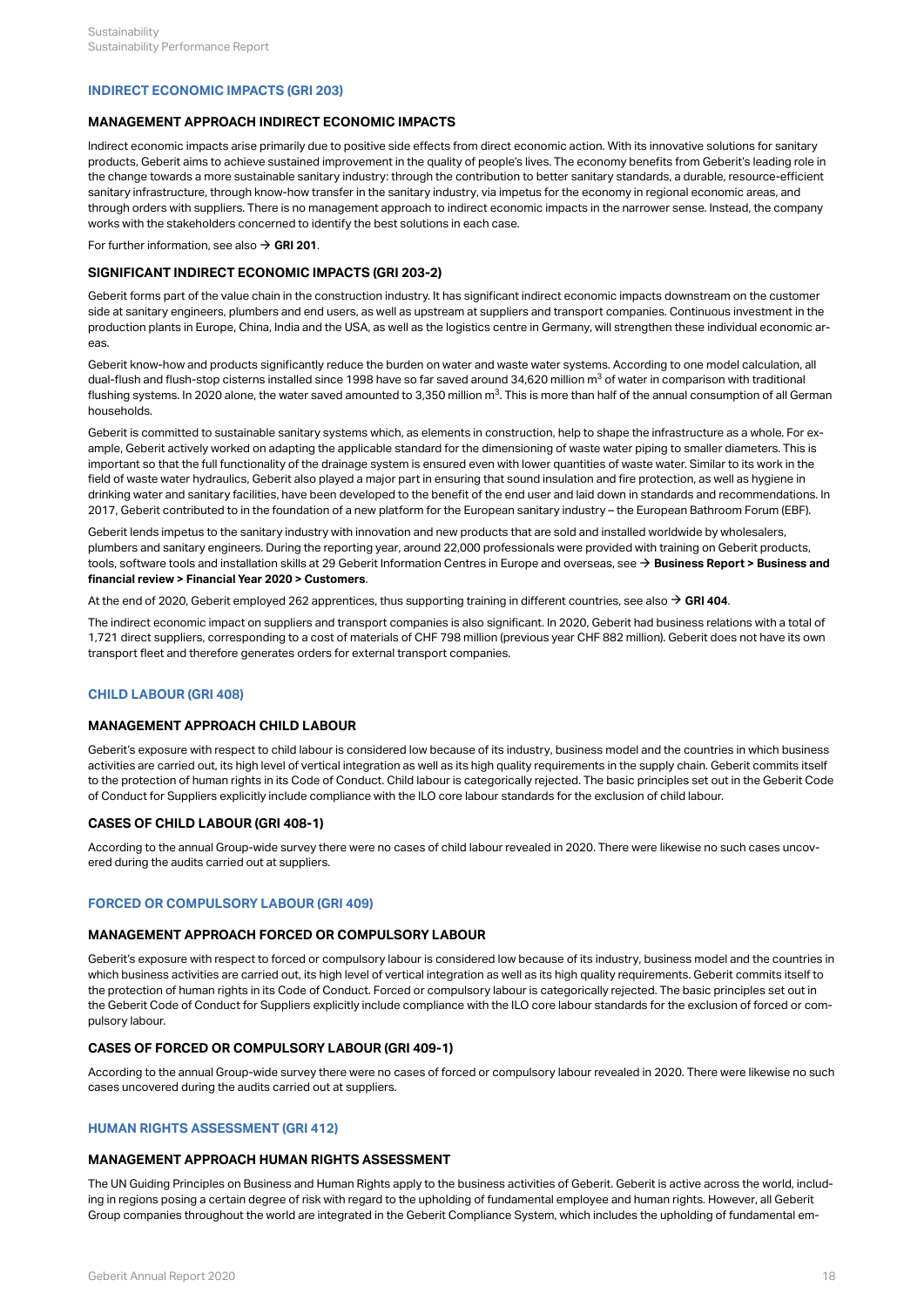ployee protection and human rights. In addition, internal audits with compliance reviews take place at all companies of the Geberit Group, with the supply chain also being carefully reviewed, see  $\rightarrow$  [GRI 419](#page-32-0) and  $\rightarrow$  [Chapter 10.2 Operations > Procurement](#page-30-1).

#### **ASSESSMENT OF OPERATIONS REGARDING HUMAN RIGHTS RISKS (GRI 412-1)**

The upholding of human rights at all Geberit Group companies is subject to a survey each year as part of the verification of the Code of Conduct. Human rights as part of compliance are also a component of the audit programme for the periodic inspections of the production, sales and management companies by the Internal Audit Department. In 2020, the Internal Audit Department audited a total of 23 companies. In the reporting year, no evidence of human rights violations was found during the various inspections.

#### **EMPLOYEE TRAINING ON HUMAN RIGHTS (GRI 412-2)**

All new employees at Geberit are trained on the Code of Conduct as part of the Welcome events, with specific training films on the topics of corruption, IT misuse, workplace bullying and sexual harassment deployed especially for this.

The subject of compliance is uniformly positioned throughout the Geberit Group. The joint Geberit Intranet, which since 2020 has also been available to all employees as a mobile app, serves as an important basis for this. The compliance organisation and Code of Conduct are presented and explained here on a dedicated page.

# **HUMAN RIGHTS CRITERIA IN INVESTMENTS AND CONTRACT AGREEMENTS (GRI 412-3)**

In 2020, there was no investment agreement in countries or areas that pose a special risk in terms of human rights violations.

Suppliers are fundamentally required by contractual agreement to comply with the Geberit Code of Conduct for Suppliers, which contains provisions for the protection of human rights.

# <span id="page-21-0"></span>**SOCIAL RESPONSIBILITY**

#### **MANAGEMENT APPROACH SOCIAL RESPONSIBILITY**

Social responsibility is exercised both within the scope of long-term partnerships and programmes with partners and in the annual social projects that Geberit has been carrying out for over ten years. These projects exhibit a relationship to the topic of water and sanitary facilities, as well as to Geberit's core competencies and corporate culture. Equally important is the aspect of personal and professional education. By getting actively involved in the social projects in developing regions, apprentices become familiar with other cultures and also acquire new social, linguistic and professional competencies. Furthermore, these social projects make a tangible contribution to the Sustainable Development Goals (SDGs) of the United Nations, which include giving all humans access to clean drinking water and basic sanitation by 2030. A review of what has been achieved is carried out on a regular basis.

#### **INFRASTRUCTURE INVESTMENTS AND PROMOTED SERVICES (GRI 203-1)**

Donations and financial contributions, including product donations, totalling CHF 4.0 million (previous year CHF 4.1 million) were made during the reporting year. In addition, due to COVID-19 Geberit employees contributed just 450 hours of charitable work (previous year 3,409 hours). Geberit also supports facilities for disabled persons and long-term unemployed, where simple assembly and packaging work in the amount of around CHF 8.5 million was carried out in 2020 (previous year CHF 7.9 million). This gave around 500 people meaningful work.

The focus was on the following projects and partnerships in 2020:

- Implementation of a → [social project](https://www.geberit.com/insights/house-of-hope.html) in Romania in 2020, with support given to the construction of a hospital for children with cancer. Due to the COVID-19 pandemic, the team of Geberit apprentices was unable to travel to Romania as originally planned. Geberit delivered all the sanitary products, such as installation elements, drainage pipes and ceramic appliances, and contributed financially to the creation of the sanitary installations.
- The partnership with Helvetas on the subject of clean drinking water and sanitary facilities was continued, with support offered to the Helvetas campaign for clean drinking water and latrines. A major donation was also made to support Helvetas-run water projects around the world.
- The "Change of Perspective" project aimed at the promotion of vocational training and young talent was continued. In 2020, two Geberit employees travelled to Nepal to engage in a professional exchange with teachers at training centres there and to share their basic know-how in sanitary technology. For two weeks, a group of Nepalese vocational school teachers were trained by Geberit employees. Afterwards, the teachers were able to pass on their knowledge to future plumbers. -
- Participation in the charitable organisation Swiss Water Partnership to promote international dialogue on the topic of water.
- Various local initiatives and collection campaigns in Germany, Austria, Belgium, UK, Poland and Romania to round off the Geberit Group's social engagement. For example, support for homeless and hospice projects in the UK with construction products, for which the sales company received an award. -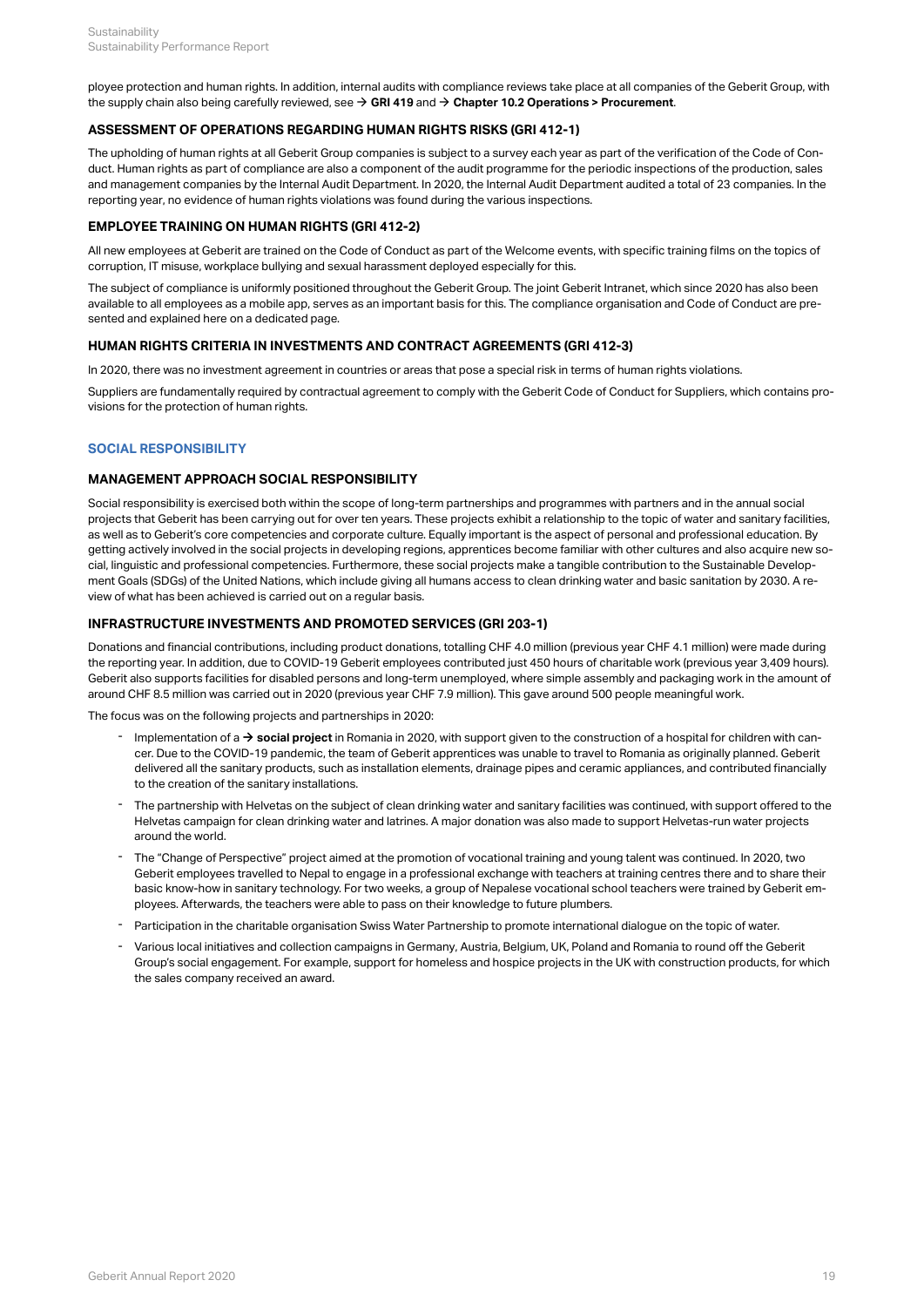# <span id="page-22-0"></span>**9. PLANET**

Geberit has long stood for a high level of environmental awareness and been committed to environmentally friendly, resource-saving production as well as the development of water-saving and sustainable products. Systematic, Group-wide environmental management takes centre stage here. This is the remit of Sustainability and Process Management. Guidelines and measures pertaining to all significant environmental issues are coordinated here. A network of environmental managers practises active environmental protection at the production plants, thus ensuring that the targets and measures laid down in the  $\rightarrow$  [Sustainability strategy](http://annualreport.geberit.com/reports/geberit/annual/2020/gb/English/3040/sustainability-strategy-2021-2023.html?anchor=3040_planet#3040_planet) are implemented worldwide. The environmental and occupational safety managers from all production plants meet once a year to discuss best practice and further develop Group-wide standards.

Eco-design has been an integral part of the product development process since 2007, with the aim of making each product more environmentally friendly than its predecessor throughout the entire product life cycle, see  $\rightarrow$  [Chapter 10.1 Products and innovation](#page-29-0). The goal here is for products to be manufactured locally, where possible, using durable, sustainable raw materials from carefully selected, predominantly regional suppliers in order to keep transport routes as short as possible. The developed products are optimised both in terms of the amount of materials used and in resource and energy consumption during the usage phase. Returning products to an appropriate material cycle after removal is becoming increasingly important here.

Environmental criteria are considered in all decision-making processes. These processes are continuously being examined so that a proven high standard is achieved which often greatly exceeds legal requirements. Geberit's environmental principles are defined in the → **Code of [Conduct](http://annualreport.geberit.com/geberit/annual/2020/gb/layout/../English/pdf/geberit_code_of_conduct_en.pdf)**. The Geberit Group has a  $\rightarrow$  **[Group certificate](https://www.geberit.com/files/diverses/iso-certificate-9001-and-14001-en.pdf)** in accordance with ISO 9001 (quality), ISO 14001 (environment) and ISO 45001 (occupational health and safety) that is valid until 2021. All 29 production plants, central logistics, and the management company incorporating all Group functions at headquarters in Rapperswil-Jona (CH) are certified in accordance with these three standards. In addition, five German plants are certified according to ISO 50001 (energy) and ten sales companies according to ISO 9001 (quality).

The annual preparation of a corporate eco-balance has been an established part of Geberit's environmental management since 1991. It covers all production plants worldwide, the logistics centre in Pfullendorf (DE), other smaller logistics units and the larger sales companies. The corporate eco-balance permits an overall assessment of environmental impact in terms of eco-points. For the reporting in 2020, as in the previous year, the basic data from the internationally recognised Ecoinvent database (version 3.1) and the method of ecological scarcity (version 2013) were used. The calculation was based on the national electricity mix.

The environmental impact fell by 8.9% and CO $_2$  emissions by 7.2% in the reporting year. The environmental impact per net sales (currency-adjusted) dropped by 10.1%, and sales-related CO $_2$  emissions by 8.4%. These figures are well above the long-term target of 5% per year. This progress is founded largely on continuous improvements in efficiency at the energy-intensive ceramics plants and on the targeted purchasing of green electricity. Since the acquisition of Sanitec in 2015, the absolute environmental impact has been reduced by 22.5% and CO $_2$  emissions by 19.9%. Eco-efficiency (environmental impact per net sales) improved by 34.8% in the same period, while sales-related CO $_2$  emissions fell by 32.6%.

Detailed key figures on the environmental impact are provided at  $\rightarrow$  [Key figures sustainability > Environment](#page-36-1).

#### <span id="page-22-1"></span>**RESOURCES AND CIRCULAR ECONOMY (GRI 301)**

#### **MANAGEMENT APPROACH RESOURCES AND CIRCULAR ECONOMY**

The use of raw materials, semi-finished products and finished products with a global procurement value of CHF 798 million is a significant production factor for Geberit. The grey energy associated with purchased materials (including mineral raw materials of the ceramic plants and raw materials of the plant in Ozorków (PL)) results in around 13,100 TJ (previous year 13,800 TJ). This is 5.3 times the entire energy consumption of Geberit's operations. This emphasises the importance of treating raw materials with care. The resource-efficient use of raw materials is determined as early as the product development process as part of eco-design workshops, see **[Chapter 10.1 Products and innovation > Prod-](#page-29-2)**[\\$](#page-29-2) **[uct management and innovation](#page-29-2)**. In the area of ceramic production, Geberit's goal is to improve resource efficiency (kg ceramic waste/kg ceramic) by 10% from 2018 to 2021.

As part of the European vision for a resource-saving circular economy, efforts are being made to identify and implement options in the area of closed material cycles. The aim is to minimise resource and energy usage, lengthen the service life of products as far as possible, close internal and external material cycles to the greatest extent possible, and constantly increase the use of internal and external recycled materials. Of key importance here is that Geberit products must have a very long industrial service life, as many of them will be installed in buildings for decades. This is guaranteed through the use of top-class materials and the application of strict quality requirements. An important factor here is the availability of spare parts for up to 25 years for a significant proportion of the product range. Furthermore, Geberit products are usually backwards-compatible and can be cleaned and repaired easily. Attention is also paid to using as little packaging material as possible. All these features combine sustainability aspects and support the circular economy, both in production as well as the use of the products in buildings.

Geberit supports the Operation Clean Sweep initiative, which is committed to ensuring that plastic granules do not pollute the environment. To this end, a review was carried out at all plastics-processing plants worldwide, and measures for improvement defined and implemented. These include raising staff awareness and verifying the implementation of measures as part of the internal and external ISO audits.

In addition, an internal workshop on eco-design and plastic in the circular economy was held in collaboration with the University of Antwerp (BE) during the reporting year. The primary aim here was to show where the risks and opportunities lie in the area of plastics recycling, what Geberit is already doing in this regard, and what influence product design has on the use of recycled plastics.

Conserving resources also means making appropriate use of products that, although in mint condition, can no longer be sold. The brand switch from Sphinx to Geberit, coupled with major efforts to reduce the complexity of the ceramic-product portfolio, gave rise to residual items of stock still in mint condition. Rather than scrapping these products, attempts were also made in 2020 to put them to good use, such as in social projects.

#### **MATERIALS USED (GRI 301-1)**

The use of materials depends on the various manufacturing processes: ten plants for manufacturing sanitary ceramics, twelve plants for processing plastic and metal, and seven other plants in the area of metal composites and metal. The range of production processes used thus includes the areas of ceramic production, injection moulding, blow moulding, extrusion, metal- and thermoforming, and assembly.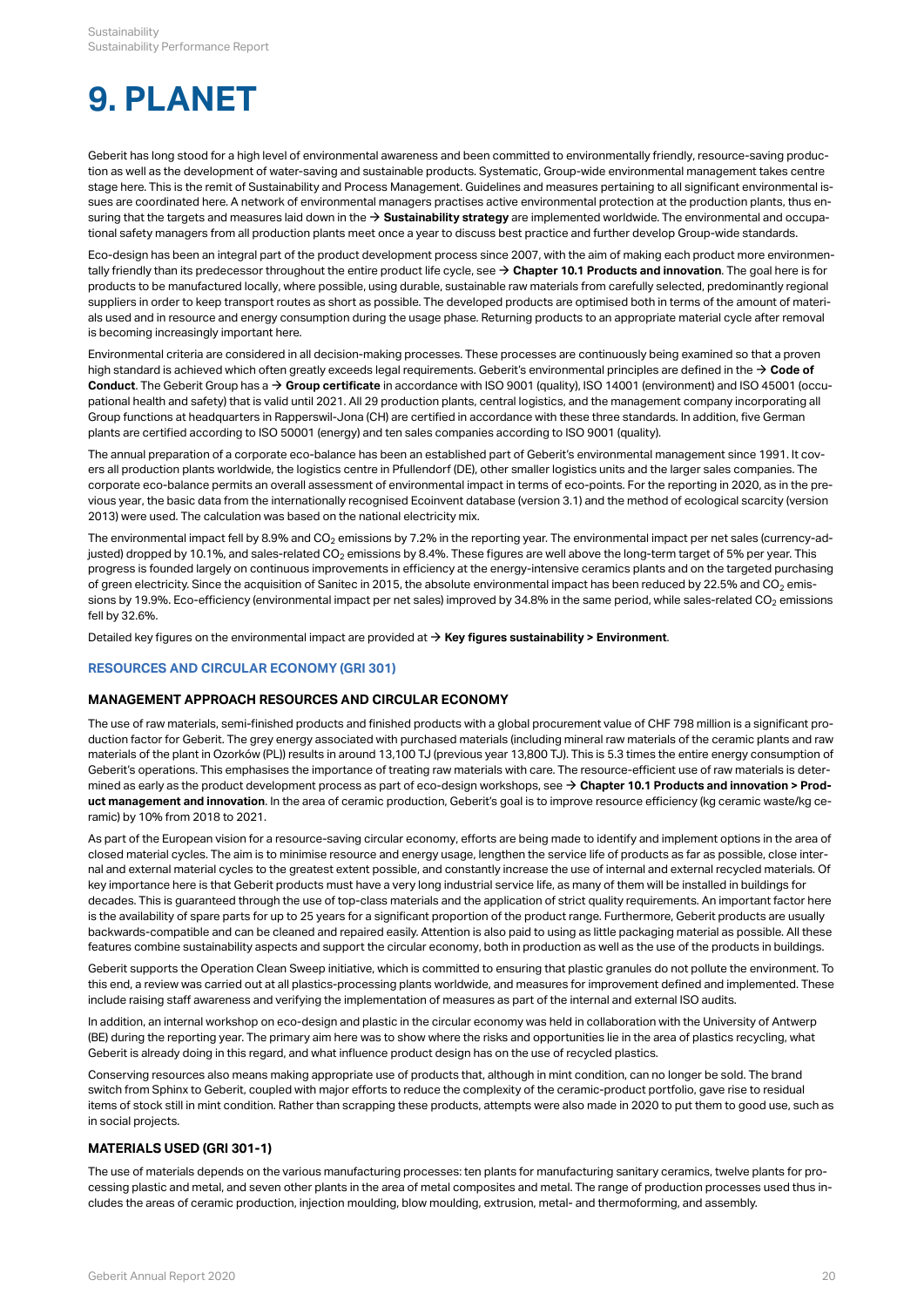The most important materials for production are plastic and metal raw materials, mineral raw materials and various semi-finished products and finished products. A total of 408,861 tonnes of materials were used in 2020 (previous year 419,713 tonnes). These amounts include the mineral raw materials of the ceramic plants and materials from the plant in Ozorków (PL). Detailed key figures on the use of materials can be found at  $\rightarrow$  [Key figures sustainability > Environment](#page-36-2).

In 2017, the implementation of a software-based solution for managing hazardous substances began, with roll-out due for completion in 2021. The aim here is to implement a standardised process in all production plants, improve efficiency in the management of hazardous operating and auxiliary materials, and scale down the use of hazardous substances by 5% every year. In 2020, a 6% reduction was achieved here. An adjustment to the production process at the plant in Langenfeld (DE) in 2020 meant that the pickling process could be partially omitted, resulting in a substantial reduction in the use of hazardous substances in the form of acids and bases. When fully implemented, omission of the pickling process altogether will allow around 64 tonnes of hazardous substances to be saved each year.

#### <span id="page-23-1"></span>**PERCENTAGE OF RECYCLED MATERIAL (GRI 301-2)**

When determining the share of recycled material in production, a distinction is made between internal and external sources.

#### Internal sources:

In terms of the raw material plastic, recycled material is primarily generated internally and is ground on site or via a decentralised mill and fed back into the process. The proportion fluctuates depending on the manufacturing process. For blow moulding it is around 35%, for injection moulding around 15%, depending on product class, and for pipe extrusion around 3%. This corresponds to around 9,200 tonnes in total. In addition, old, non-standard small load carriers were collected, shredded and used to manufacture fastening components for the Duofix installation elements. As a result, it was possible to recycle around 12,500 small load carriers or 30 tonnes of plastic in 2020.

Raw materials are also recycled internally and fed back into the process in ceramic production. The recycling rate for the ceramic slip is 5 to 10% and 20 to 40% for the glaze, corresponding to around 27,900 tonnes in total. Another goal is to improve resource efficiency in ceramic production to 0.47 kg ceramic waste/kg ceramic by 2021. A value of 0.48 kg ceramic waste/kg ceramic was achieved in the reporting year.

#### External sources:

The share of recycled material in purchased metals is relatively high. This data originates from the Wuppertal Institute for Climate, Environment and Energy. Extrapolated, the raw material metal purchased contains around 37,000 tonnes of recycled material.

With plastics, virgin material is primarily used. The search for suitable, high-quality regranulate from external plastic waste (post-consumer waste) is, however, an integral part of Geberit's procurement strategy. In terms of the material Acrylonitrile Butadiene Styrene (ABS), a suitable alternative made of 100% recycled material was found. This alternative is based on high-quality plastic waste from the electronics industry (e.g. used computer cases). According to the supplier, the manufacture of this regranulate consumes over 80% less energy compared to the manufacture of a tonne of new petrochemical-based plastic, while releasing around three tonnes less CO $_2$  into the atmosphere. In 2020, 940 tonnes of ABS regranulate were used for various components in exposed and concealed cisterns. Thanks to an intelligent redesign, half of the material used for the flush valve type 240 can be made of high-quality ABS regranulate, for example. The use of plastic regranulate is generally to be increased further and applied to other product areas. Since 2020, a second high-quality recycled plastic (post-consumer waste) in the form of polypropylene (PP) has been available, 1.2 tonnes of which were used in the reporting year.

# <span id="page-23-2"></span>**REUSE OF PRODUCTS AND PACKAGING MATERIALS (GRI 301-3)**

Due to their long service life and the way in which they are installed, Geberit products can only be reused to a very limited extent. In the case of packaging materials, Geberit's goal – also as part of eco-design workshops – is to keep amounts as low as possible, to continuously increase the share of recycled material, and to simplify the recycling and return processes. In a preliminary study, potential for optimisation in the amount of packaging was identified from both an ecological perspective and from the customer's point of view. Efforts to reduce packaging amounts are already starting to bear fruit. For example, certain packaging levels are being omitted, bags reduced in size or thinner foils used, while instructions are printed directly on the packaging rather than on paper, or replaced by a QR code. In addition, care is being taken to avoid the use of polystyrene (EPS) wherever possible and, where necessary, to replace it with recyclable cardboard. As part of a project at the production plant in Rapperswil-Jona (CH), some 2.5 tonnes of plastic can be saved each year by switching to thinner foils. Application in other plants is under consideration.

In 2020, around 36,100 tonnes of packaging material were used, of which around 60% was collected and recycled by Geberit or by financed contractual partners. The rest was disposed of and recycled on a country-specific basis.

# <span id="page-23-0"></span>**ENERGY (GRI 302)**

#### **MANAGEMENT APPROACH ENERGY**

Representing a 96.4% share of the corporate eco-balance, the consumption of energy in the form of electricity, combustibles and fuels represents Geberit's greatest environmental impact. Software introduced in 2012 permits monthly monitoring of water and energy consumption, as well as the Group-wide calculation of environmental impact and CO $_2$  emissions. In addition, a systematic energy monitoring and an energy master plan are being implemented in the most energy-intensive plants to manage and plan energy consumption. This is based on the three pillars energy saving, increased energy efficiency and the targeted expansion of the share of renewable energy sources. Targets were also defined for the share of renewable energy sources as part of the development of a long-term CO<sub>2</sub> target that is compatible with the two-degree target set out in the Paris Agreement and the Science Based Targets Initiative. By 2021, the share of renewable energy sources should account for 45% for electricity and 10% for combustibles.

At present, the five German plants in Lichtenstein, Pfullendorf, Langenfeld, Wesel and Haldensleben are certified according to the ISO 50001 standard for energy management. Furthermore, all Geberit companies implemented the European Energy Efficiency Directive 2012/27/EU in 2015, which was reviewed again in 2019.

For the development of energy-efficient products, see  $\rightarrow$  [Chapter 10.1 Products and innovation](#page-29-0).

#### **ENERGY CONSUMPTION WITHIN THE ORGANISATION (GRI 302-1)**

Geberit generally uses energy purchased externally. The direct energy carriers (Scope 1) include the combustibles natural gas, biogas, liquefied petroleum gas (LPG), diesel for power generation, heating oil extra light, as well as the fuels diesel, gasoline, liquefied petroleum gas (LPG) and natural gas (CNG). The indirect energy carriers (Scope 2) include electricity and district heating.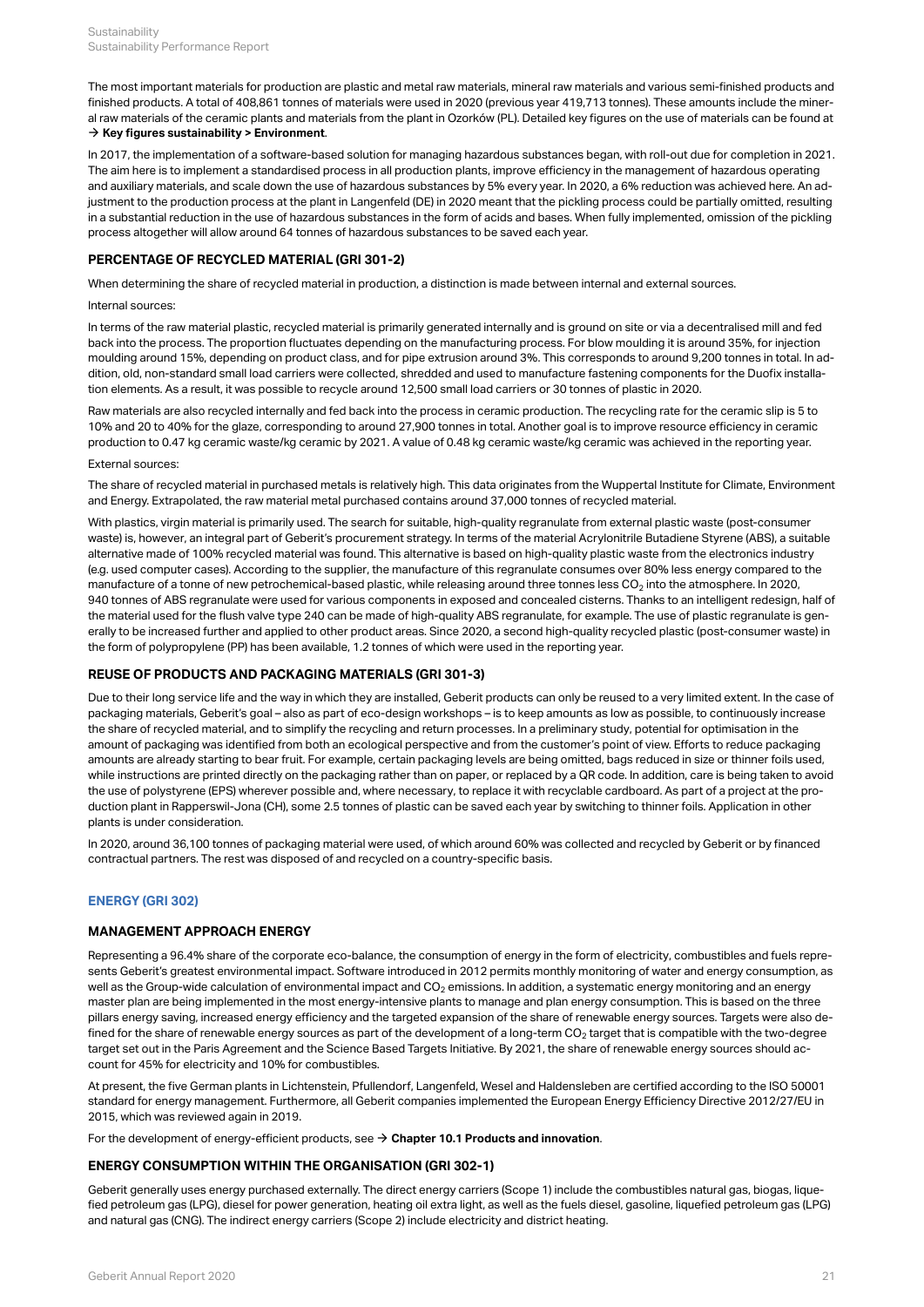Energy consumption decreased by 5.1% in the reporting year and is now 723.1 GWh. Since the acquisition of Sanitec in 2015, it has been possible to reduce energy consumption by 20.7%, making a significant contribution to reductions in the environmental impact.

Combustibles (primarily for ceramic production), including district heating, still account for the greatest share of energy consumption at 67.0%, followed by electricity with 29.8% and fuels with 3.2%.

Renewable sources of energy are to be expanded continuously as part of the sustainability strategy. Since 2012, a block heating station has been in use in Pfullendorf (DE). In 2020, this plant was fed by 8.8 GWh of regionally produced biogas. The electricity generated by the plant (3.3 GWh) is fed into the transmission grid and the resulting heat (4.3 GWh) can be used in production, thereby reducing the use of natural gas. In total, renewable energy sources accounted for 4.5% of combustibles.

Since 2013, the roof area at the plant in Givisiez (CH) has been made available to an energy services provider for a 3,050 m<sup>2</sup> photovoltaic installation. It generated 0.5 GWh of electricity in 2020. However, this contribution is not included in the energy balance as the energy produced is managed by the regional energy supplier. Overall, the volume of purchased green electricity was increased by 15 GWh to 68 GWh in 2020 – meaning that renewable sources of energy accounted for 46.1% of total electricity consumption.

For detailed key figures on the consumption of combustibles and fuels (Scope 1), as well as electricity and district heating (Scope 2) and the electricity mix, see  $\rightarrow$  [Key figures sustainability > Environment](#page-36-3).

# <span id="page-24-0"></span>**ENERGY CONSUMPTION OUTSIDE THE ORGANISATION (GRI 302-2)**

Where the energy balance outside the organisation is concerned, Geberit concentrates on purchased materials, intercompany and distribution logistics, and business travel.

In 2020, purchased materials resulted in grey energy consumption of around 13,100 TJ.

Logistics services are provided by external transport service providers. A logistics calculator developed by Geberit is used for monitoring purposes and covers all intercompany and distribution logistics. In the reporting year, the transport service providers handled 528.6 million tonne-kilometres (previous year 560.5 million tonne-kilometres). This gave rise to energy consumption of 1,015 TJ (previous year 1,148 TJ). The decrease in transport services and energy consumption was mainly due to a decline in deliveries to far-away countries.

Business flights have been recorded and included in the assessment since 2012. The flight distances are calculated according to the respective departure and arrival airports. Due to the COVID-19 pandemic, energy consumption arising from business flights fell sharply to 6.2 TJ in the reporting year (previous year 23.2 TJ).

## **ENERGY INTENSITY (GRI 302-3)**

Energy intensity is an important performance indicator at the production plants, and is monitored monthly in the management cockpit. Those plants which are certified to ISO 50001 (energy) have also introduced a more refined system of monitoring. At Group level, net sales constitute a key indicator alongside environmental impact and CO $_2$  emissions. In 2020, energy consumption per net sales improved by 6.4% compared to the previous year.

#### **ENERGY SAVED (GRI 302-4)**

Important energy-saving measures in production include:

- The optimisation of production processes in terms of efficiency, scrap, stability, energy and resource consumption
- The continuous modernisation of the machine fleet and the purchase of energy-efficient equipment, and the systematic switchover of lighting to LED technology -
- Increasing the capacity utilisation and efficiency of production equipment
- The optimisation of cooling systems through the use of natural ambient cold (free cooling, ground water)
- The improved use of waste heat available internally (heat recovery, e.g. for the pre-heating of plastic granules)
- The careful use of compressed air
- Improved insulation of buildings

Concrete examples which show the reduction in energy consumption in production:

- Demolition and safe disposal of infrastructure that was no longer required in Daishan (CN) and construction of a new waste disposal centre in Villadose (IT).
- Increase in the number of injection moulding machines with energy-efficient drive technology (hybrid, fully electrical, standby) from 192 to 211 machines, and commissioning of a fourth fully electrical blow-moulding machine.
- Process optimisation for the manufacture of bent Mapress fittings in Langenfeld (DE) through flow production and full automation leading to a reduction in electricity and natural gas consumption, reduced use of lubricants and lower quantities of hazardous waste.
- Reduction of waste quantities and energy consumption in the production of plastic-aluminium multilayer pipes thanks to the new laser-welding process in Givisiez (CH). -

Measures to reduce energy consumption in (outsourced) logistics operations:

- Great importance is attached to central transport management as the interface between plants, markets and transport service providers in order to enable cost- and resource-optimised transport solutions. The efficient utilisation of freight capacity is of key importance here. In the case of product deliveries from the logistics centre in Pfullendorf, the capacity of the loading vessels can now be utilised more efficiently thanks to the optimised calculation of loading space and implementation of organisational measures. This leads to a reduction in the number of transport runs and in CO $_2$  emissions. The share of transport services handled by Euro 5 trucks was 26% and the share handled by state-of-the-art Euro 6 vehicles 73%. In addition, two trucks powered by natural gas are in operation on the Jona (CH) to Pfullendorf (DE) route, and the use of electric trucks has been analysed. -
- Where possible, Geberit takes the opportunity to shift truck traffic to rail. From Pfullendorf, almost 100% of ocean freight shipments to Hamburg (DE), 80% of shipments to Italy, and 15% of shipments to Switzerland are conducted by rail. The percentage of rail consignments from Italy to Pfullendorf is 59%. -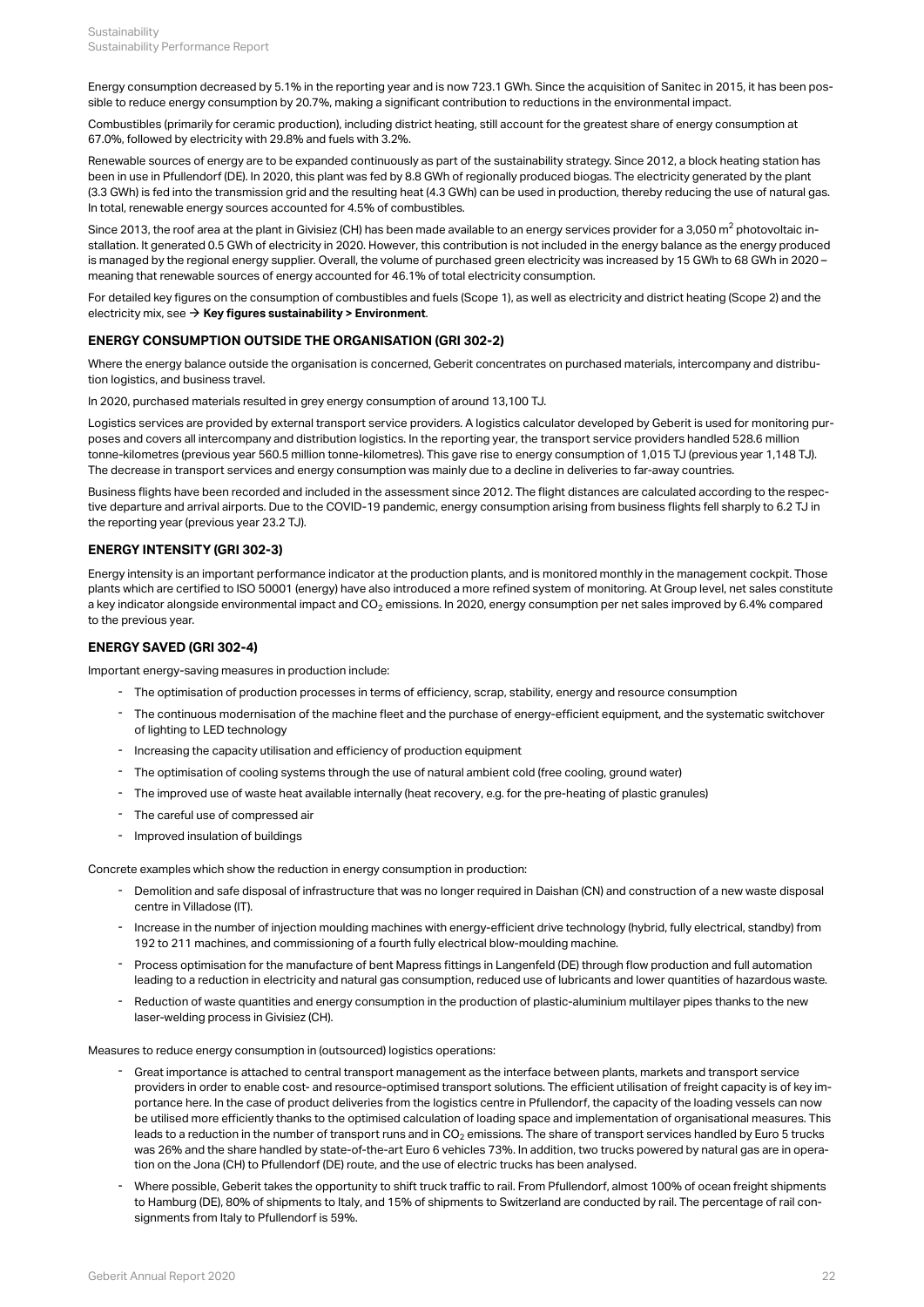With regard to transportation by truck, Geberit continues to look for options for making more efficient use of freight compartments and using bigger shipping containers. As such, the percentage of "high cube swap bodies" (offering around 10% more capacity) deployed from the logistics centre in Pfullendorf and the use of double-decker systems is being successively increased. In addition, the use of long trucks (with a length of up to 25 metres and a total weight of up to 60 tonnes) in Scandinavia increases load volumes and the number of transported pallets per truck by around 40%. -

# **REDUCTIONS IN ENERGY REQUIREMENTS OF PRODUCTS AND SERVICES (GRI 302-5)**

The biggest environmental contribution by Geberit products lies in the conservation of water, which indirectly also saves on energy. According to the Ecoinvent database (version 3.1), some 10.3 MJ of energy are required and 0.64 kg of CO $_2$  emissions released per cubic metre for the conveyance, processing and distribution of water and the subsequent processing of the unpolluted waste water in a treatment plant. The water footprint calculated for Geberit shows that nearly 100% of water consumption is attributable to the usage phase. The water volume saved owing to Geberit products is enormous: according to one model calculation, all dual-flush and flush-stop cisterns installed since 1998 have so far saved around 34,620 million m $^3$  of water in comparison with traditional flushing systems. These water savings go hand-in-hand with substantial energy savings.

Direct energy savings when using the products are made possible thanks to systematically improved energy efficiency. Specific examples include:

- The → [Geberit DuoFresh module](https://www.geberit.com/insights/feeling-of-freshness.html) removes unpleasant odours by extracting the air directly from the WC ceramic appliance and purifying it using a ceramic honeycomb filter. This can save up to 50 litres of heating oil per year compared to opening the window for ventilation.
- The → [Geberit energy retaining valve ERV](https://www.geberit.co.uk/products/piping-systems-for-building-drainage/geberit-energy-retaining-valve-erv/) uses a magnetic diaphragm system to cap the ventilation pipe for waste water above the roof. This opens only when required and ensures pressure compensation only when this is necessary. This helps avoid unnecessary heat loss and can save up to 50 litres of heating oil a year.
- The → [Geberit AquaClean Sela Comfort](http://annualreport.geberit.com/geberit/annual/2020/gb/layout/../English/pdf/Facts_Figures_2019_EN_AquaClean_Sela.pdf) shower toilet uses innovative WhirlSpray and heating-on-demand technology to considerably reduce energy consumption compared to its predecessor. -
- The → [Geberit urinal system](http://annualreport.geberit.com/geberit/annual/2020/gb/layout/../English/pdf/urinal_system_2018.pdf) comprises urinals with electronic flush controls but also with completely waterless operation. The central elements are the two rimless urinal ceramics Preda and Selva, which were developed by Geberit. Thanks to the low consumption of resources and the option of a control system supplied with electricity by an autonomous energy source, the urinals satisfy the most stringent requirements for green building and economic operation. For this purpose, a proprietary environmental and cost calculator was developed for various sales companies, see → [www.international.geberit.com > Products > Geberit urinal system >](https://tools.international.geberit.com/en_gisa/urinal_calculator/urinal_calculator_page.html) **[Urinal system sustainability calculator](https://tools.international.geberit.com/en_gisa/urinal_calculator/urinal_calculator_page.html)** .
- The modular → [Geberit tap system](http://annualreport.geberit.com/geberit/annual/2020/gb/layout/../English/pdf/tab_system.pdf) is the ultimate in sophisticated installation technology, different energy concepts and elegant tap housings for wall-mounted and deck-mounted taps. The product boasts both optimal user-friendliness and ease of installation as well as minimal water and energy consumption.
- The Geberit Control App enables product configuration via smartphone, meaning appliances can be operated simply and also contin- uously optimised in terms of energy management and water consumption, among other aspects.

# <span id="page-25-0"></span>**WATER AND WASTE WATER (GRI 303)**

#### **MANAGEMENT APPROACH WATER AND WASTE WATER**

The biggest environmental contribution made by Geberit products lies in the conservation of water at customers, which is one of the pivotal aspects in the company's contribution towards sustainable development. Innovative Geberit sanitary products reduce the amount of water consumed and help to systematically optimise the way in which water is used in buildings while maintaining the highest hygiene standards – including in terms of drinking water. According to one model calculation, all dual-flush and flush-stop cisterns installed since 1998 have so far saved around 34,620 million m $^3$  of water in comparison with traditional flushing systems. In 2020 alone, the water saved amounted to 3,350 million m $^3$ . This is more than half of the annual consumption of all German households. Since 2016, Geberit has been publishing its detailed water balance as part of the CDP Water Program.

For the development of water-saving products and Geberit's commitment beyond product development, see  $\rightarrow$  [Chapter 10.1 Products and](#page-29-0) **[innovation](#page-29-0)** .

#### **HANDLING AND USE OF WATER (GRI 303-3, GRI 303-5)**

The  $\rightarrow$  [Water footprint](http://annualreport.geberit.com/reports/geberit/annual/2020/gb/English/10502065/sustainability.html?anchor=10502065_Water-footprint#10502065_Water-footprint), which covers Geberit's entire value chain, shows that nearly 100% of water consumption is attributable to the use of the products, while the manufacture of the products by Geberit accounts for less than 0.1% of water consumption.

The corporate eco-balance shows a similar picture. Here, the environmental impact caused by water consumption and subsequent waste water treatment also accounts for only a minor share of the company's overall impact (1.2%). Despite this, Geberit also aims to serve as a role model with respect to its own water consumption and to further optimise this every year. This includes measures such as reusing water in laboratories and production processes. Ceramic production accounts for the biggest share of water consumption. Geberit's goal in this area is to reduce water consumption (l water/kg ceramic) by 5% by 2021 compared with 2018.

In the reporting year, water consumption in production amounted to 953,284 m $^3$  (previous year 1,036,947 m $^3$ ) and is categorised into drinking water (38%), well water (41%), lake and river water (20%) and rain water (1%). According to the Water Risk Atlas from the World Resources Institute (WRI), the production sites in Lichtenstein (DE), Gaeta (IT), Kolo (PL), Wloclawek (PL), Shanghai (CN) and Pune (IN) are located in areas with high or very high water stress, and account for 28% of total water consumption. Key figures concerning water consumption by source can be found at  $\rightarrow$  [Key figures sustainability > Environment](#page-37-0).

# **WATER WITHDRAWAL AND WATER CONSUMPTION (GRI 303-1)**

Waste water of varying quality accounts for around 75% of the water withdrawn, see  $\rightarrow$  [GRI 303-4](#page-26-1). The remaining 25% evaporates into the atmosphere either during cooling processes or when the ceramic parts and plaster moulds dry.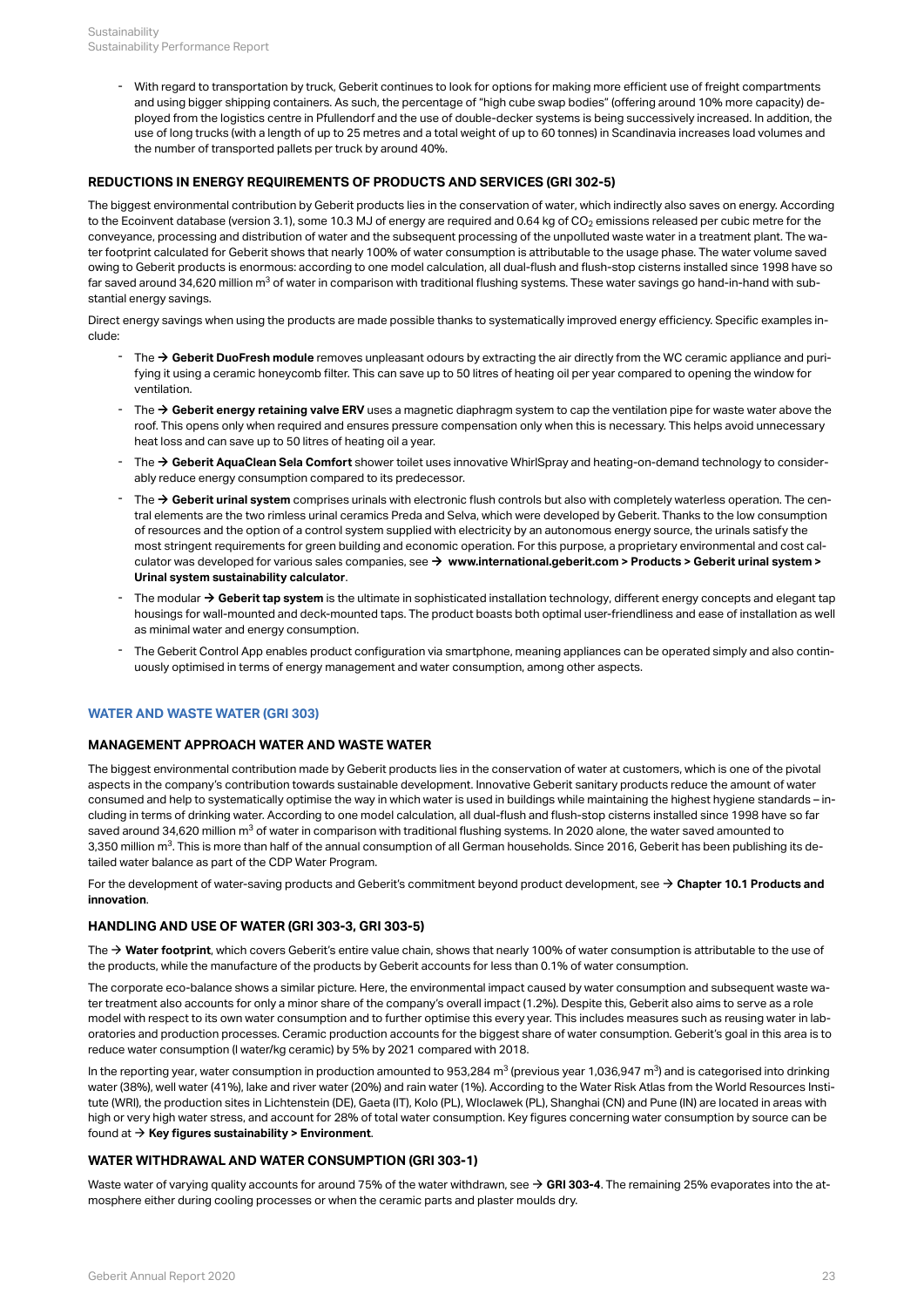The manufacture of ceramic sanitary appliances accounts for around 80% of water consumption, i.e. during preparation of the ceramic slip and glaze, and cleaning the moulds and systems. On average, 6.5 litres of water are needed for every kilo of ceramic produced. Around 5 to 10% of the water used in ceramic production is recycled internally, corresponding to around 73,700  $\text{m}^3$  in 2020.

Another major consumer is the Geberit sanitary laboratory in Rapperswil-Jona (CH), where newly developed products are tested. The tests required 146,097 m $^3$  of water, of which only around 1% (1,683 m $^3$ ) was fresh water. The remaining 99% was reused in a closed-circuit system.

Other processes that consume water are steam foaming of expandable polystyrene (EPS), cleaning work, powder coating, and water used in staff sanitary facilities.

# **HANDLING OF WASTE WATER (GRI 303-2)**

All resulting process waste water and domestic waste water is treated. Process waste water can contain inorganic substances (e.g. mineral raw materials). This water is cleaned in a two-stage process involving sedimentation and filtration before being fed into the public sewage system or returned to surface waters. Only few Geberit processes (e.g. powder coating, electroplating, cleaning of metal fittings) produce waste water that is more heavily contaminated. This waste water is treated in a separate stage before being fed into the public sewage system.

# <span id="page-26-1"></span>**WASTE WATER (GRI 303-4)**

The 2020 figure for waste water was 709,743 m $^3$  (previous year 799,639 m $^3$ ). At 69%, process waste water from the production of sanitary ceramics accounted for the largest share of the total. Other important categories are domestic waste water (29%), which passes into the communal waste water treatment plant or is pretreated and fed into receiving waters, and other waste water (2%), which is pretreated and fed to a communal waste water treatment plant. Waste water was not reused by external companies. Detailed key figures on waste water can be found at  $\rightarrow$  [Key figures sustainability > Environment](#page-37-0).

# <span id="page-26-0"></span>**CO AND OTHER EMISSIONS (GRI 305) 2**

# $M$ ANAGEMENT APPROACH CO $_2$  AND OTHER EMISSIONS

Production emissions are recorded, calculated and analysed in detail as part of the corporate eco-balance. CO $_2$  emissions are particularly important to Geberit.  $\to$  **[Other air emissions](#page-38-0)** (NO<sub>x</sub>, SO<sub>2</sub>, hydrocarbons, etc.) are also recorded and calculated, but have a comparatively minor impact on the environment. The reduction of these emissions is directly related to the reduction targets of the CO $_2$  strategy. Under the current  $\rightarrow$  [CO](http://annualreport.geberit.com/reports/geberit/annual/2020/gb/English/3040/sustainability-strategy-2021-2023.html?anchor=3040_Energy-and-CO2-reduction#3040_Energy-and-CO2-reduction)<sub>[2](http://annualreport.geberit.com/reports/geberit/annual/2020/gb/English/3040/sustainability-strategy-2021-2023.html?anchor=3040_Energy-and-CO2-reduction#3040_Energy-and-CO2-reduction)</sub> [strategy](http://annualreport.geberit.com/reports/geberit/annual/2020/gb/English/3040/sustainability-strategy-2021-2023.html?anchor=3040_Energy-and-CO2-reduction#3040_Energy-and-CO2-reduction), the aim is to reduce CO<sub>2</sub> emissions per net sales (currency-adjusted) by 5% per year on average. Geberit remains on track here, see  $\to$  [GRI 305-2](#page-26-2). In 2016, a long-term CO $_2$  target was established that is compatible with the two-degree target set out in the Paris Agreement and the Science Based Targets Initiative. Within this context, Geberit planned to reduce its absolute CO $_2$  emissions (Scopes 1 and 2) by 6% between 2015 and 2021 to under 240,000 tonnes (based on organic growth). This target had already been achieved by the end of 2018. Specific goals for the share of renewable energy sources by 2021 were also established: 45% for electricity and 10% for combustibles. Further goals for reducing CO $_2$  emissions will be defined and communicated in 2021 for the next period.

A CO $_2$  footprint across the entire value chain (Scopes 1 to 3) has been calculated since 2012. This carbon footprint covers the provision of raw materials, combustibles and fuels, the manufacturing of products at Geberit, logistics, use and disposal. With regard to the former Sanitec, only mineral raw materials and raw materials from the plant in Ozorków (PL) are taken into account. An analysis revealed that product use (70.1%) and the provision of raw materials (16.0%) are by far the largest sources of CO $_2$  emissions. During product use, the provision of water, processing of unpolluted waste water and generation of hot water play a central role. All in all, manufacturing of the products at Geberit accounts for only 5.3% of total CO $_2$  emissions. Similarly, transport (1.7%), the provision of combustibles and fuels (0.8%) and the disposal (6.1%) of the products also cause only few emissions.

The measures for implementing the CO $_2$  strategy are based on the three pillars energy saving, increased energy efficiency and targeted expansion of the share of renewable energy sources, see also  $\rightarrow$  [GRI 302](#page-23-0).

The calculation of greenhouse gas emissions is based on the internationally recognised Ecoinvent database (version 3.1), with the IPCC (Intergovernmental Panel on Climate Change) factors from 2013 used, production-related process emissions included, and the national electricity mix taken into account. The seven leading substances (CO $_2$  fossil, CH $_4$ , N $_2$ O, HFC, PFC, SF $_6$  and NF $_3$ ) are used for the calculation of the greenhouse gas emissions and shown as a sum parameter according to IPCC (CO $_2$  equivalents or simply CO $_2$ ).

# <span id="page-26-2"></span>**DIRECT GREENHOUSE GAS EMISSIONS (SCOPE 1) (GRI 305-1) AND INDIRECT, ENERGY-RELATED GREENHOUSE GAS EMISSIONS (SCOPE 2) (GRI 305-2)**

ln 2020, CO<sub>2</sub> emissions (Scopes 1 and 2) amounted to 206,553 tonnes (previous year 222,639 tonnes), corresponding to a decrease of 7.2%. At 48.9%, combustibles are the largest source of CO $_2$ , followed by electricity at 47.9 % and fuels at 2.9%, as well as process emissions and district heating at 0.3% in total. The purchase of 68 GWh of green electricity in Jona (CH), Pfullendorf (DE), Bromölla and Mörrum (SE), Kolo (PL) and Daishan (CN) meant that it was possible to reduce CO $_2$  emissions by around 32,500 tonnes.

Key figures concerning greenhouse gas emissions can be found at  $\rightarrow$  [Key figures sustainability > Environment](#page-38-0).

# **OTHER INDIRECT GREENHOUSE GAS EMISSIONS (SCOPE 3) (GRI 305-3)**

Where other indirect greenhouse gas emissions (Scope 3) are concerned, Geberit concentrates on the following categories:

- Raw materials used and the resulting  $CO<sub>2</sub>$  emissions at 670,192 tonnes (previous year 717,221 tonnes).
- The provision of combustibles and fuels, which accounted for 30,487 tonnes from combustibles and 4,342 tonnes from fuels in 2020.
- $-CO<sub>2</sub>$  emissions of power generation from the upstream chain are included in  $\rightarrow$  [GRI 305-1](#page-26-2).
- $\,$  Logistics (see  $\to$  [GRI 302-2](#page-24-0)) gave rise to total CO $_2$  emissions of 61,653 tonnes in 2020 (previous year 69,729 tonnes). The decrease in CO $_2$  emissions was mainly due to a decline in deliveries to far-away countries. Since 2015, Geberit has managed to improve the ecoefficiency of its logistics operations (environmental impact per tkm) by around 30%.
- $\,$  Business travel by air, at 445 tonnes of CO $_2$  emissions (previous year 1,663 tonnes). These CO $_2$  emissions comprise direct and indirect emissions and are based on the Ecoinvent database (version 3.1) and the IPCC conversion factors from 2013.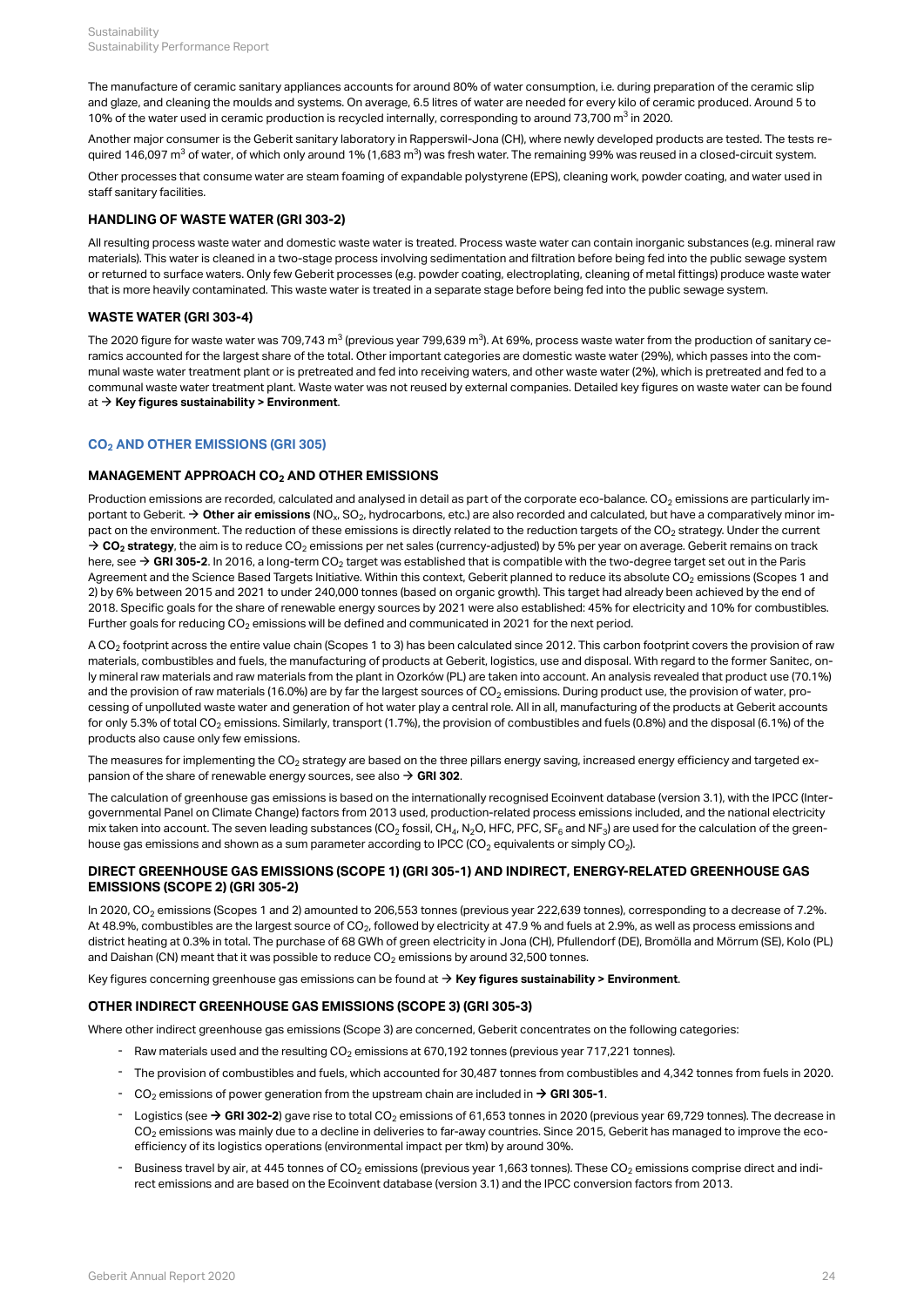#### **INTENSITY OF GREENHOUSE GAS EMISSIONS (GRI 305-4)**

CO $_2$  emissions (Scopes 1 and 2) in relation to net sales (currency-adjusted) decreased by 8.4%. This figure is above the target of 5% per year. Since the acquisition of Sanitec in 2015, CO $_2$  emissions per net sales have fallen by 32.6%.

### **REDUCTION OF GREENHOUSE GAS EMISSIONS (GRI 305-5)**

In 2020, Geberit purchased another 15 GWh of green electricity, bringing the total to 68 GWh. Overall, renewable energy sources thus accounted for 46.1% of electricity (previous year 42.1%).

For combustibles, the share of renewable energy sources should be increased to 10% by 2021. The block heating station in Pfullendorf (DE), which was commissioned in 2012 and which was fed by 8.8 GWh of regionally generated biogas in 2020, makes a key contribution. An additional 12.7 GWh of district heating was sourced from a paper factory and a block heating station powered by wood. This brought the share of renewable energies for district heating and combustibles to 4.5% in total in 2020 (previous year 4.3%).

Fuel consumption is determined primarily by the company's own and leased fleet of cars and delivery vans. Since early 2008, binding guidelines have also applied for the purchase of new vehicles. As of 2019, these guidelines were adjusted to take into account the new Worldwide Harmonised Light Vehicles Test Procedure (WLTP).

Substantial volumes of CO $_2$  emissions can also be saved by consistently applying eco-design principles in new product development. One concrete example is the flush valve type 240 for cisterns, where half of the material used is made of high-quality ABS regranulate. Indirectly, this means that almost 500 tonnes of CO $_2$  can be saved each year, corresponding to a saving of 1 GWh of average European electricity.

Geberit also encourages awareness among all employees for the promotion of environmentally friendly behaviour. New employees receive training on the subject of sustainability at Geberit as part of their job orientation programme. In the largest plants, this is also tailored to the target group of production employees.

All targets and measures for improving the carbon footprint are disclosed in detail as part of the company's participation in the CDP.

# **EMISSIONS OF OZONE-DEPLETING SUBSTANCES (GRI 305-6)**

Emissions of ozone-depleting substances, measured in CFC-11 equivalents, can be calculated based on the eco-balance using the base data from the Ecoinvent database (version 3.1). The calculation includes both direct emissions (Scope 1) from the burning of combustibles and fuels and process emissions (solvents), as well as indirect emissions (Scope 2) resulting from electricity consumption and the provision of district heating. Key figures concerning ozone-depleting substances can be found at  $\rightarrow$  [Key figures sustainability > Environment](#page-38-0).

# **NITROGEN OXIDES (NO ), SULPHUR OXIDES (SO ) AND OTHER AIR EMISSIONS (GRI 305-7) X X**

Emissions of NO $_{\rm x}$  SO $_{\rm 2}$ , NMVOC (non-methane VOC) and dust (PM10) can be calculated on the basis of the eco-balance using the base data from the Ecoinvent database (version 3.1). The calculation includes both direct emissions (Scope 1) from the burning of combustibles and fuels and process emissions (solvents), as well as indirect emissions (Scope 2) resulting from electricity consumption and the provision of district heating. Key figures concerning emissions can be found at [\\$](#page-38-0) **[Key figures sustainability > Environment](#page-38-0)**.

#### <span id="page-27-0"></span>**WASTE (GRI 306)**

#### **MANAGEMENT APPROACH WASTE**

According to the corporate eco-balance, waste disposal accounted for just 1.8% of the overall environmental impact. The avoidance, reduction and safe handling of waste is promoted at the plants within the scope of environmental management according to ISO 14001. Waste is sorted so that as much as possible is recycled, and as little as possible has to be incinerated or sent to landfill sites. As part of a resource-saving circular economy, efforts are being made to generate secondary material for other processes from waste.

#### **WASTE GENERATION AND MANAGEMENT OF WASTE-RELATED IMPACTS (GRI 306-1 AND GRI 306-2)**

Waste occurs along Geberit's entire value chain: during the manufacture of purchased raw materials and of semi-finished and finished products, during transportation and production, as well as during the installation and utilisation of products right through to their ultimate disposal when a building is renovated or dismantled.

Production waste at suppliers can only be influenced by Geberit to a limited extent. By complying with the binding Code of Conduct, suppliers undertake – among other things – to reduce the quantity of waste they produce. The matter is also addressed during visits to suppliers and audits. Packaging waste that occurs when raw materials and semi-finished products are delivered to production and logistics can be influenced to a greater extent. For example, agreements with suppliers can stipulate that reusable containers are used instead of disposable ones, or that silo deliveries are made rather than supplying goods in sacks.

Consistent efforts are made to minimise waste in Geberit's production plants, with actions prioritised as follows: avoid and reduce waste, sort the waste and, if possible, recycle it internally or externally; if this is not possible, use the waste for energy recovery by burning it as fuel at an incineration plant or dispose of it in an inert waste landfill. Wherever possible, hazardous waste requiring special disposal and treatment is avoided. The same applies to waste that has to be sent to a mixed waste landfill. As part of a resource-saving circular economy, efforts are being made to generate secondary material for other processes from waste. The type and quantity of waste generated depends to a large degree on the relevant production processes. The most important production processes at Geberit are:

- Plastics processing (injection moulding, blow moulding, extrusion): these processes primarily generate plastic waste, most of which can be processed and recycled internally (either directly at the machine or via a decentralised mill). The proportion that can be recycled internally fluctuates according to the manufacturing process, see  $\rightarrow$  [GRI 301-2](#page-23-1). -
- Metalworking (bending, stamping, drilling, welding, forming): these processes primarily generate metal waste that can be recycled and reused externally. In addition, typical waste from metal processing – such as lubricating oils, machine oils and emulsions – are produced. -
- Ceramic production: this process generates the largest volume of waste in terms of weight. The waste mainly comprises fired ceramic scrap, mineral sludge (from waste water treatment), and plaster (from used ceramic moulds). As well as minimising the volume of waste through efficient, stable process management, ways of recycling waste internally or externally are also being explored. Trials are underway to examine the possibility of grinding fired ceramic scrap externally and then feeding them back into the production process. In addition, it is possible to dispense with plaster moulds altogether as part of the high-pressure casting process, thus -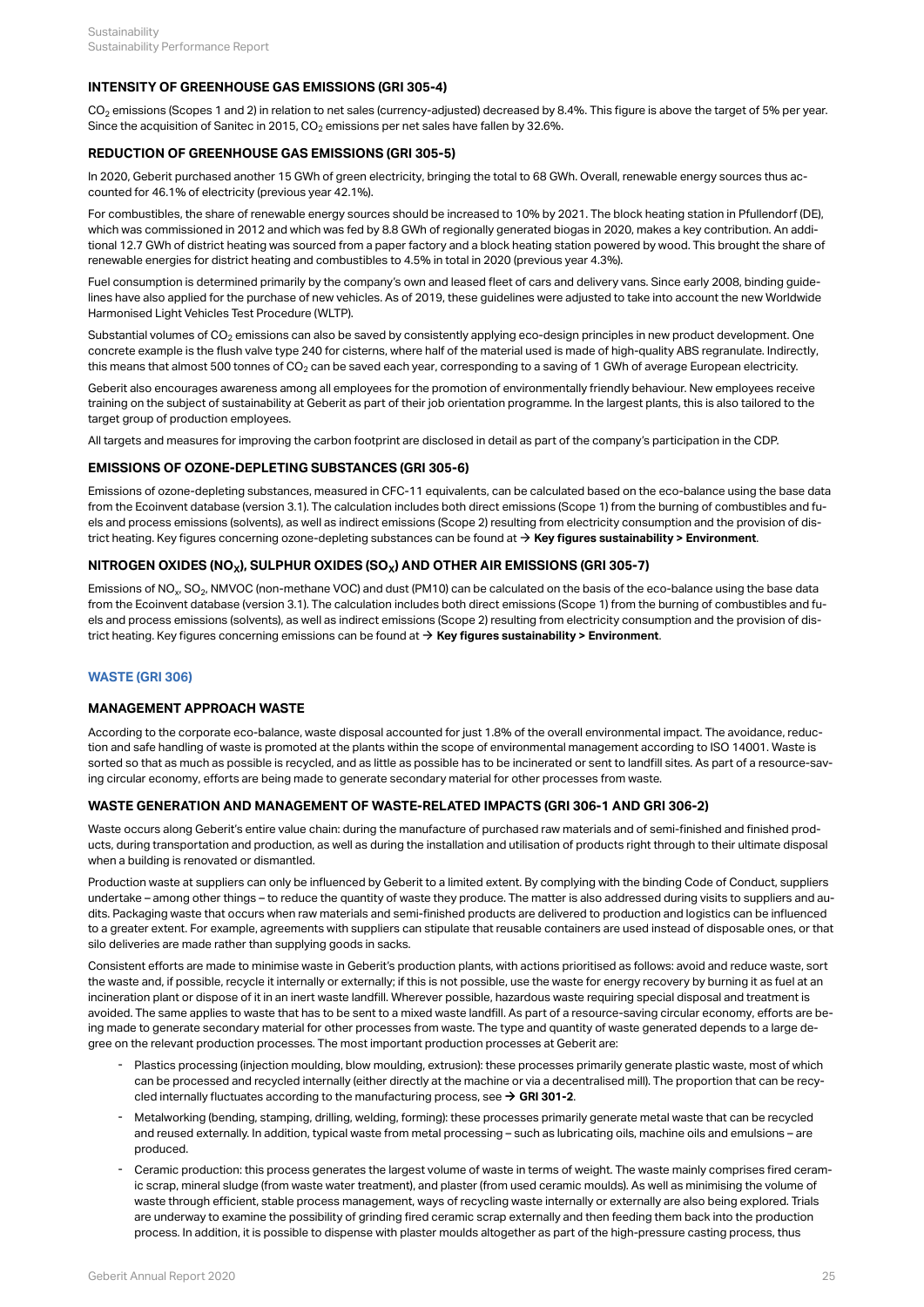avoiding this waste fraction, see  $\rightarrow$  [GRI 301-2](#page-23-1). As far as external recycling is concerned, fired ceramic scrap can be recycled for use in tile production or road building. In 2020, more than 17,000 tonnes of plaster were delivered to the cement industry as a by-product for further use, which reduced the amount of waste sent to landfill accordingly.

#### Geberit also aims to minimise the volume of packaging waste for customers, see  $\rightarrow$  [GRI 301-3](#page-23-2).

Construction site waste is waste that is generated during the installation and processing of products. Apart from product packaging, this typically includes pipe sections that remain after drinking water and waste water pipes have been assembled, protective caps on fittings and pipes that have to be removed prior to assembly, pressing indicators that fall off when the fittings are pressed, various protective components that are removed after tiling is completed, and sections of GIS profiles or plaster panels left over after a prewall has been installed. This waste is disposed of either by the plumber or by local waste management at the construction site. From 2021, as part of the roll-out of the new Geberit FlowFit supply system, Geberit will also offer the possibility of returning protective caps from drinking water fittings and pipes to a Geberit recycling partner. New protective caps or other products can then be made from this waste depending on how clean it is.

Only small quantities of waste are produced during the use phase of Geberit products. This is because Geberit products have a very long service life, the majority of them require little maintenance, and they can be repaired easily in the event of a problem. They are also easy to clean, which means less cleaning work for end users and reduces the amount of cleaning agents used. Waste includes used active carbon filters, batteries, seals and defective components. Geberit has a very large selection of spare parts offering a high degree of backwards compatibility, with availability of up to 25 years for a significant proportion of the product range. This ensures the durability and functionality of the products while simultaneously saving resources.

Waste is also produced when a sanitary installation or bathroom is renovated or dismantled. Since Geberit products can have a service life of up to 50 years, they will often be dirty or blocked with limescale upon removal (e.g. WC ceramic appliances, waste water and drinking water pipes) or may be connected to other parts of a building (e.g. a tiled prewall or waste water systems embedded in concrete). This makes the products more difficult to recycle. The obligation to take back used electrical equipment such as tools, electronic washbasin taps and control systems, shower toilets and other electronic components is regulated by the WEEE Directive (Waste Electrical and Electronic Equipment). As part of the eco-design initiative, Geberit ensures that its products are easy to sort and recycle, and that product materials are clearly labelled.

#### **VOLUME OF WASTE (GRI 306-3, GRI 306-4, GRI 306-5)**

The total volume of waste (including recycling) amounted to 73,969 tonnes in 2020 (previous year 80,049 tonnes). 18.3% of the waste was disposed of, while 81.7% (previous year 78.3%) was recycled externally. The total amount includes 1,263 tonnes (previous year 1,473 tonnes) of hazardous waste, of which 59% was disposed of by incineration and 41% was able to be recycled.

The reduction and safe handling of waste is promoted at the plants within the scope of environmental management according to ISO 14001. At Geberit, all waste is disposed of and recycled by licensed disposal companies and inspected as part of external audits.

Key figures concerning waste by category are provided at  $\rightarrow$  [Key figures sustainability > Environment](#page-38-1).

# <span id="page-28-0"></span>**ENVIRONMENTAL COMPLIANCE (GRI 307)**

#### **MANAGEMENT APPROACH ENVIRONMENTAL COMPLIANCE**

In its Code of Conduct, Geberit states that it will limit the environmental impact of its business activities to a minimum. This calls for consistent compliance with all applicable laws, internationally recognised guidelines and industry standards. With many of the initiatives that it implements, Geberit goes above and beyond legal and official requirements. Reviewing and ensuring compliance with the law is a mandatory element of ISO 14001 certification (environment); as of 2020, this process was simplified with the roll-out of a new EHS (environment, occupational health and safety) compliance tool in logistics and the production plants in Switzerland, Poland and Ukraine. Monitoring is also part of the annual Group-wide survey on compliance with the Code of Conduct at all companies, see  $\rightarrow$  [GRI 419](#page-32-0).

#### **SANCTIONS DUE TO NON-COMPLIANCE WITH ENVIRONMENTAL LAWS AND REGULATIONS (GRI 307-1)**

There were no sanctions due to non-compliance with environmental laws and regulations in the reporting year.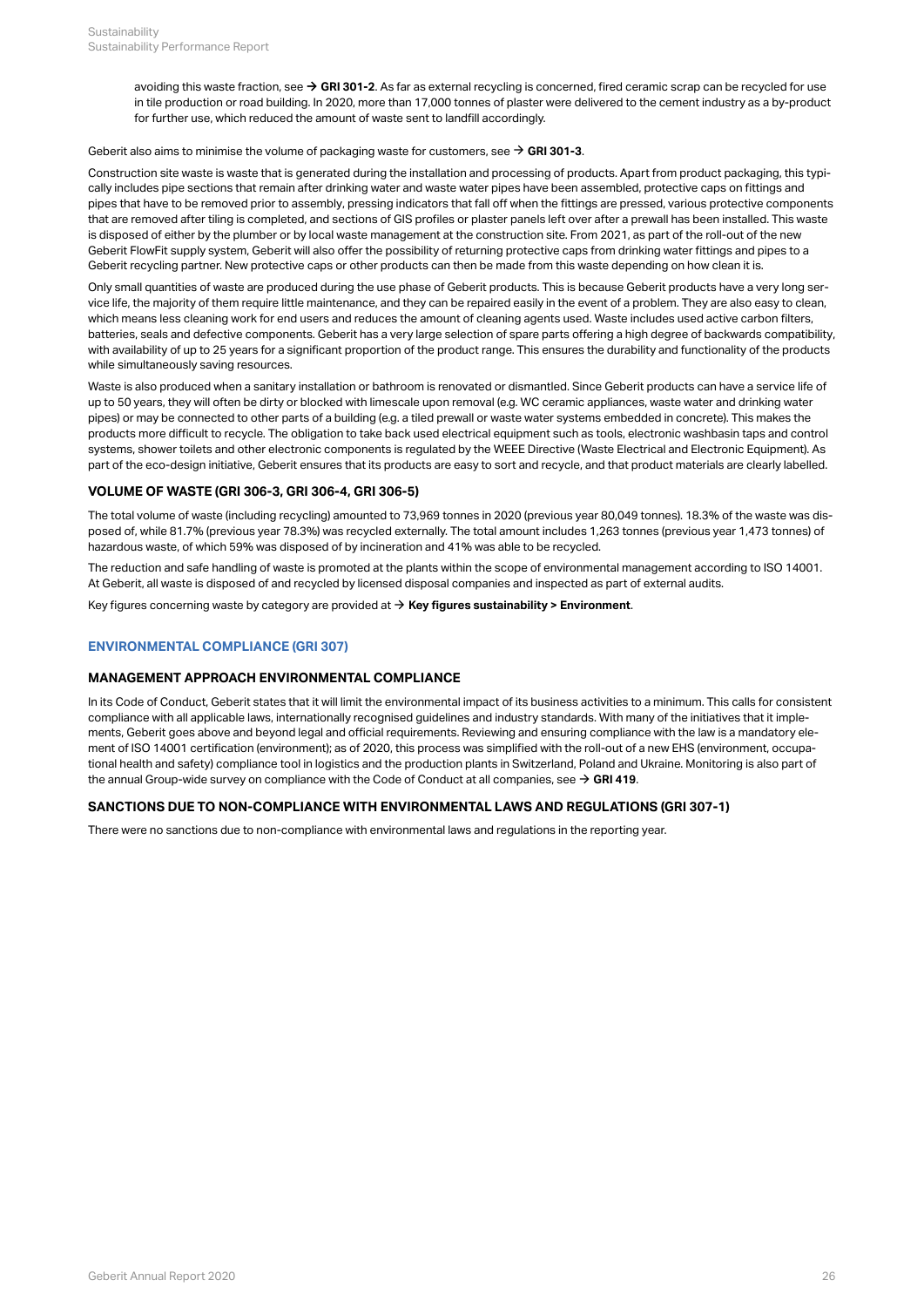# <span id="page-29-0"></span>**10. PROFIT**

# <span id="page-29-1"></span>**10.1 PRODUCTS AND INNOVATION**

#### <span id="page-29-2"></span>**PRODUCT MANAGEMENT AND INNOVATION**

#### **MANAGEMENT APPROACH PRODUCT MANAGEMENT AND INNOVATION**

Sustainable products play a pivotal role for Geberit in generating added value for customers and society and for contributing to sustainable development as set out by the UN Sustainable Development Goals. With its wide range of products in front of and behind the wall, Geberit spans the entire flow of water within a building and helps to optimise significant aspects of the system as a whole, such as water and energy consumption or sound insulation. In addition to its quality, durability and high degree of water and resource efficiency, the Geberit product range also impresses with its good environmental compatibility and recyclability. The basis for sustainable products is a systematic innovation process in which the most environmentally friendly materials and functional principles possible are chosen, risks are minimised and a high level of resource efficiency is targeted for the production process as well as the product itself.

#### For an overview of product development topics, see **[Business Report > Business and financial review > Financial Year 2020 >](http://annualreport.geberit.com/reports/geberit/annual/2020/gb/English/10502050/innovation.html)**  [\\$](http://annualreport.geberit.com/reports/geberit/annual/2020/gb/English/10502050/innovation.html) **[Innovation](http://annualreport.geberit.com/reports/geberit/annual/2020/gb/English/10502050/innovation.html)**. For an overview of new products, see → **[New products](https://www.geberit.com/products/new-products/)**.

Geberit regards eco-design as the key to environmentally friendly products, which is why eco-design has been an integral part of the development process since 2007. Employees from different disciplines take part in eco-design workshops so that each new product outperforms its predecessor in environmental aspects. More than 150 eco-design workshops have already been held as part of the development process for new products. The workshops involve systematic product analysis that covers the entire life cycle, a review of legal requirements and an analysis of competing products. In addition, they ensure that environmentally relevant data is collected and made available for later use, something which is of particular benefit to digital planning using BIM (Building Information Modelling). Based on the findings of these eco-design workshops, new solutions are developed and, where fit for purpose, adopted into the specifications for that product.

Specially created product life cycle assessments are important decision-making tools for the development process and provide arguments for the use of resource-efficient products. Detailed life cycle assessments have already been prepared for the following products: waste water and drinking water pipes, AquaClean Mera and Sela, electronic washbasin taps, concealed cisterns, urinal control systems, urinal systems and sanitary ceramics. The environmental product declarations (EPDs) in accordance with the European standard EN 15804 are also important and can also be used directly for green building standards such as LEED. These show relevant, comparable and verified environmental data on products in a transparent manner. Since the last report, another four EPDs have been created for Geberit FlowFit pipes and fittings in accordance with EN 15804. There was also an EPD update for the AquaClean Mera shower toilet. This means that products with an EPD now account for around 20% of Group sales.

The biggest environmental contribution by Geberit products lies in the conservation of water. An analysis of the entire value chain in the form of a  $\rightarrow$  [Water footprint](http://annualreport.geberit.com/reports/geberit/annual/2020/gb/English/10502065/sustainability.html?anchor=10502065_Water-footprint#10502065_Water-footprint) shows that nearly 100% of water consumption is attributable to the product use phase.

Geberit also advocates the economical use of water beyond processes and products. In 2017, Geberit contributed to the foundation of in establishing the European Bathroom Forum (EBF). One of the first tasks was the launch of a new European water label as a voluntary and flexible instrument to support customers in the selection of resource-efficient products. This aims to help achieve the EU targets for resource efficiency.

The environmental impacts of Geberit's products are improved continually through the consistent application of eco-design principles in product development. Current examples that make a particular contribution to reducing environmental impact are as follows:

- Geberit ONE. This comprehensive solution combines Geberit's know-how in sanitary technology and design expertise, offering optimal flush performance and flush volumes of 4/2 litres. -
- Expansion of the range of rimless WC pans helps to simplify cleaning and cut down on cleaning agents.
- Ongoing optimisation of the ceramic product range helps reduce the number of different products, thus cutting down on resource usage in manufacture, storage and distribution.
- New Geberit Inside cistern for the Nordic markets, with flush volumes of 4/2 litres and over 50% of the plastic in the fill and flush valve made up of regranulate. -
- Thanks to an intelligent redesign, the fill valve type 333 for cisterns is both flow-optimised and very quiet. It uses 11% less materials in the manufacturing process, with around 20% of the plastic in the valve made up of regranulate. -
- The new Geberit FlowFit flow-optimised piping system for drinking water and heating applications made of halogen-free materials. Geberit also offers a system for returning used protective caps and pressing indicators. -

# <span id="page-29-3"></span>**QUALITY**

### **MANAGEMENT APPROACH QUALITY**

 $See  $\rightarrow$  [GRI 416](#page-33-2).$ 

#### <span id="page-29-4"></span>**PRODUCT COMPLIANCE**

# **MANAGEMENT APPROACH PRODUCT COMPLIANCE**

 $\text{See} \rightarrow \text{GRI} 416$  and  $\rightarrow \text{GRI} 417$ .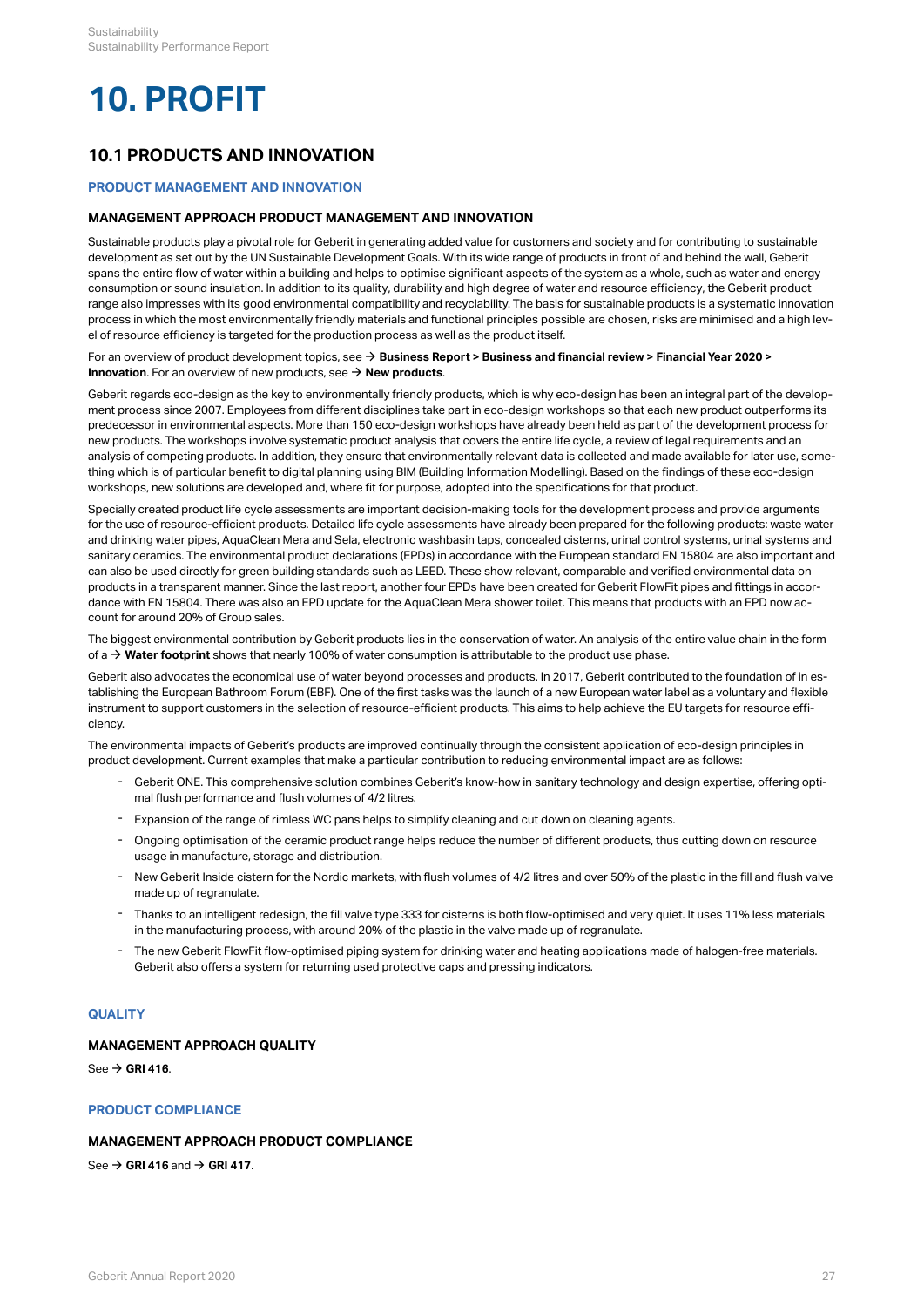# <span id="page-30-0"></span>**10.2 OPERATIONS**

# <span id="page-30-1"></span>**PROCUREMENT**

## <span id="page-30-3"></span>**SUPPLY CHAIN (GRI 102-9)**

Corporate Purchasing is responsible for procurement in all production plants worldwide (except the USA) and manages the procurement organisation through a team of lead buyers who are strategically responsible for various material groups.

Geberit's production processes entail a high in-house production depth, i.e. it largely purchases raw materials and semi-finished products with a high share of raw materials. As such, material costs constitute a relatively low share of Geberit's net sales. As Geberit neither directly imports nor processes conflict minerals (tin, tantalum, tungsten, gold), it is not deemed to be an "importer" within the meaning of EU Regulation 2017/821. If products containing such metals are shipped to the USA, the provisions of the Dodd–Frank Act (Sec. 1502) apply.

The raw materials and semi-finished products primarily come from suppliers in Western Europe (81.2% of procurement value). The share of the procurement volume from Eastern Europe amounts to 7.8%, that from Asia 9.1%, from America 1.7% and from Africa 0.2%. Owing to the high level of vertical integration as well as the very high share of Western European suppliers, the general risk profile of the supply chain is relatively low. The active implementation of a dual-source strategy – i.e. the procurement of a resource from two providers – serves additionally to reduce dependencies.

In 2020, Geberit procured raw materials (26.6%), semi-finished products (45.6%), and finished products (27.9%) with a procurement value of CHF 798 million (previous year CHF 882 million) from 1,721 direct suppliers around the globe.

# **MANAGEMENT APPROACH PROCUREMENT**

Geberit's suppliers are obligated to maintain comprehensive standards. The basis for cooperation is the  $\rightarrow$  [Code of Conduct for Suppliers](http://annualreport.geberit.com/geberit/annual/2020/gb/layout/../English/pdf/supplier_code_of_conduct.pdf), which is available in 15 languages, to which an Integrity Line for suppliers was added in 2017. The Code is guided by the principles of the UN Global Compact, which itself is based on the Universal Declaration of Human Rights and the International Labour Organisation's Declaration on Fundamental Principles and Rights at Work. The Code of Conduct is binding for every supplier. These include direct suppliers of raw materials and semi-finished products for use in production, as well as indirect suppliers such as those providing services or office materials. The Code comprises specific guidelines on quality and meeting environmental, labour law and social requirements and sets out compliance with human rights. The supplier must prepare appropriate documentation in order to demonstrate – upon request by Geberit – compliance with the provisions of the Code and ensure that these papers are available for inspection at all times. Should the supplier fail to comply with the obligations set out in this Code, then measures for improvement are implemented. Failure to comply on the part of the supplier is regarded as a serious obstacle to the continuation of the business relationship. If the supplier does not correct this non-compliance, Geberit can terminate the cooperation. When evaluating suppliers, Geberit strives to achieve the greatest possible degree of transparency. All new and existing partners are thus assessed by means of standardised processes and according to the same criteria: company as a whole, quality, sustainability, price, procurement chain, delivery reliability, production and technology. As a rule, the selection of suppliers is required to include a quality audit covering clarification on environmental and occupational safety issues. Where an audit reveals inconsistencies in these criteria, an additional, in-depth audit is conducted.

Supplier management incorporates a risk management approach on environmental, occupational safety and human rights matters that is based on the assignment of suppliers to a particular risk class within a risk matrix depending on production location (country) and material group (type of production process). As such, suppliers in the highest risk category pose an increased risk both in terms of production location and type of production process. In 2017, suppliers and material groups that had been added due to the acquisition of Sanitec were systematically assessed and included in risk management. In addition, the classification of existing material groups into certain risk categories was reviewed. Since then, the risk matrix has been updated on an annual basis. In the reporting year, 179 existing suppliers were identified in the highest risk category, which corresponds to around 7% of the procurement value of Geberit. A systematic planning and performance of audits is conducted for these suppliers. To ensure neutrality and the expertise required for the audits, Geberit also works with an external partner. This tried-and-tested procedure has been carried out for years and makes an important contribution to ensuring compliance with the duty of care in the supply chain at Geberit. New employees in procurement also receive training in the process of sustainable procurement. Regular training of lead buyers on procurement and sustainability takes place, plus proactive exchanges with other industrial companies and participation in a working group of the UN Global Compact on sustainable supply chains.

For further information, see  $\rightarrow$  [Business Report > Business and financial review > Financial Year 2020 > Logistics and procurement](http://annualreport.geberit.com/reports/geberit/annual/2020/gb/English/10502060/logistics-and-procurement.html).

#### **ASSESSMENT OF NEW SUPPLIERS BASED ON SUSTAINABILITY CRITERIA (GRI 308-1 / GRI 414-1)**

All new suppliers undertake to comply with the Code of Conduct for Suppliers and hence also to international standards governing environmental protection, labour practices and human rights. Since 2017, an Integrity Line has also been available to suppliers for anonymously reporting irregularities in the procurement process or non-compliance with the Code of Conduct for Suppliers. No cases were reported in the reporting year. As of the end of 2020, a total of 2,098 direct and indirect suppliers had signed the Code of Conduct. This equates to over 90% of the total procurement value. In the Code of Conduct for Suppliers, suppliers undertake – wherever possible and appropriate – to ensure that their own suppliers and second tier suppliers also adhere to the terms of the Code. Geberit may explicitly demand of a supplier that this Code also be extended to selected second tier suppliers. When auditing suppliers, an analysis of the most important second tier suppliers is included in the risk analysis and the audit investigations on site. Geberit's goal is long-term, collaborative supplier management, where the relationship with the supplier is actively managed and sustainability risks in the supply chain are jointly analysed and minimised.

#### **SUSTAINABILITY-RELATED IMPACTS IN THE SUPPLY CHAIN (GRI 308-2 / GRI 414-2)**

In 2020, five third-party audits were carried out at suppliers in China and Ukraine. The results showed that the majority of obligations set out in the Code of Conduct for Suppliers were complied with. Appropriate corrective measures were agreed in cases of non-compliance.

#### <span id="page-30-2"></span>**PRODUCTION**

## **MANAGEMENT APPROACH PRODUCTION**

See  $\rightarrow$  [Business Report > Business and financial review > Financial Year 2020 > Production](http://annualreport.geberit.com/reports/geberit/annual/2020/gb/English/10502055/production.html).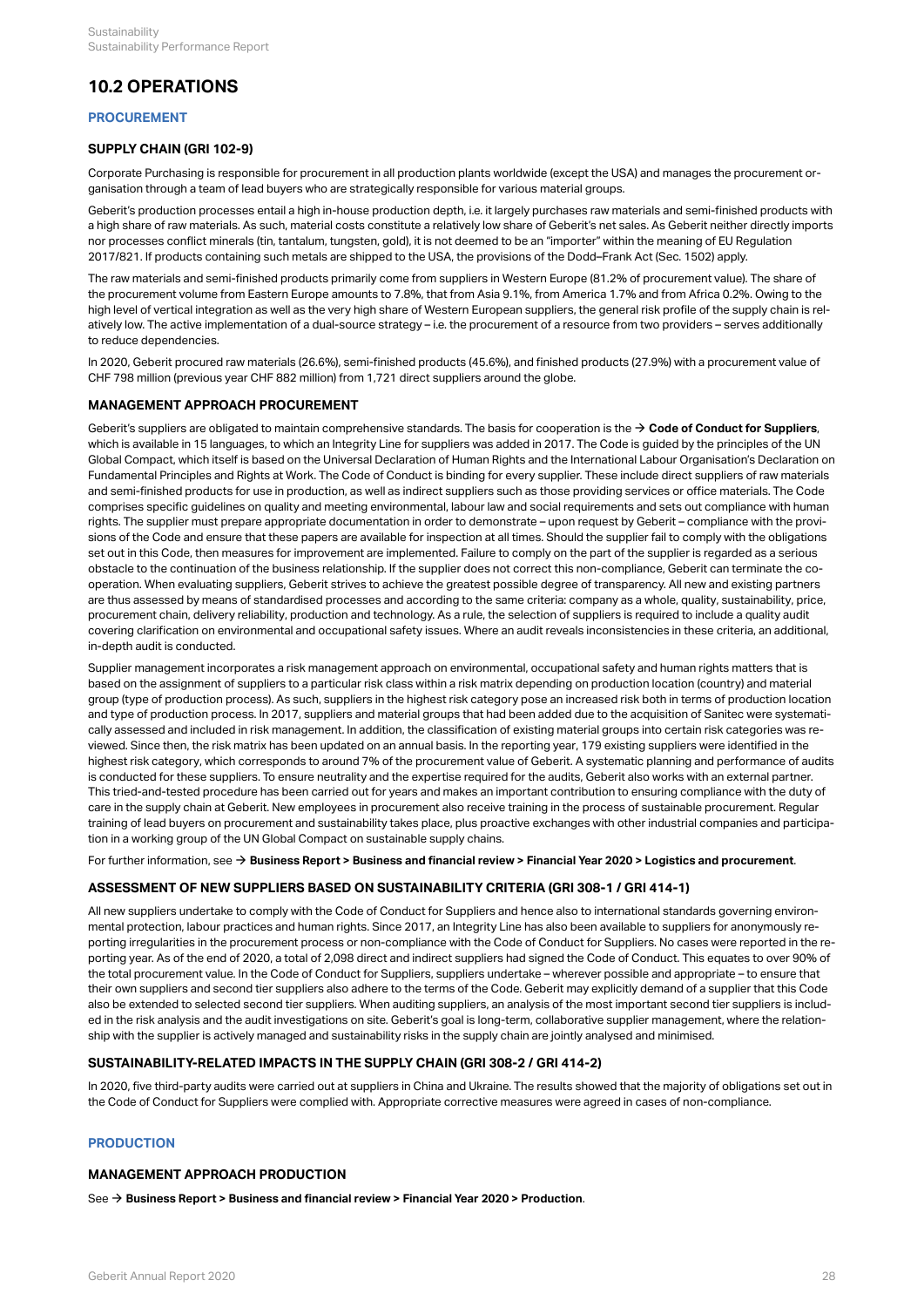#### <span id="page-31-0"></span>**LOGISTICS**

#### **MANAGEMENT APPROACH LOGISTICS**

Group logistics is being further standardised and harmonised. Man and technology work hand in hand at the logistics centre in Pfullendorf (DE), which is the hub for almost all Geberit sanitary technology products. Touchscreens, glove scanners, integrated voice control systems and built-in lift tables as well as lifting devices make the work efficient, safe and ergonomic. Logistics processes are improved continually, quality and productivity are further optimised, and the environmental impact is reduced, see  $\rightarrow$  [Sustainability strategy](http://annualreport.geberit.com/reports/geberit/annual/2020/gb/English/3040/sustainability-strategy-2021-2023.html?anchor=3040_Green-Logistics#3040_Green-Logistics).

The logistics infrastructure of the ceramic business comprises 13 distribution sites of varying sizes across Europe. The integration of the ceramics business into Group logistics continued in 2020. The Geberit Logistics Operation System (GLOS) is the standard system for logistics and is used to continuously improve business processes.

Geberit does not have its own transport fleet, having outsourced this to external transport service providers. Intercompany and distribution logistics play a major part in Geberit's environmental impact, amounting to a significant proportion of the total figure. Cooperation with the transport service providers is therefore of key importance. Partners agree to actively support Geberit in its efforts to use energy and packaging material efficiently and to reduce emissions. Furthermore, the partners support Geberit by providing the data needed for the environmental reporting. Developed in 2010 and continuously expanded since then, the logistics calculator facilitates the annual capture of data on the vehicle fleet composition, transportation performance and fuel consumption of all transport service providers, as well as the preparation of the eco-balance.

For further information, see  $\rightarrow$  [Business Report > Business and financial review > Financial Year 2020 > Logistics and procurement](http://annualreport.geberit.com/reports/geberit/annual/2020/gb/English/10502060/logistics-and-procurement.html).

For information on the eco-balance of logistics, see  $\rightarrow$  [GRI 302-2](#page-24-0).

# <span id="page-31-1"></span>**10.3 ECONOMIC PERFORMANCE**

## <span id="page-31-2"></span>**ECONOMIC PERFORMANCE (GRI 201)**

#### **MANAGEMENT APPROACH ECONOMIC PERFORMANCE**

As a key objective of the company, the economic performance of the Geberit Group is under the strategic control of the Board of Directors and the operational management of the Group Executive Board.

How Geberit implements integrated sustainability and thus creates value is shown in a  $\rightarrow$  [separate graphic](http://annualreport.geberit.com/reports/geberit/annual/2020/gb/English/3040/sustainability-strategy-2021-2023.html). The vision of achieving sustained improvement in the quality of people's lives with innovative sanitary products represents the starting point. To bring this vision to fruition, Geberit continuously refines its products, systems and services and sets new standards as a market leader in the area of sanitary products. Values such as integrity, team spirit, enthusiasm, modesty and an ability to embrace change are core factors. The long-term core strategy is based on four pillars: Focus on sanitary products, Commitment to design and innovation, Selective geographic expansion and Continuous optimisation of business processes. This strategy is implemented on the basis of six growth and earnings drivers. The sustainability strategy supplements the core strategy and the growth and earnings drivers with twelve concrete modules. These modules strengthen the business model and the added value for various stakeholders in the areas People, Planet and Profit in a targeted manner. The results of Geberit's activities show the diverse added value in the three dimensions of sustainability. At the same time, the results contribute to the UN Sustainable Development Goals (SDGs) set out in the 2030 Agenda for Sustainable Development (see [\\$](http://annualreport.geberit.com/geberit/annual/2020/gb/layout/../English/pdf/SDG_Reporting_2020_en.pdf) **[SDG Reporting](http://annualreport.geberit.com/geberit/annual/2020/gb/layout/../English/pdf/SDG_Reporting_2020_en.pdf)**). Goal number 6 – "Clean Water and Sanitation" – and goal number 11 – "Sustainable Cities and Communities" – are a key focus for Geberit. However, significant contributions are also made when it comes to "Decent Work and Economic Growth" (goal number 8) and "Industry, Innovation and Infrastructure" (goal number 9).

For detailed explanations of the four strategic pillars and the medium-term goals, see  $\rightarrow$  [Business Report > Business and financial review >](http://annualreport.geberit.com/reports/geberit/annual/2020/gb/English/105010/strategy-and-goals.html) **[Strategy and goals](http://annualreport.geberit.com/reports/geberit/annual/2020/gb/English/105010/strategy-and-goals.html)** .

For a description of the economic position of the Geberit Group, see **[Business Report > Business and financial review > Financial Year](http://annualreport.geberit.com/reports/geberit/annual/2020/gb/English/105020/financial-year-2020.html)**  [\\$](http://annualreport.geberit.com/reports/geberit/annual/2020/gb/English/105020/financial-year-2020.html) **[2020](http://annualreport.geberit.com/reports/geberit/annual/2020/gb/English/105020/financial-year-2020.html)** .

#### **VALUE ADDED AND ITS DISTRIBUTION (GRI 201-1)**

Significant indicators for the creation and distribution of value in accordance with the GRI requirements can be found in the financial report. Direct Economic Value Added:

- Net sales and operating profit, see → [Financials > Consolidated financial statements Geberit Group > Statements of cashflows](http://annualreport.geberit.com/reports/geberit/annual/2020/gb/English/204040/consolidated-statements-of-cashflows.html).

Economic Values Passed On:

- Operating expenses excluding personnel expenses, see **→ [Financials > Consolidated financial statements Geberit Group > In](http://annualreport.geberit.com/reports/geberit/annual/2020/gb/English/204020/consolidated-income-statements.html)[come statements](http://annualreport.geberit.com/reports/geberit/annual/2020/gb/English/204020/consolidated-income-statements.html)** .
- Personnel expenses, see → [Key figures sustainability > Employees and society](#page-41-1).
- Payments to providers of capital, see → Financials > Consolidated financial statements Geberit Group > Statements of **[cashflows](http://annualreport.geberit.com/reports/geberit/annual/2020/gb/English/204040/consolidated-statements-of-cashflows.html)** . -
- Social engagement, see [\\$](#page-21-0) **[Chapter 8.2 Society > Social responsibility](#page-21-0)**.

#### Retained Economic Values:

- Investments in and divestments of property, see **[Financials > Consolidated financial statements Geberit Group > Statements of](http://annualreport.geberit.com/reports/geberit/annual/2020/gb/English/204040/consolidated-statements-of-cashflows.html)**  [\\$](http://annualreport.geberit.com/reports/geberit/annual/2020/gb/English/204040/consolidated-statements-of-cashflows.html) **[cashflows](http://annualreport.geberit.com/reports/geberit/annual/2020/gb/English/204040/consolidated-statements-of-cashflows.html)** .
- Share buyback, see  $\rightarrow$  [Financials > Consolidated financial statements Geberit Group > Notes > Note 21](http://annualreport.geberit.com/reports/geberit/annual/2020/gb/English/20405021/21_-capital-stock-and-treasury-shares.html).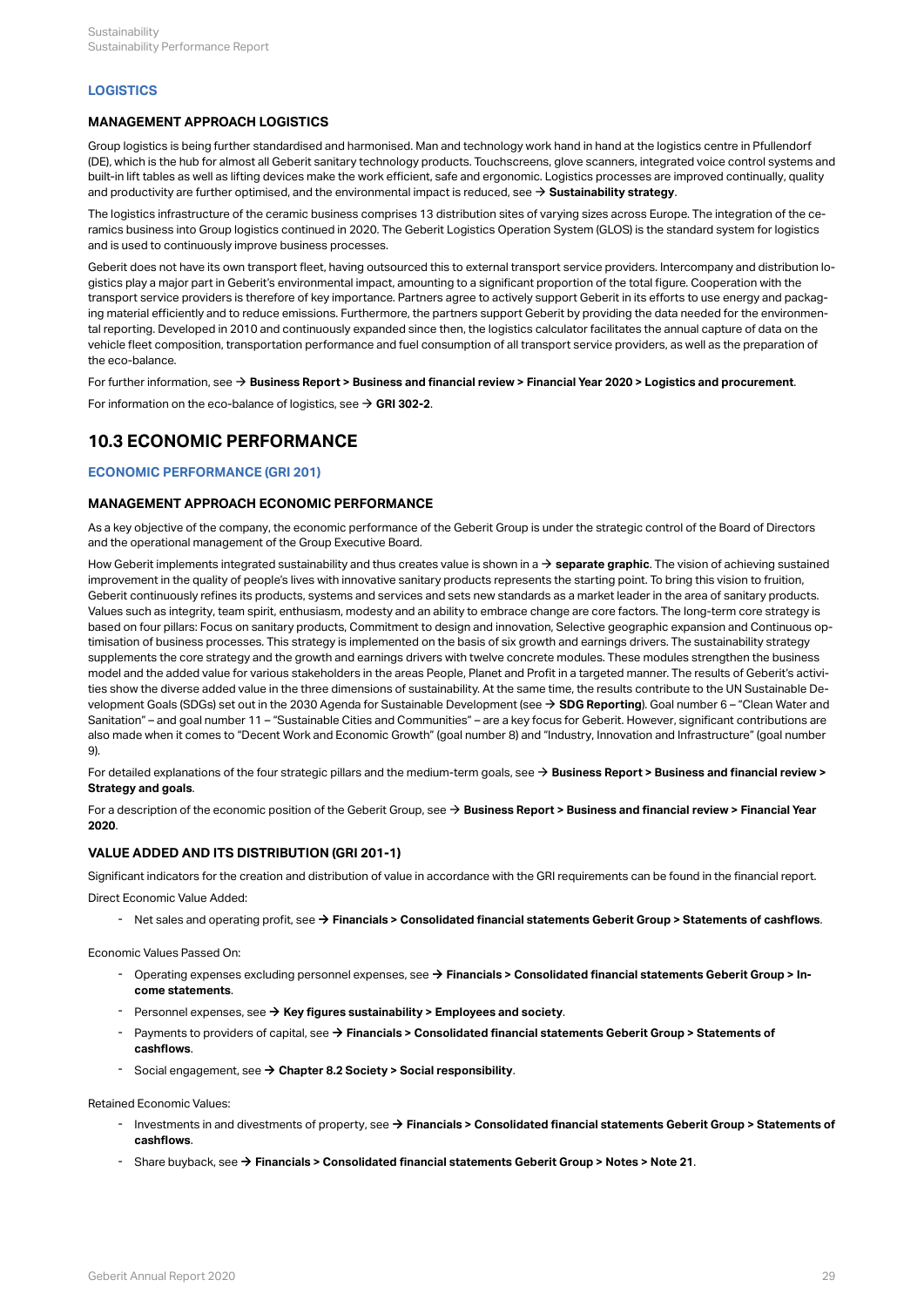## <span id="page-32-1"></span>**OPPORTUNITIES AND RISKS DUE TO CLIMATE CHANGE (GRI 201-2)**

One of the visible effects of climate change is the limited local availability of water resources in many places. In the risk analyses conducted periodically by the World Economic Forum (WEF) and published in its Global Risk Report 2021, water scarcity (a central topic in the context of scarcity of natural resources) was classified as one of the five highest risks in terms of impact. This trend has an influence on the development of sanitary technology. Water-saving, resource-efficient products will become increasingly important. Geberit is taking advantage of the opportunity to meet the growing worldwide demand for water-saving products and to contribute towards the diligent handling of water, thus making a name for itself as a leader in sustainability. Products classified as special water-saving products already make a substantial contribution to Group sales.

Compared to these relatively big opportunities, Geberit is exposed to an average risk of natural disasters potentially triggered by climate change, which can fundamentally affect production areas or transport areas. None of the production sites are particularly at risk in this respect, however.

The manufacture of ceramic sanitary appliances is a resource- and energy-intensive process that has become a part of Geberit production. This has increased the company's exposure to CO $_2$  regulations, meaning that their future development must be carefully monitored. However, these risks are currently low – only one ceramic plant in Sweden pays CO $_2$  taxes. In 2016, a long-term CO $_2$  target was formulated that is compatible with the two-degree target set out in the Paris Agreement and the Science Based Targets Initiative. Within this context, Geberit planned to reduce its absolute CO $_2$  emissions (Scopes 1 and 2) by 6% between 2015 and 2021 to under 240,000 tonnes (based on organic growth). This target had already been achieved by the end of 2018 and further long-term targets are being planned. Since the acquisition of Sanitec in 2015, CO $_{\rm 2}$  emissions per net sales have fallen by 32.6%.

In addition, Geberit is indirectly affected by higher energy or raw material prices and by generally increasing requirements in terms of energy management. With its internal energy master plan, the targeted introduction of the ISO 50001 energy management system and the measures related to its CO $_2$  strategy (see  $\to$  **[GRI 305](#page-26-0)**), Geberit is reacting proactively and working continuously on saving energy, improving its energy efficiency and reducing its CO<sub>2</sub> emissions. For example, Geberit is continuously investing in the infrastructure of ceramic production. In total, ten tunnel kilns for ceramic production have been equipped with state-of-the-art burner technology, with each kiln achieving energy savings of over 20% as a result.

As far as corporate risks are concerned, the Audit Committee of the Board of Directors introduced a comprehensive system for the monitoring and management of the risks associated with the company's business activities, including environmental and climate risks, see → **Financials [> Consolidated financial statements Geberit Group > Notes > Note 4](http://annualreport.geberit.com/reports/geberit/annual/2020/gb/English/20405004/4_-risk-assessment-and-management.html)** .

#### **BENEFIT PLAN OBLIGATIONS (GRI 201-3)**

The Geberit Group sponsors defined benefit plans for its employees in Switzerland and the USA, amongst others. For further details on pension and benefit plans, see → **[Financials > Consolidated financial statements Geberit Group > Notes > Note 3](http://annualreport.geberit.com/reports/geberit/annual/2020/gb/English/20405003/3_-summary-of-significant-accounting-policies.html?anchor=20405003_Retirement-benefit-plans#20405003_Retirement-benefit-plans)** and → **[Financials > Consoli](http://annualreport.geberit.com/reports/geberit/annual/2020/gb/English/20405017/17_-participation-plans.html)[dated financial statements Geberit Group > Notes > Note 17](http://annualreport.geberit.com/reports/geberit/annual/2020/gb/English/20405017/17_-participation-plans.html)** .

# **FINANCIAL ASSISTANCE RECEIVED FROM GOVERNMENT (GRI 201-4)**

Assistance received from the public sector includes:

- Income taxes, see [\\$](http://annualreport.geberit.com/reports/geberit/annual/2020/gb/English/20405025/25_-income-tax-expenses.html) **[Financials > Consolidated financial statements Geberit Group > Notes > Note 25](http://annualreport.geberit.com/reports/geberit/annual/2020/gb/English/20405025/25_-income-tax-expenses.html)**.
- Investment subsidies to promote the respective business location and secure jobs: CHF 0.3 million.
- Contributions received to support training and part-time employment prior to retirement: CHF 0.5 million.
- Various other subsidies: CHF 0.1 million.

The public sector is not represented on the Board of Directors of the Geberit Group.

## <span id="page-32-0"></span>**SOCIOECONOMIC COMPLIANCE (GRI 419)**

## **MANAGEMENT APPROACH SOCIOECONOMIC COMPLIANCE**

The  $\rightarrow$  [Geberit Code of Conduct](http://annualreport.geberit.com/geberit/annual/2020/gb/layout/../English/pdf/geberit_code_of_conduct_en.pdf) describes the basic principles that have to be met in order for Geberit to be an exemplary, reliable and fair business partner and employer. The  $\rightarrow$  [Geberit Compass](http://annualreport.geberit.com/geberit/annual/2020/gb/layout/../English/pdf/geberit_compass.pdf), a key compliance element, describes the cornerstones of the corporate culture, namely the joint mission, the shared values, the operational principles and the success factors to be considered by all employees. The Geberit Compass was presented and explained in the Group-wide employee magazine, which is published in six languages.

In order to guarantee compliance with the requirements of the Code of Conduct, Geberit has established an effective compliance system that focuses on the following six key topics: antitrust legislation, corruption, product liability, data privacy, employee rights and environmental protection. In practice, the system comprises various elements such as guidelines, continuous training, job orientation for new employees, eLearning campaigns, info circulars, compliance-related audits, annual reporting on the Code of Conduct and the Geberit Integrity Line – a whistleblower hotline for employees. A separate Integrity Line has been available for suppliers since 2017. In addition, training concepts and tools were developed further and professionalised in the reporting year, a focal point being antitrust legislation and data privacy.

As only very few companies work with agents, there is no significant risk exposure in this area. Nevertheless, a **[Code of Conduct for busi-](http://annualreport.geberit.com/geberit/annual/2020/gb/layout/../English/pdf/business_partners_code_of_conduct.pdf)**[\\$](http://annualreport.geberit.com/geberit/annual/2020/gb/layout/../English/pdf/business_partners_code_of_conduct.pdf) **[ness partners](http://annualreport.geberit.com/geberit/annual/2020/gb/layout/../English/pdf/business_partners_code_of_conduct.pdf)** was drawn up in 2016 based on the Geberit Code of Conduct and communicated to the agents by the managing directors of the local sales companies.

Corporate Legal Services is responsible for implementing the compliance topics of antitrust legislation, corruption, product liability and data protection, while Corporate Human Resources is responsible for employee rights, and environmental protection falls under the remit of Sustainability and Process Management.

As part of the annual reporting on the Code of Conduct for Employees, compliance with the requirements set out there is subject to controls. All companies receive over 60 questions on the above-mentioned key topics. In addition, on-site audits are performed by the Internal Audit Department and corrective measures taken in the event of misconduct. The audits also comprise special interviews with the managing directors of the individual companies on the topics mentioned in the Code of Conduct. The respective information is verified. The findings from the survey and audits form the basis for the annual Compliance Report submitted to the Board of Directors and the Group Executive Board, and are published in the annual report.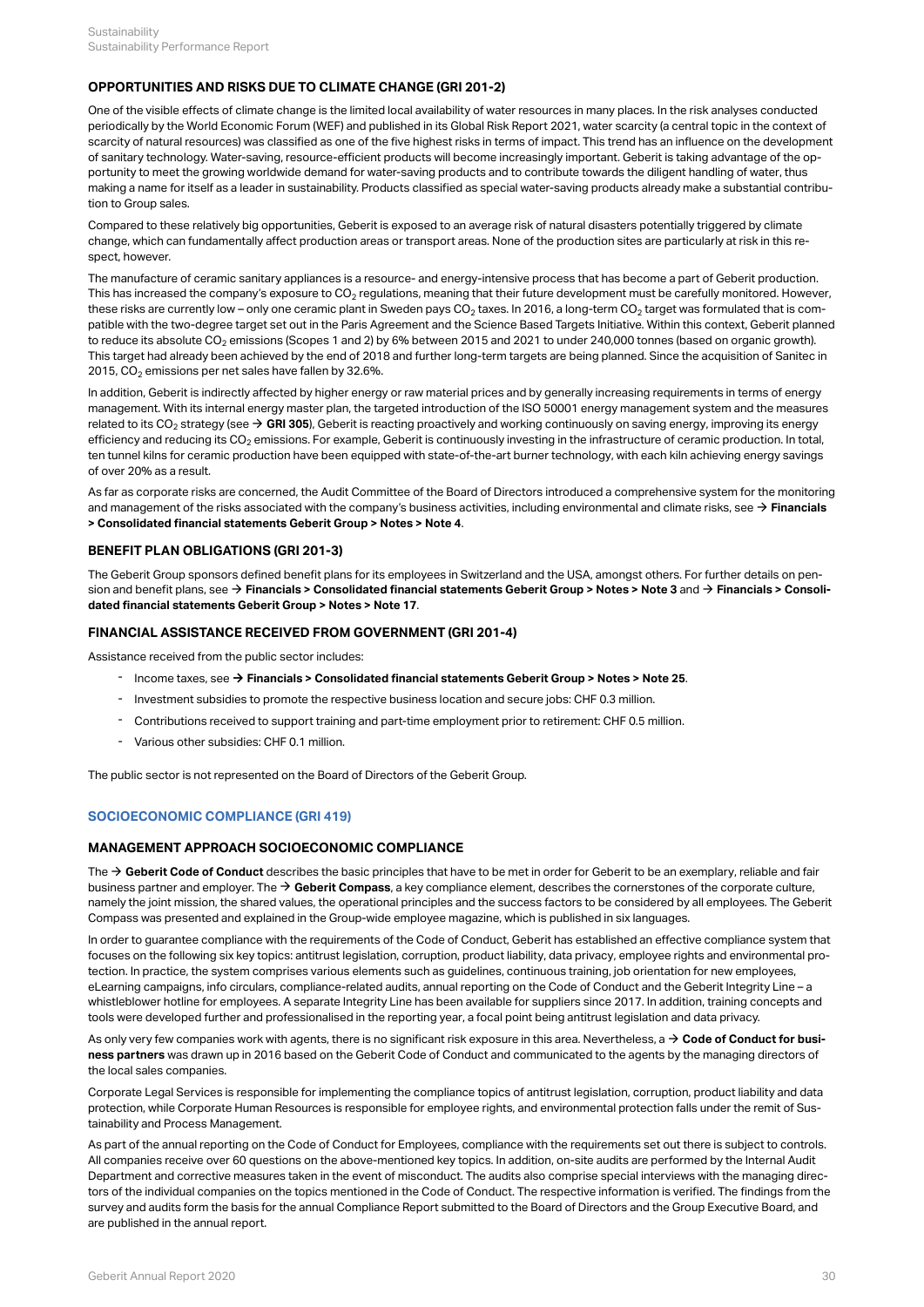With respect to measures and objectives in the Code of Conduct, see also  $\rightarrow$  [Sustainability strategy](http://annualreport.geberit.com/reports/geberit/annual/2020/gb/English/3040/sustainability-strategy-2021-2023.html?anchor=3040_Compliance-and-integrity#3040_Compliance-and-integrity).

# **SANCTIONS DUE TO NON-COMPLIANCE (GRI 419-1)**

There were no sanctions due to non-compliance in the reporting year.

# <span id="page-33-0"></span>**10.4 CUSTOMERS**

# <span id="page-33-1"></span>**CUSTOMER RELATIONS**

#### **MANAGEMENT APPROACH CUSTOMER RELATIONS**

Geberit provides its customers – notably plumbers and sanitary engineers – with a wide, proven range of training courses. In the reporting year, some 22,000 professionals were provided with education and further training on Geberit products, tools, software tools and installation skills at 29 Geberit Information Centres in Europe and overseas. Furthermore, Geberit gave support to plumbers, architects and sanitary engineers via webinars on fire protection and sound insulation, drinking water hygiene and other issues. Notably due to the COVID-19 pandemic, the reporting year saw much greater use made of webinars and alternative training formats than in previous years, with more than 52,000 participants in attendance.

Geberit's product portfolio comprises around 60,000 articles, a range that calls for extensive know-how on the procurement, assembly and functionality of each product. This knowledge is essential in order to hone the specialist skills of the employees and prepare them for the challenges posed by the market, as well as to stand out as a company with qualified specialist personnel. In order to ensure that this know-how is kept up-to-date, Geberit has developed the Geberit Campus – an international learning platform for employees that can be used in every market. The Campus enables Geberit to centrally collect and provide know-how. Furthermore, interactive eLearning courses are offered, as well as seminars at the Geberit Information Centres. Geberit products and areas of expertise such as fire protection and sound insulation are focal points of knowledge transfer. For further information, see → **[Business Report > Business and financial review > Financial Year 2020 > Cus](http://annualreport.geberit.com/reports/geberit/annual/2020/gb/English/10502045/customers.html)[tomers](http://annualreport.geberit.com/reports/geberit/annual/2020/gb/English/10502045/customers.html)** .

#### <span id="page-33-2"></span>**CUSTOMER HEALTH AND SAFETY (GRI 416)**

#### **MANAGEMENT APPROACH CUSTOMER HEALTH AND SAFETY**

For Geberit, high quality standards mean fulfilling customers' requirements in terms of functionality, reliability and application safety to the greatest possible extent. Corporate Product Quality is responsible for ensuring that suitable framework conditions promote a quality culture throughout the company, and that all employees act in a quality-conscious and independent manner.

Products undergo a defined quality assurance process from the first draft. Product Development is responsible for ensuring that the products developed are safe and user-friendly, and that they comply with all standards and statutory requirements. As an independent department, Product Quality is responsible for defining, arranging and monitoring all necessary inspections to ensure that these requirements are met. A clear organisational distinction is drawn between Product Development and Product Quality. In addition, many products are also examined by external authorisation bodies.

Following market launch, an efficient handling of complaints with integrated error analysis, the initiation of sustained corrective measures and the continuous development of concepts for customer support takes place in cooperation with Sales, Production and Development. Geberit has achieved a high standard in the processing of complaints, and reacts directly and in a solution-oriented manner in each individual case.

Product Development and Product Quality are equally responsible for customer health and safety.

#### **CONDUCTED HEALTH AND SAFETY ASSESSMENTS (GRI 416-1)**

Generally speaking, Geberit products and services involve low risks for customers in terms of health and safety. Geberit nevertheless adopts a preventive approach within the scope of its comprehensive quality planning in order to test and ensure the health and safety requirements of all products from development to certification, through manufacture and storage, to installation, use and disposal. Eco-design workshops are held in the course of product development in order to optimise the use of suitable and ecological materials. If products or their use result in an increased risk to health or safety, Geberit's technical editorial staff ensures that this is communicated appropriately to customers, see  $\rightarrow$  [GRI 417](#page-33-3).

#### **NON-COMPLIANCE WITH HEALTH AND SAFETY REQUIREMENTS (GRI 416-2)**

Throughout the Group, there were no court judgements or warnings against Geberit in the reporting period involving contraventions of regulations on the health and safety of products and services or product and service information. Furthermore, no sanctions were imposed in connection with Geberit products and services due to non-compliance with product liability regulations.

#### <span id="page-33-3"></span>**MARKETING AND PRODUCT LABELLING (GRI 417)**

#### **MANAGEMENT APPROACH MARKETING AND PRODUCT LABELLING**

Most of Geberit's marketing activities continued to target plumbers and planning offices. Besides new or revamped digital tools, proven measures were continued – such as customer visits, training, and the publication of regularly updated technical documents, catalogues, brochures and magazines. Geberit is constantly increasing its activities in the area of Building Information Modelling (BIM), an interdisciplinary planning method that helps to optimise the entire planning and building process while enabling architects, sanitary engineers, building owners and building material manufacturers to share information efficiently, see Digitalisation/BIM.

Corporate Marketing is responsible for the labelling of products and services. Conveying product and application information in accordance with laws, standards and target groups is one of the main tasks of the Technical Documentation department that forms part of Corporate Marketing. A comprehensive portfolio of various document types and publication channels is available for this purpose. In the area of assembly and installation, Geberit focuses on multicultural and generally understandable images comprising detailed illustrations and guiding symbols. On top of this, more far-reaching information is provided for the plumber, architect and engineer target groups via various handbooks and skills brochures. In addition, product and safety data sheets are available for all products and target groups.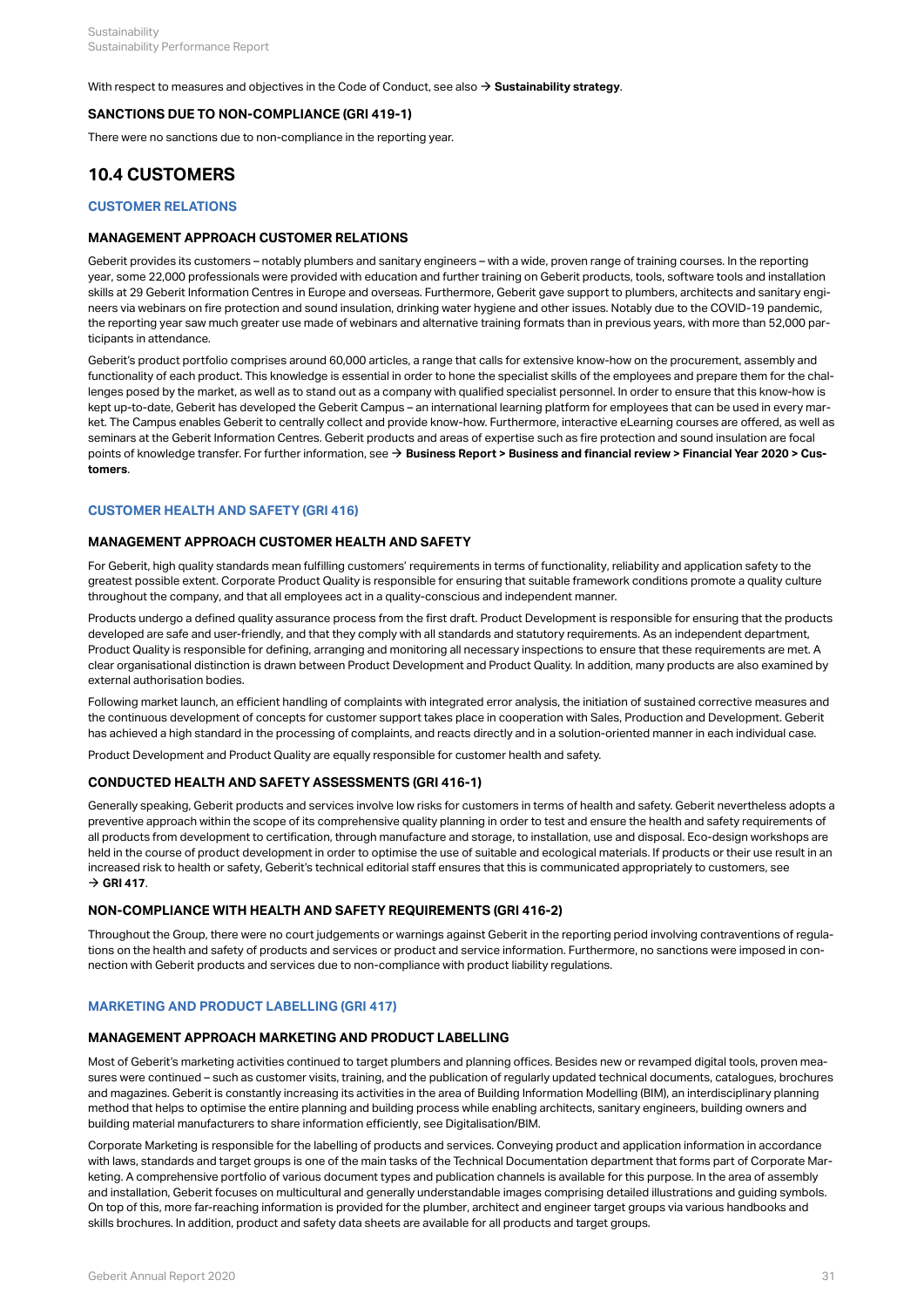The end user target group is becoming increasingly important in the conveying of product information, as Geberit is addressing end users directly with more and more products. Geberit ensures safe handling and correct labelling by means of detailed operating documentation based on the prevailing standards and laws.

# **REQUIREMENTS FOR PRODUCT INFORMATION AND LABELLING (GRI 417-1)**

Products involving the use of electricity, gas or dangerous substances – or those containing such substances – need to be appropriately labelled in accordance with the prevailing standards and laws. This includes providing information about the target group and its qualifications as well as the intended use and the existence of substances subject to labelling requirements. The distributor/supplier must publish this information in a national language of the target market in accordance with the prevailing laws and regulations. Whenever possible, plastic components must feature material labelling in order to facilitate recycling. In order to meet the increased demand for digitally available data, a medium- to long-term goal is the creation of a "material passport" for each individual product. This contains information on the product materials used and the associated ecological footprint.

Geberit has joined forces with the European Bathroom Forum (EBF) founded in 2017 to work on a new European water label that is to be used for a wide range of sanitary products. This is an all-encompassing, voluntary and flexible instrument launched by the sanitary industry to support EU targets on resource efficiency. Moreover, 40% of bathroom furniture of the Geberit brand is FSC® certified (FSC-C134279).

#### **NON-COMPLIANCE WITH PRODUCT INFORMATION AND LABELLING REQUIREMENTS (GRI 417-2)**

Two cases of incorrect labelling came to light in the reporting year, and these were both corrected.

#### **NON-COMPLIANCE WITH MARKETING COMMUNICATIONS REQUIREMENTS (GRI 417-3)**

In the reporting year, there were no known violations of marketing communications requirements.

#### <span id="page-34-0"></span>**DIGITALISATION/BIM**

#### **MANAGEMENT APPROACH DIGITALISATION/BIM**

A significant share of the company's varied marketing activities is targeted at plumbers and sanitary engineers. This especially applies to the ongoing, personalised and frequently project-related support given to installation companies and planning offices by Geberit sales representatives. Digital tools are playing an increasingly important role here. As part of the digitalisation initiative, a dedicated team at Group level and in selected test markets is involved in developing and launching digital tools that are tailored to the different needs of the respective target groups.

In order to respond to the needs of end users as effectively as possible, various digital tools were launched and further developed. An "inspiration tool" for end users is now in use in 15 markets in Europe. A 3D planning tool was also developed, providing a precise and realistic platform for end users to design their future bathroom. Meanwhile, a new CRM system introduced in all main markets allows Geberit to tailor its offer to the requirements of prospective end users who are interested in sanitary products. Potential customers are made aware of Geberit's websites through a campaign in digital media, where they can then find inspirations, information and digital tools. In the reporting year, the campaign generated over 2.5 million sessions on the corresponding websites and 17,000 end user registrations in the CRM system.

Geberit's online catalogue has been set up on an extremely high-performance platform. Information relating to products and spare parts is available from a single source and can be displayed on various devices. Information searches are intuitive, also enabling easy navigation on mobile devices at the construction site.

A digital specification tool has been developed to offer even better support to architects, sanitary engineers and plumbers when planning and configuring bathrooms. It is used to assist the specialists in selecting the right products for a customer-specific project, from the installation and sanitary technology all the way through to the various bathroom products. Another tool designed for everyday use is the Geberit Pro app for craftsmen. This offers sanitary professionals support when it comes to the correct installation of Geberit products. Things are rounded off by other digital helpers, such as a calculator for using Mapress pipes in industrial applications or a self-learning programme for detecting actuator plates and concealed cisterns.

Building Information Modelling (BIM) is an interdisciplinary planning method that aims to optimise the entire planning and building process, while enabling architects, sanitary engineers, building material manufacturers and building owners to share information efficiently. This helps them to avoid planning errors and improve productivity. For a number of years now, Geberit has been providing BIM users with support in the form of product data and calculation modules. The team of BIM experts was completed in 2019 and forged ahead with its job of processing BIM data for Geberit's entire product range. The team also developed a plug-in for the Revit planning software, which gives sanitary engineers direct access to compact 3D models that are always kept up to date, plus the corresponding planning parameters. The small size of the individual files allows them to be used efficiently. Following the roll-out for the most important product categories in the first markets in autumn 2019, the plug-in is now available worldwide and has already been downloaded over 4,000 times by planning and engineering companies.

As a result of the restrictions enforced due to the COVID-19 pandemic, it was only possible to provide around 22,000 (previous year 35,000) professionals with face-to-face training on products, tools, software tools and installation skills at the 29 Geberit Information Centres in Europe and overseas. However, this was more than compensated for by a wide range of webinars and alternative training formats. Whereas webinars were visited by just 2,000 specialists in the previous year, there were around 52,000 participants at these online training courses in the reporting year. Additionally, the range of in-house digital training courses was expanded and saw widespread use by employees.

Geberit responded quickly to the spate of trade fair cancellations in 2020 due to COVID-19. For example, the German sales organisation decided to offer trade professionals a virtual 360° tour of the booth that had been planned for the cancelled trade fare in Essen (DE). A similar approach was taken in Spain, where the Casa Decor in Madrid (ES) – a renowned trade fair for interior design – was cancelled to visitors. Here too, the local sales company offered the interested professional audience the opportunity of visiting the Geberit booth online.

At the same time, Geberit also developed a virtual showroom that can be tailored to the needs of the individual markets with relative ease. These showrooms offer a good overview of the wide range of products and new products in the respective market. They also provide additional information in the form of short videos, graphics and links, and offer visitors the opportunity of tailoring their own showroom experience. The first virtual showrooms went live in the second quarter of the reporting year and have already been visited by over 30,000 interested parties.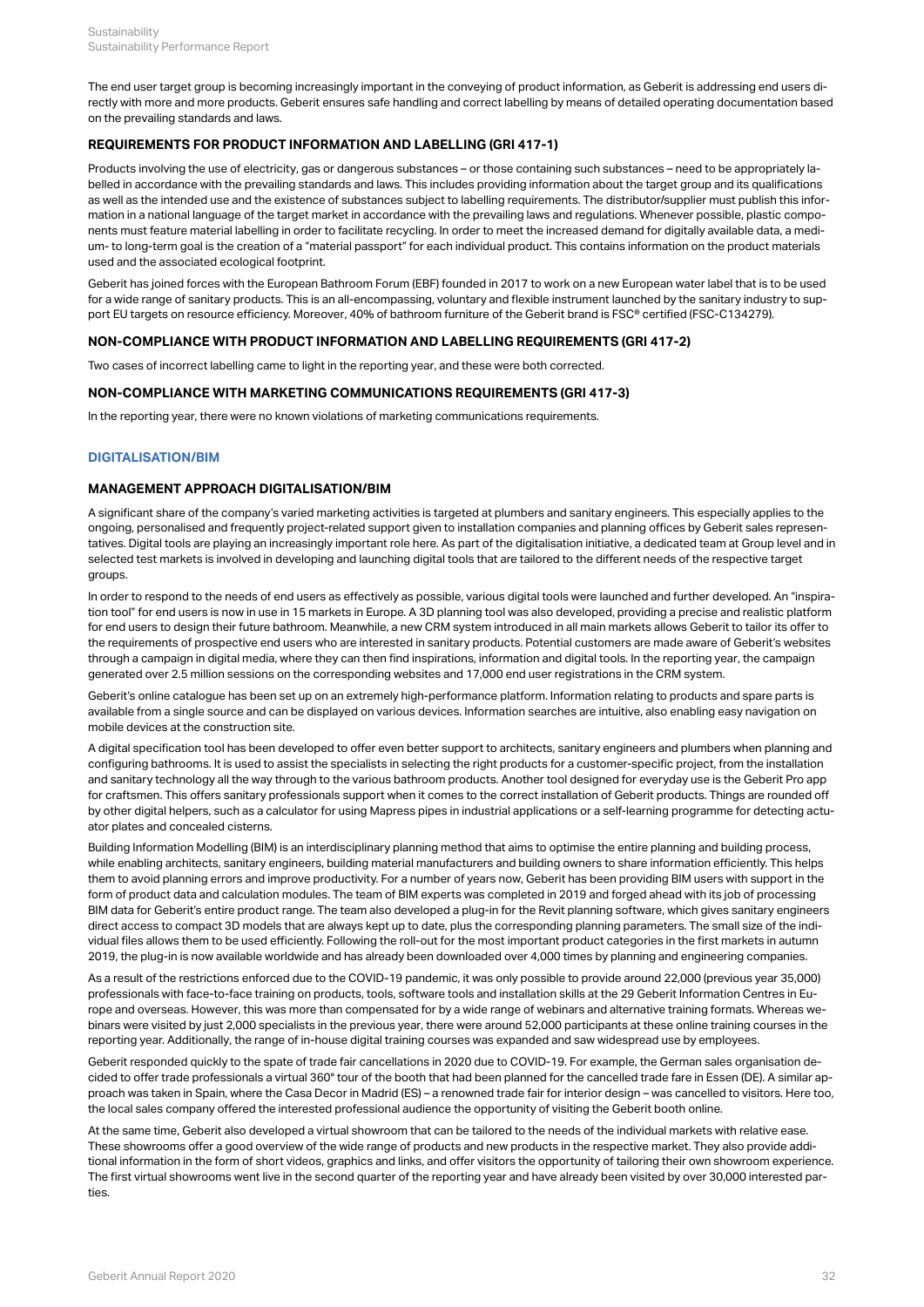# <span id="page-35-0"></span>**DATA PROTECTION (GRI 418)**

# **MANAGEMENT APPROACH DATA PROTECTION**

With the EU's General Data Protection Regulation (GDPR) coming into force, data protection has become an even more important issue for Geberit. It was incorporated into the Geberit Compliance System in 2019, and the data protection processes and tools were expanded and optimised during implementation of the GDPR, which was concluded in the reporting year. In addition, comprehensive training activities were organised and Geberit's data-protection compliance organisation was reviewed by external auditors.

# **COMPLAINTS CONCERNING VIOLATIONS OF CUSTOMER DATA PRIVACY (GRI 418-1)**

In the reporting year, there were no known complaints concerning violations of customer data privacy.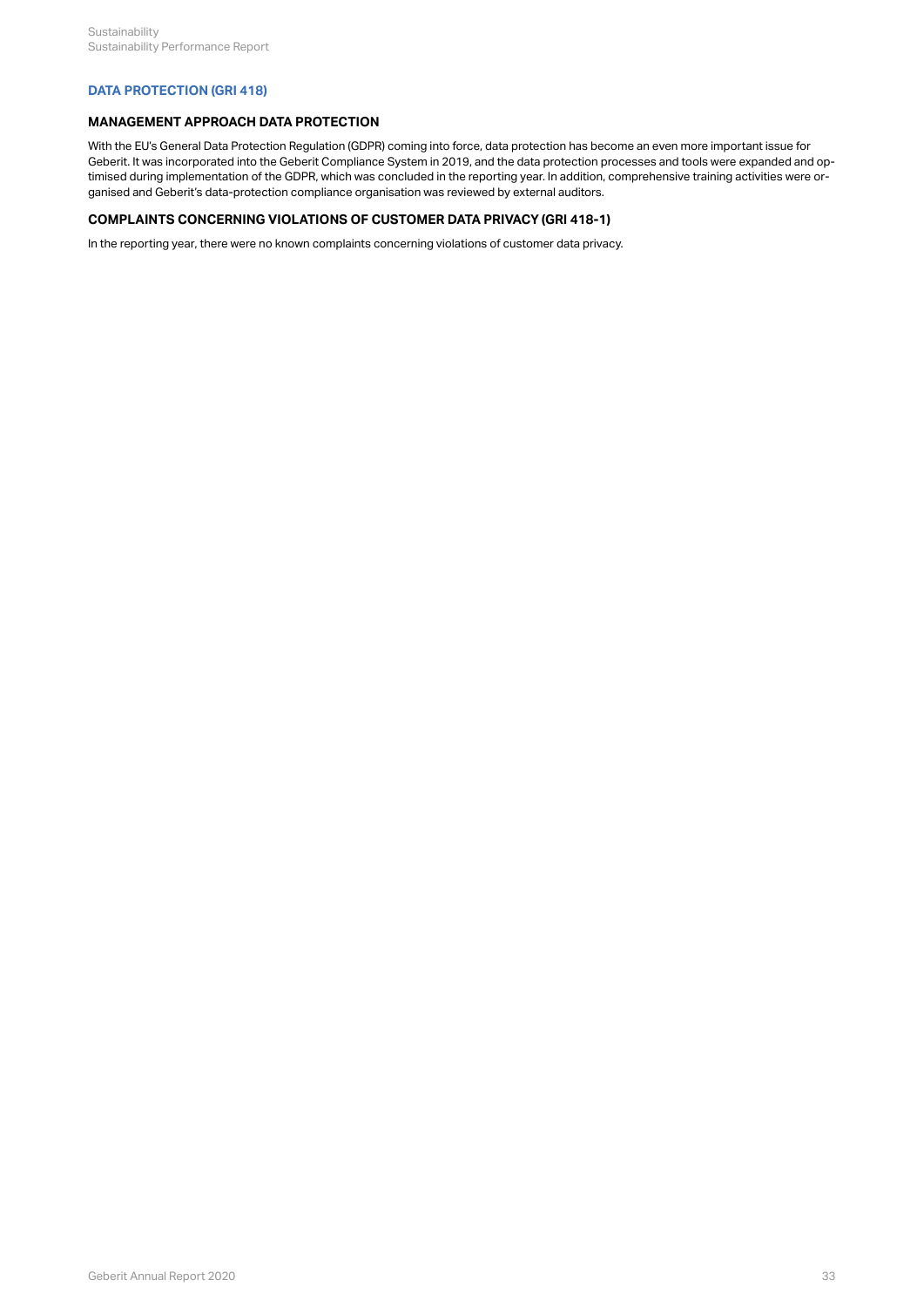# <span id="page-36-0"></span>**KEY FIGURES ENVIRONMENT**

# <span id="page-36-1"></span>**ENVIRONMENTAL IMPACT**

| <b>Environmental impact</b> | 2020<br><b>UBP</b> | 2019<br><b>UBP</b> | <b>Deviation</b><br>$\%$ |
|-----------------------------|--------------------|--------------------|--------------------------|
| Electricity                 | 84,586             | 93,736             | $-9.8$                   |
| Combustibles                | 88,711             | 93,641             | $-5.3$                   |
| Fuels                       | 12,601             | 16,280             | $-22.6$                  |
| Disposal                    | 3,539              | 4,312              | $-17.9$                  |
| Solvents                    | 1,064              | 1.214              | $-12.3$                  |
| Water and waste water       | 2,271              | 2,531              | $-10.3$                  |
| Total environmental impact  | 192,772            | 211,714            | $-8.9$                   |

UBP = Ecopoints in million UBP in accordance with the Swiss Ecological Scarcity Method (version 2013)

# <span id="page-36-2"></span>**MATERIAL USAGE**

| <b>Material usage</b>  | 2020<br><b>Tonnes</b> | 2019<br><b>Tonnes</b> | <b>Deviation</b><br>% |
|------------------------|-----------------------|-----------------------|-----------------------|
| Raw material plastics  | 72,430                | 75,889                | $-4.6$                |
| Raw material metal     | 68,443                | 68,349                | 0.1                   |
| Raw material mineral   | 159,033               | 170.647               | $-6.8$                |
| Other raw materials    | 2,592                 | 2.759                 | $-6.1$                |
| Semi-finished products | 58.957                | 52,431                | 12.4                  |
| Finished products      | 47,406                | 49,638                | $-4.5$                |
| Total material usage   | 408.861               | 419.713               | $-2.6$                |

# <span id="page-36-3"></span>**ENERGY CONSUMPTION**

| <b>Energy consumption</b>         | <b>Unit</b>    | 2020       | 2019       | <b>Deviation</b><br>% |
|-----------------------------------|----------------|------------|------------|-----------------------|
| Electricity                       | GWh            | 215.7      | 222.3      | $-2.9$                |
| <b>District heating</b>           | GWh            | 13.8       | 14.9       | $-7.1$                |
| <b>Combustibles</b>               |                |            |            |                       |
| Natural gas                       | m <sup>3</sup> | 38,876,794 | 40,817,278 | $-4.8$                |
| Biogas                            | m <sup>3</sup> | 888,535    | 878,974    | 1.1                   |
| Liquified petroleum gas (LPG)     | Tonnes         | 5,310.5    | 5,747.4    | $-7.6$                |
| Diesel for electricity generation |                | 8,456      | 19,375     | $-56.4$               |
| Heating oil extra light           | Tonnes         | 26.4       | 5.1        | 421.7                 |
| <b>Fuels</b>                      |                |            |            |                       |
| Gasoline                          |                | 199,205    | 249,292    | $-20.1$               |
| Diesel                            |                | 1,956,398  | 2,536,977  | $-22.9$               |
| Liquified petroleum gas (LPG)     | kg             | 119,905    | 141,646    | $-15.3$               |
| Natural gas (CNG)                 | kg             | 0          | 3,281      | $-100.0$              |
|                                   |                |            |            |                       |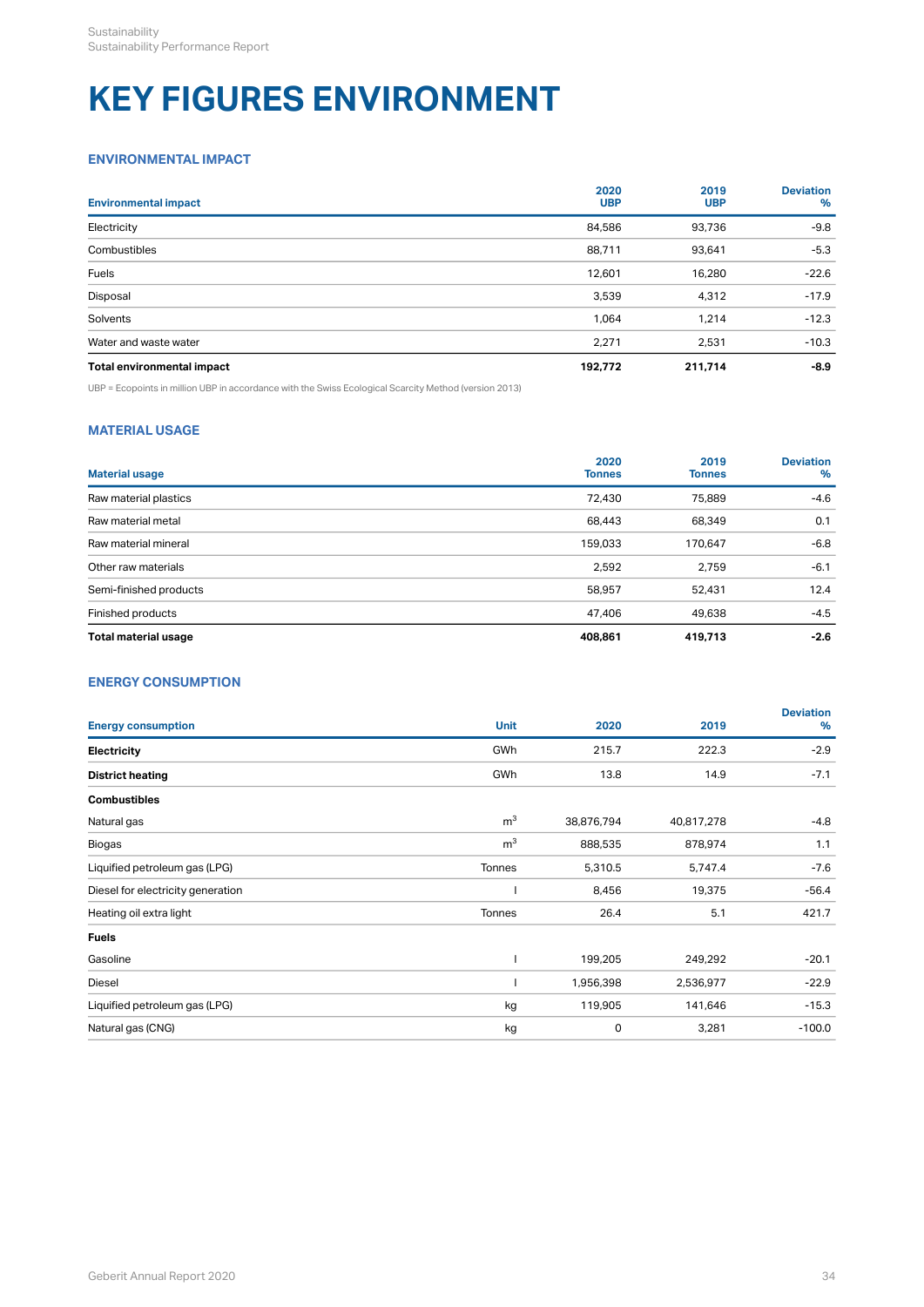| <b>Energy consumption</b>          | 2020<br>TJ | 2019<br>TJ | <b>Deviation</b><br>$\%$ |
|------------------------------------|------------|------------|--------------------------|
| Electricity                        | 776.6      | 800.2      | $-2.9$                   |
| <b>District heating</b>            | 49.8       | 53.5       | $-7.1$                   |
| <b>Combustibles</b>                | 1,694.7    | 1,784.8    | $-5.0$                   |
| Natural gas                        | 1,415.1    | 1,485.8    | $-4.8$                   |
| Biogas                             | 32.3       | 32.0       | 1.1                      |
| Liquified petroleum gas (LPG)      | 245.9      | 266.1      | $-7.6$                   |
| Diesel for electricity generation  | 0.3        | 0.7        | $-56.4$                  |
| Heating oil extra light            | 1.1        | 0.2        | 421.7                    |
| Fuels (gasoline, diesel, LPG, CNG) | 82.1       | 105.7      | $-22.3$                  |
| Total energy consumption           | 2,603.2    | 2,744.2    | $-5.1$                   |

# **ELECTRICITY MIX**

| <b>Electricity mix 2020</b> | <b>GWh</b> | <b>Renewable</b><br>$\frac{9}{6}$ | <b>Fossil</b><br>$\%$ | <b>Nuclear</b><br>% | <b>Others</b><br>$\%$ |
|-----------------------------|------------|-----------------------------------|-----------------------|---------------------|-----------------------|
| Europe                      | 135.5      | 22.2                              | 58.3                  | 18.2                | 1.3                   |
| <b>USA</b>                  | 6.3        | 9.6                               | 70.3                  | 19.4                | 0.7                   |
| China                       | 4.8        | 19.1                              | 78.8                  | 2.1                 | 0.0                   |
| India                       | 1.5        | 16.4                              | 81.8                  | 1.8                 | 0.0                   |
| Green electricity           | 67.6       | 100.0                             | 0.0                   | 0.0                 | 0.0                   |
| Total electricity mix       | 215.7      | 46.1                              | 41.0                  | 12.1                | 0.8                   |

| <b>Electricity mix 2019</b> | <b>GWh</b> | <b>Renewable</b><br>$\%$ | <b>Fossil</b><br>$\%$ | <b>Nuclear</b><br>% | <b>Others</b><br>$\%$ |
|-----------------------------|------------|--------------------------|-----------------------|---------------------|-----------------------|
| Europe                      | 155.3      | 25.0                     | 53.8                  | 19.8                | 1.4                   |
| <b>USA</b>                  | 6.9        | 9.6                      | 70.3                  | 19.4                | 0.7                   |
| China                       | 5.6        | 19.1                     | 78.8                  | 2.1                 | 0.0                   |
| India                       | 1.8        | 16.4                     | 81.8                  | 1.8                 | 0.0                   |
| Green electricity           | 52.7       | 100.0                    | 0.0                   | 0.0                 | 0.0                   |
| Total electricity mix       | 222.3      | 42.1                     | 42.4                  | 14.5                | 1.0                   |

# <span id="page-37-0"></span>**WATER AND WASTE WATER**

| Water                 | 2020<br>m <sup>3</sup> | 2019<br>m <sup>3</sup> | <b>Deviation</b><br>%    |
|-----------------------|------------------------|------------------------|--------------------------|
| Drinking water        | 363,599                | 376,430                | $-3.4$                   |
| Well water            | 387,188                | 414,902                | $-6.7$                   |
| River and lake water  | 195,560                | 238,037                | $-17.8$                  |
| Rain water            | 6,937                  | 7,578                  | $-8.5$                   |
| <b>Total water</b>    | 953,284                | 1,036,947              | $-8.1$                   |
| <b>Waste water</b>    | 2020<br>m <sup>3</sup> | 2019<br>m <sup>3</sup> | <b>Deviation</b><br>$\%$ |
| Domestic waste water  | 207,108                | 223,404                | $-8.8$                   |
| Process water ceramic | 485,460                | 558,128                | $-13.0$                  |
| Other waste water     | 17,175                 | 18,107                 | $-5.1$                   |
| Total waste water     | 709,743                | 799,639                | $-11.2$                  |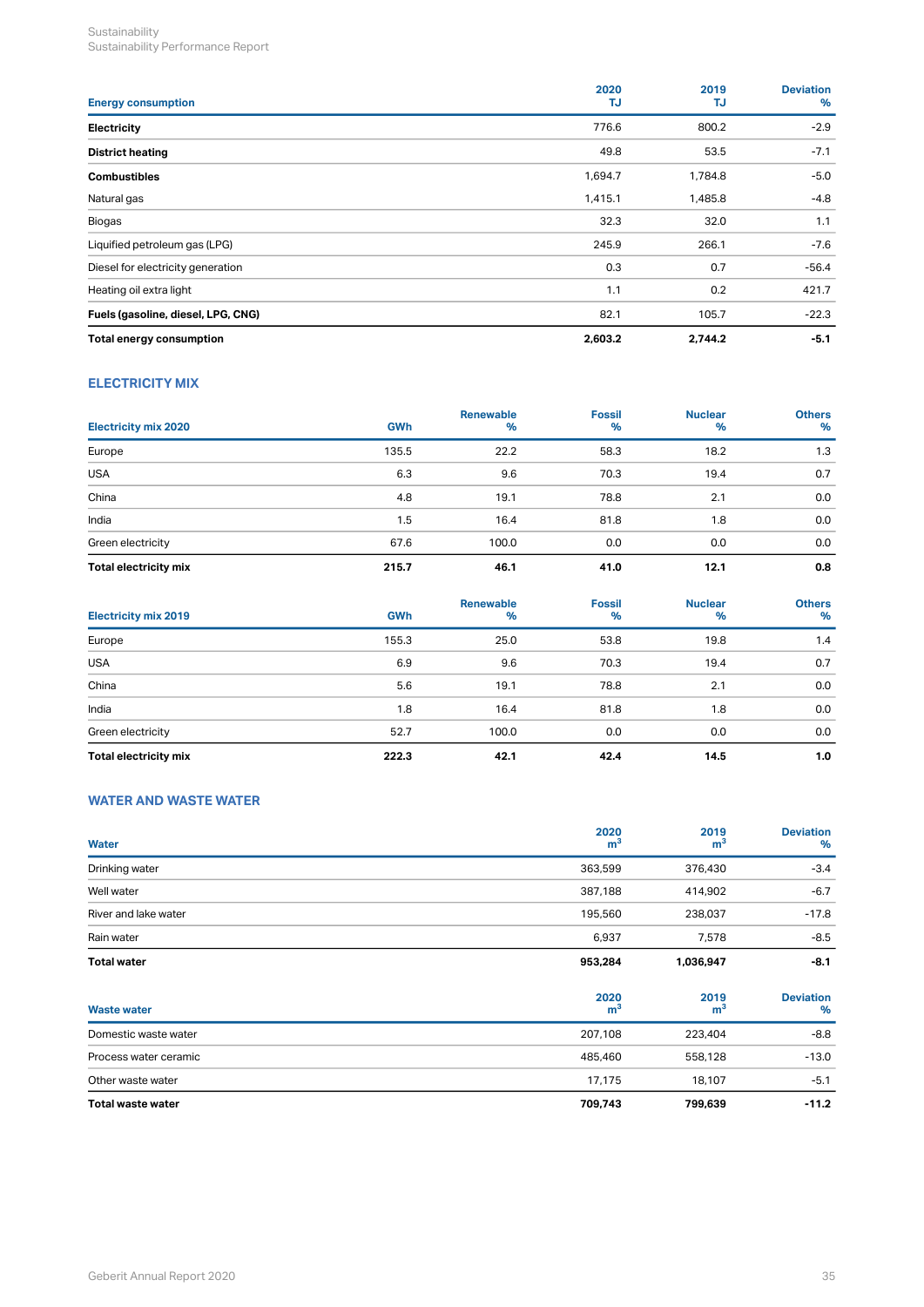# <span id="page-38-0"></span>**EMISSIONS**

| $CO2$ emissions                  | 2020<br><b>Tonnes</b> | 2019<br><b>Tonnes</b> | <b>Deviation</b><br>% |
|----------------------------------|-----------------------|-----------------------|-----------------------|
| from combustibles (Scope 1)      | 101.094               | 106.609               | $-5.2$                |
| from fuels (Scope 1)             | 6.065                 | 7,807                 | $-22.3$               |
| from process emissions (Scope 1) | 244                   | 608                   | $-59.9$               |
| from electricity (Scope 2)       | 98,825                | 107.160               | $-7.8$                |
| from district heating (Scope 2)  | 325                   | 455                   | $-28.6$               |
| Total $CO2$ emissions            | 206,553               | 222,639               | $-7.2$                |

Calculation of  $CO<sub>2</sub>$  emissions according to IPCC 2013

| <b>Air emissions</b> |                                | 2020<br>kg | 2019<br>kg | <b>Deviation</b><br>% |
|----------------------|--------------------------------|------------|------------|-----------------------|
| NO <sub>x</sub>      | direct                         | 47,737     | 51,686     | $-7.6$                |
|                      | indirect                       | 130,304    | 147,915    | $-11.9$               |
|                      | Total NO <sub>x</sub>          | 178,041    | 199,601    | $-10.8$               |
| SO <sub>2</sub>      | direct                         | 1,319      | 1,366      | $-3.4$                |
|                      | indirect                       | 250,278    | 286,047    | $-12.5$               |
|                      | Total $SO2$                    | 251,597    | 287,413    | $-12.5$               |
| <b>NMVOC</b>         | direct                         | 75,138     | 74,797     | 0.5                   |
|                      | indirect                       | 16,896     | 19,059     | $-11.4$               |
|                      | <b>Total NMVOC</b>             | 92,034     | 93,856     | $-1.9$                |
| Dust (PM10)          | direct                         | 371        | 435        | $-14.8$               |
|                      | indirect                       | 27,342     | 30,916     | $-11.6$               |
|                      | <b>Total dust</b>              | 27,713     | 31,351     | $-11.6$               |
| CFC11 equivalents    | direct                         | 0.3        | 0.7        | $-62.4$               |
|                      | indirect                       | 7.6        | 8.8        | $-12.5$               |
|                      | <b>Total CFC11 equivalents</b> | 7.9        | 9.5        | $-16.7$               |

Calculation based on Ecoinvent data version 3.1

# <span id="page-38-1"></span>**WASTE**

| Waste                           | 2020<br><b>Tonnes</b> | 2019<br><b>Tonnes</b> | <b>Deviation</b><br>% |
|---------------------------------|-----------------------|-----------------------|-----------------------|
| to incineration                 | 1,122                 | 1,308                 | $-14.2$               |
| to inert waste landfill         | 10,216                | 13,580                | $-24.8$               |
| to mixed waste landfill         | 917                   | 971                   | $-5.6$                |
| to external recycling           | 60,451                | 62,717                | $-3.6$                |
| to hazardous waste incineration | 742                   | 957                   | $-22.5$               |
| to hazardous waste recycling    | 521                   | 516                   | 0.9                   |
| <b>Total waste</b>              | 73,969                | 80,049                | $-7.6$                |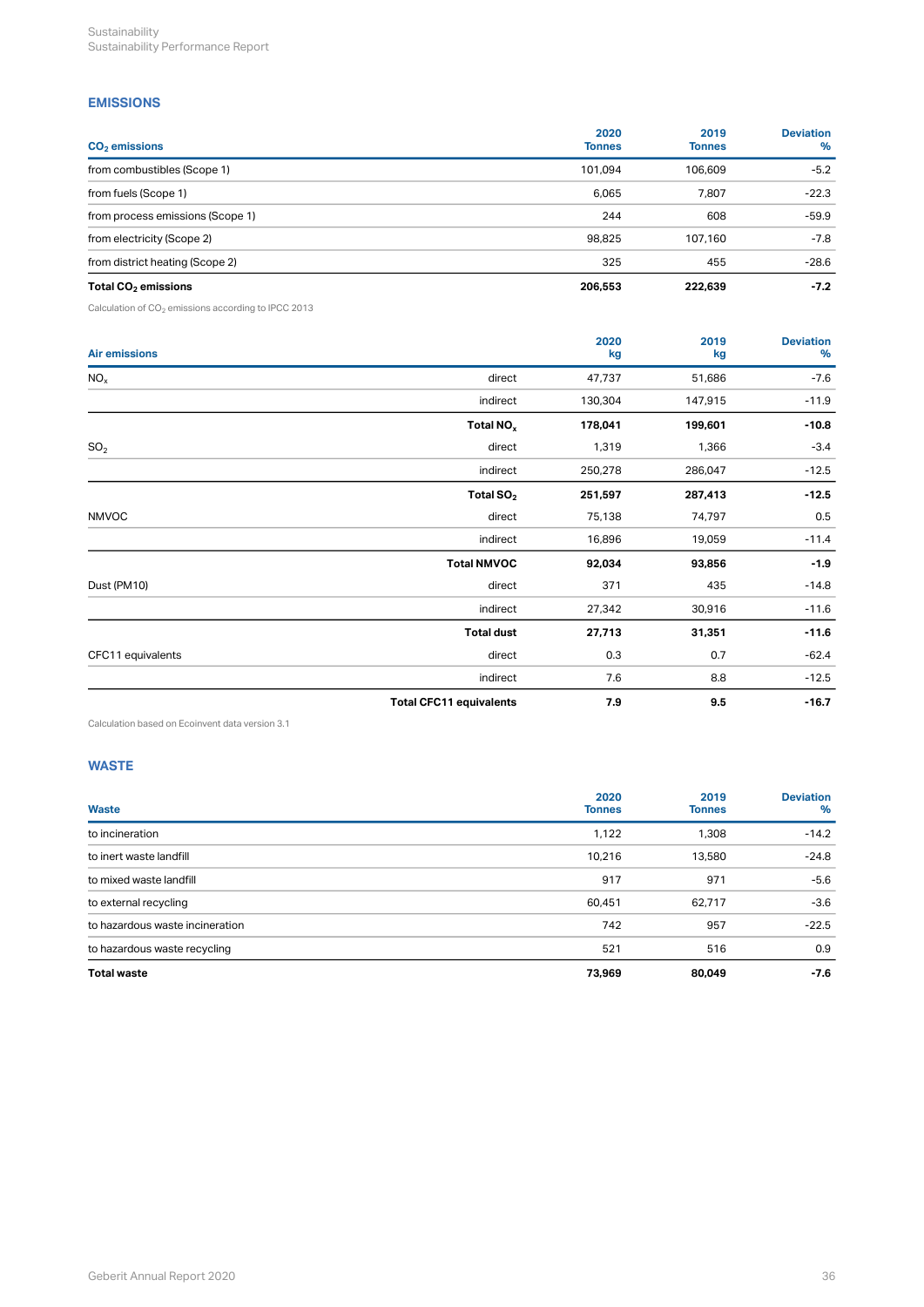# <span id="page-39-0"></span>**KEY FIGURES EMPLOYEES AND SOCIETY**

# <span id="page-39-1"></span>**WORKFORCE**

| <b>Workforce as of December 31</b> | 2020   | <b>Share %</b> | 2019   | Share % |
|------------------------------------|--------|----------------|--------|---------|
| Germany                            | 3,297  | 28.5           | 3,267  | 28.1    |
| Poland                             | 1,647  | 14.2           | 1,658  | 14.3    |
| Switzerland                        | 1,454  | 12.6           | 1,435  | 12.4    |
| Ukraine                            | 602    | 5.2            | 639    | 5.5     |
| Austria                            | 565    | 4.9            | 555    | 4.8     |
| Italy                              | 538    | 4.6            | 533    | 4.6     |
| China                              | 495    | 4.3            | 531    | 4.6     |
| Others                             | 2,971  | 25.7           | 3,001  | 25.7    |
| Total                              | 11,569 | 100.0          | 11,619 | 100.00  |
| Production                         | 6,901  | 59.7           | 6,960  | 59.8    |
| Marketing and sales                | 3,067  | 26.5           | 3,041  | 26.2    |
| Administration                     | 958    | 8.2            | 958    | 8.3     |
| Research and development           | 381    | 3.3            | 396    | 3.4     |
| Apprentices                        | 262    | 2.3            | 264    | 2.3     |
| <b>Total</b>                       | 11,569 | 100.0          | 11,619 | 100.0   |
| Permanent                          | 9,797  | 84.7           | 9,696  | 83.4    |
| Temporary                          | 1,772  | 15.3           | 1,923  | 16.6    |
| <b>Total</b>                       | 11,569 | 100.0          | 11,619 | 100.0   |
| Full-time                          | 11,012 | 95.2           | 11,066 | 95.2    |
| Part-time                          | 557    | 4.8            | 553    | 4.8     |
| <b>Total</b>                       | 11,569 | 100.0          | 11,619 | 100.0   |
| Management                         | 213    | 1.8            | 216    | 1.9     |
| Employees                          | 11,356 | 98.2           | 11,403 | 98.1    |
| <b>Total</b>                       | 11,569 | 100.0          | 11,619 | 100.0   |
|                                    |        |                |        |         |

Information in full-time equivalents

# <span id="page-39-2"></span>**DIVERSITY**

| Diversity as of December 31, 2020 |               | <b>Management</b><br>% | <b>Employees</b><br>% | <b>Total</b><br>$\%$ |
|-----------------------------------|---------------|------------------------|-----------------------|----------------------|
| Proportion of female employees    |               |                        | 25                    | 24                   |
| Age structure                     | > 45 years    | 75                     | 42                    | 42                   |
|                                   | 30 - 45 years | 24                     | 42                    | 42                   |
|                                   | < 30 years    |                        | 16                    | 16                   |

|                                   |               | <b>Management</b> | <b>Employees</b> | <b>Total</b> |
|-----------------------------------|---------------|-------------------|------------------|--------------|
| Diversity as of December 31, 2019 |               | $\%$              | $\%$             | $\%$         |
| Proportion of female employees    |               | 11                | 24               | 24           |
| Age structure                     | > 45 years    | 76                | 41               | 42           |
|                                   | 30 - 45 years | 24                | 42               | 42           |
|                                   | < 30 years    | 0                 | 17               | 16           |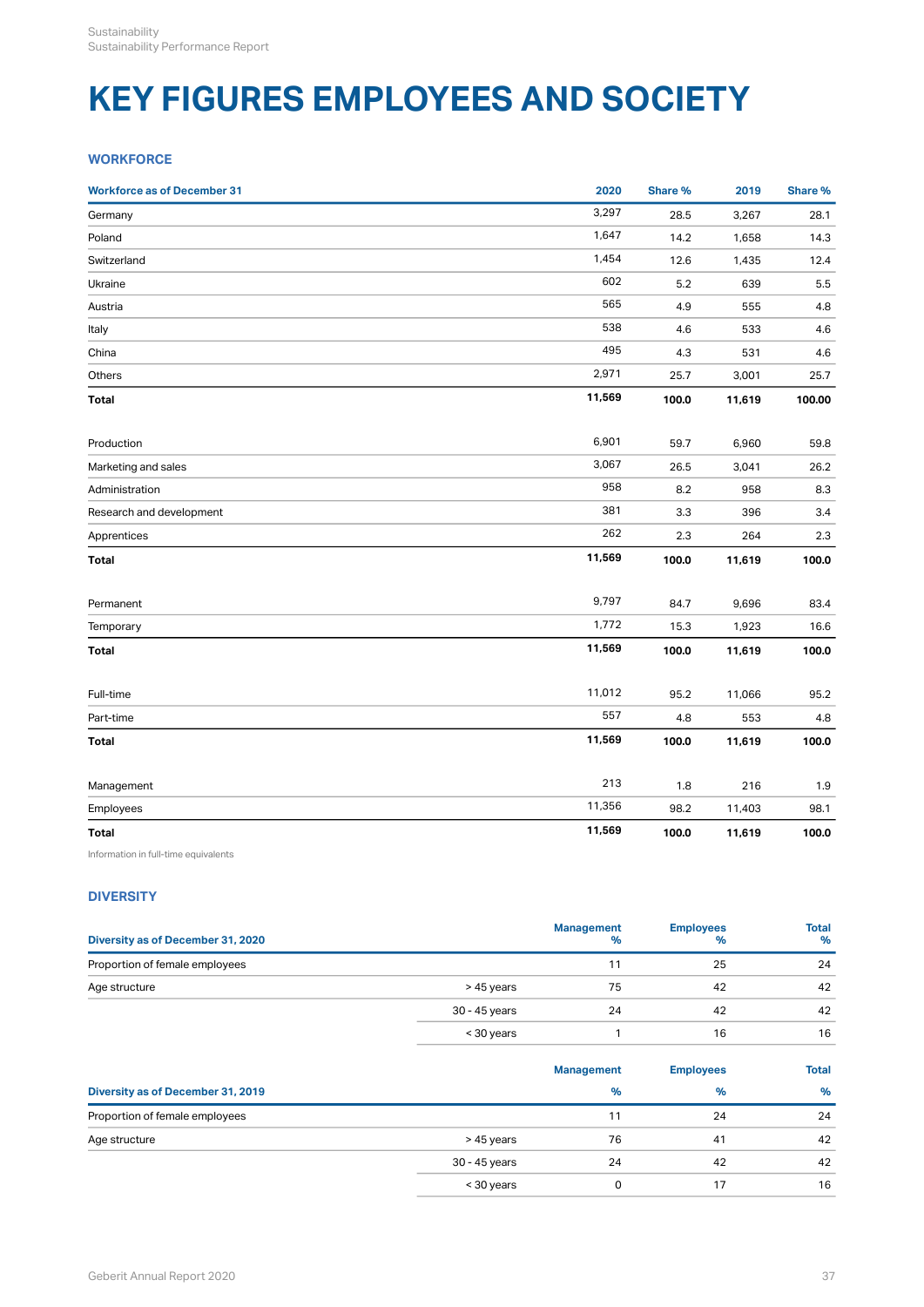# <span id="page-40-0"></span>**FLUCTUATION**

| <b>Fluctuation excl. natural departures</b> |               | 2020 | Rate % | 2019 | Rate % |
|---------------------------------------------|---------------|------|--------|------|--------|
| Age group                                   | > 45 years    | 146  | 3.2    | 206  | 4.6    |
|                                             | 30 - 45 years | 256  | 6.2    | 292  | 7.1    |
|                                             | < 30 years    | 102  | 10.0   | 133  | 13.0   |
| Gender                                      | Male          | 381  | 5.1    | 474  | 6.4    |
|                                             | Female        | 123  | 5.4    | 157  | 7.1    |
| Region                                      | Germany       | 80   | 2.9    | 74   | 3.3    |
|                                             | Poland        | 59   | 4.7    | 62   | 5.1    |
|                                             | Switzerland   | 81   | 6.2    | 91   | 7.1    |
|                                             | Ukraine       | 86   | 14.2   | 88   | 14.0   |
|                                             | Austria       | 41   | 7.8    | 42   | 7.9    |
|                                             | Italy         | 12   | 2.5    | 6    | 1.3    |
|                                             | China         | 13   | 5.9    | 17   | 7.4    |
|                                             | Others        | 132  | 5.9    | 251  | 11.5   |
| Total fluctuation excl. natural departures  |               | 504  | 5.2    | 631  | 6.5    |

| <b>Fluctuation incl. natural departures</b> |               | 2020 | Rate % | 2019 | Rate % |
|---------------------------------------------|---------------|------|--------|------|--------|
| Age group                                   | > 45 years    | 304  | 6.6    | 380  | 8.4    |
|                                             | 30 - 45 years | 258  | 6.2    | 297  | 7.2    |
|                                             | < 30 years    | 102  | 10.0   | 133  | 13.0   |
| Gender                                      | Male          | 505  | 6.8    | 590  | 8.0    |
|                                             | Female        | 159  | 7.0    | 220  | 9.9    |
| Region                                      | Germany       | 145  | 5.3    | 154  | 6.9    |
|                                             | Poland        | 69   | 5.5    | 66   | 5.5    |
|                                             | Switzerland   | 104  | 7.9    | 115  | 8.9    |
|                                             | Ukraine       | 91   | 15.0   | 90   | 14.3   |
|                                             | Austria       | 51   | 9.7    | 54   | 10.2   |
|                                             | Italy         | 15   | 3.1    | 10   | 2.2    |
|                                             | China         | 19   | 8.6    | 26   | 11.3   |
|                                             | Others        | 170  | 7.6    | 295  | 13.5   |
| Total fluctuation incl. natural departures  |               | 664  | 6.8    | 810  | 8.4    |

Information in headcounts

Natural departures includes retirements

# <span id="page-40-1"></span>**TRAINING AND EDUCATION**

| <b>Training and education</b> | Hours per employee | 2020 | 2019 | <b>Deviation</b><br>$\%$ |
|-------------------------------|--------------------|------|------|--------------------------|
| Women                         |                    | 16.9 | 12.7 | 33.1                     |
| Men                           |                    | 15.3 | 14.2 | 7.7                      |
| Management                    |                    | 11.1 | 14.0 | $-20.7$                  |
| Other employees               |                    | 15.8 | 13.8 | 14.5                     |
| Training and education group  |                    | 15.7 | 13.8 | 13.8                     |